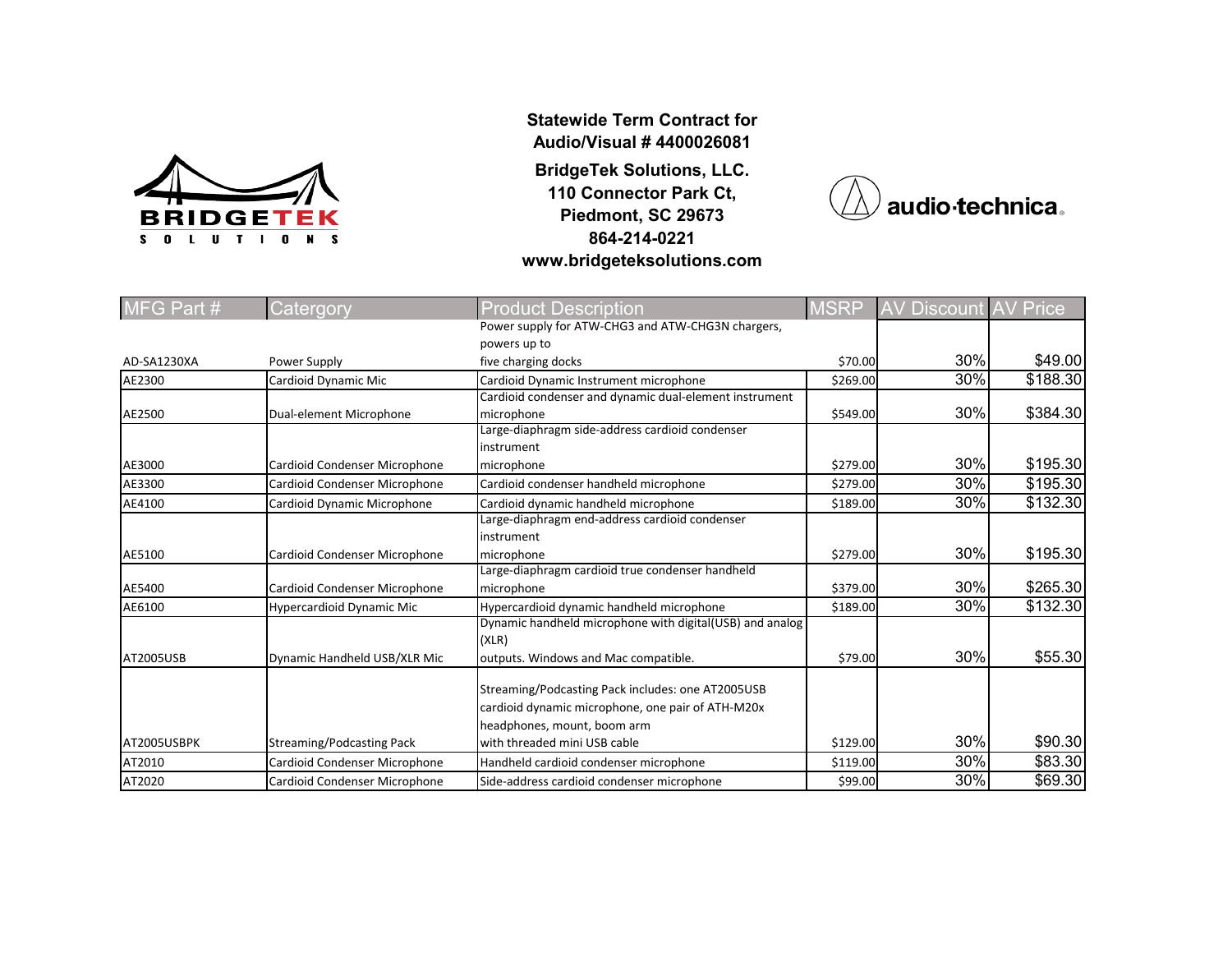| AT2020PK     | <b>Streaming/Podcasting Pack</b> | Streaming/Podcasting Pack includes: one AT2020 cardioid<br>condenser<br>microphone, one pair of ATH-M20x headphones, mount,<br>boom arm with threaded XLR cable | \$149.00 | 30% | \$104.30 |
|--------------|----------------------------------|-----------------------------------------------------------------------------------------------------------------------------------------------------------------|----------|-----|----------|
|              |                                  | Side-address cardioid condenser microphone with USB<br>digital output, built-in headphone jack, headphone volume<br>control and mix control.                    |          |     |          |
| AT2020USB+   | Cardioid Condenser Microphone    | Windows and Mac compatible.<br>Streaming/Podcasting Pack includes: one AT2020USB+<br>cardioid condenser microphone, one pair of ATH-M20x<br>headphones, mount,  | \$149.00 | 30% | \$104.30 |
| AT2020USB+PK | <b>Streaming/Podcasting Pack</b> | boom arm with threaded USB cable                                                                                                                                | \$199.00 | 30% | \$139.30 |
| AT2021       | Cardioid Condenser Microphone    | End-address cardioid condenser microphone                                                                                                                       | \$89.00  | 30% | \$62.30  |
| AT2022       | X/Y Stereo Microphone            | X/Y stereo condenser microphone                                                                                                                                 | \$249.00 | 30% | \$174.30 |
| AT2035       | Cardioid Condenser Microphone    | Side-address cardioid condenser microphone                                                                                                                      | \$149.00 | 30% | \$104.30 |
|              |                                  | Streaming/Podcasting Pack includes: one AT2035 cardioid<br>condenser microphone, one pair of ATH-M20x headphones,<br>shock mount, boom                          |          |     |          |
| AT2035PK     | <b>Streaming/Podcasting Pack</b> | arm with threaded XLR cable<br>20 Series Studio Pack; AT2020 & AT2021 cardioid condenser                                                                        | \$199.00 | 30% | \$139.30 |
| AT2041SP     | 20 Series Studio Mic Pack        | microphones with stand mount, stand clamp and protective<br>pouches                                                                                             | \$179.00 | 30% | \$125.30 |
| AT2050       | Multi-pattern Condenser Mic      | Side-address multi-pattern condenser microphone                                                                                                                 | \$229.00 | 30% | \$160.30 |
| AT4021       | Cardioid Condenser Microphone    | End-address cardioid condenser microphone                                                                                                                       | \$349.00 | 30% | \$244.30 |
| AT4022       | Omni Condenser Microphone        | End-address omnidirectional condenser microphone                                                                                                                | \$349.00 | 30% | \$244.30 |
| AT4033A      | Cardioid condenser microphone    | Cardioid studio condenser microphone                                                                                                                            | \$399.00 | 30% | \$279.30 |
| AT4040       | Cardioid Condenser Microphone    | Side-address cardioid condenser microphone                                                                                                                      | \$299.00 | 30% | \$209.30 |
| AT4041       | Cardioid Condenser Microphone    | End-address cardioid condenser microphone<br>40 Series Studio Pack includes: two AT4041 cardioid<br>condenser microphones; two AT8405a stand clamps; two        | \$299.00 | 30% | \$209.30 |
| AT4041SP     | 40 Series Studio Mic Pack        | AT8159 windscreens                                                                                                                                              | \$499.00 | 30% | \$349.30 |
| AT4047/SV    | Cardioid Condenser Microphone    | Side-address cardioid condenser microphone                                                                                                                      | \$699.00 | 30% | \$489.30 |
| AT4047MP     | Multi-pattern Condenser Mic      | Side-address multi-pattern condenser microphone                                                                                                                 | \$849.00 | 30% | \$594.30 |
| AT4049B      | Omni Condenser Microphone        | End-address omnidirectional condenser microphone                                                                                                                | \$599.00 | 30% | \$419.30 |
| AT4049B-EL   | <b>Omnidirectional Element</b>   | Omnidirectional element only                                                                                                                                    | \$249.00 | 30% | \$174.30 |
| AT4050       | Multi-pattern Condenser Mic      | Side-address multi-pattern condenser microphone                                                                                                                 | \$699.00 | 30% | \$489.30 |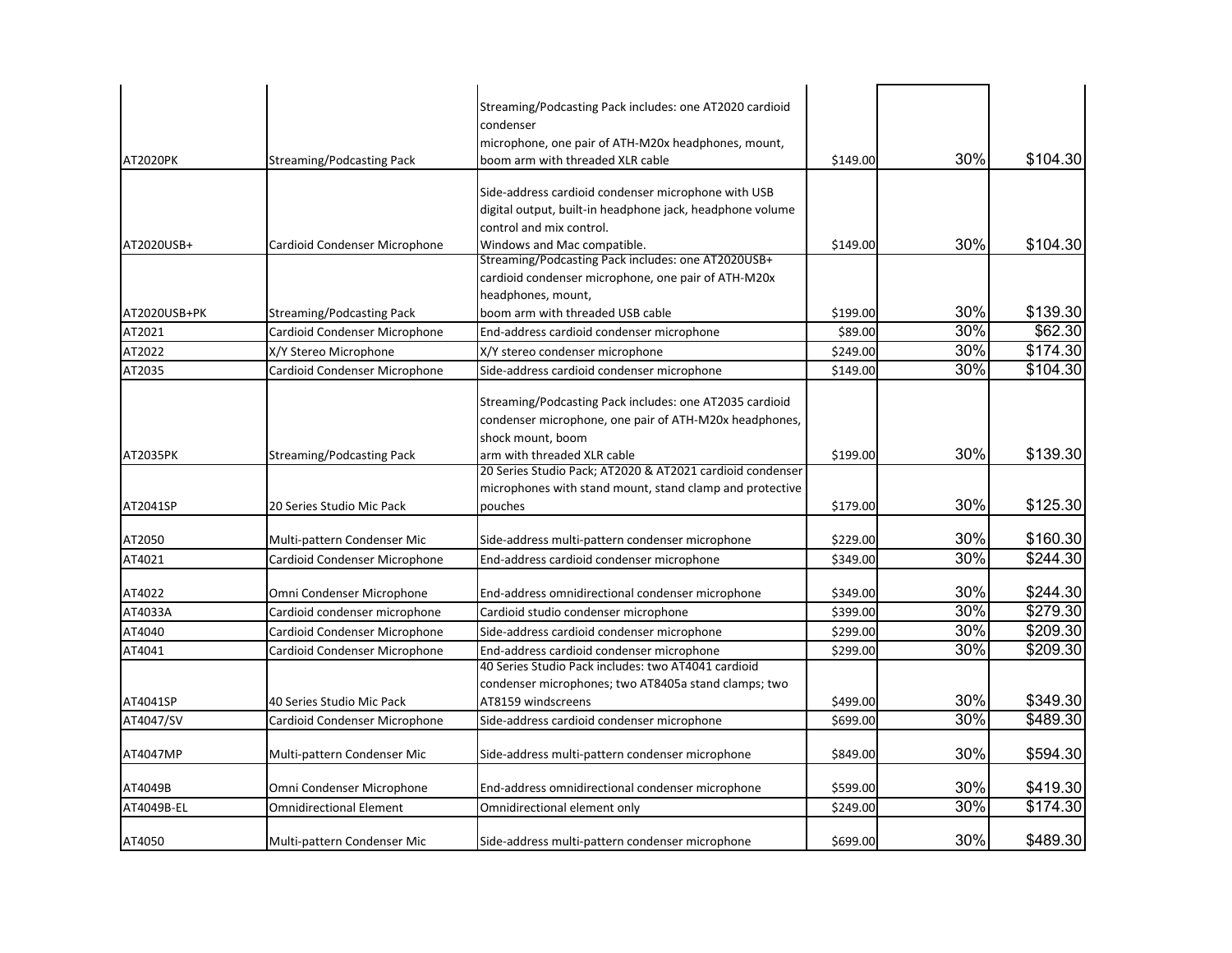| AT4050ST   | Stereo Condenser Microphone     | Side-address stereo condenser microphone                                                                                                                           | \$1,299.00 | 30% | \$909.30   |
|------------|---------------------------------|--------------------------------------------------------------------------------------------------------------------------------------------------------------------|------------|-----|------------|
| AT4051B    | Cardioid Condenser Microphone   | End-address cardioid condenser microphone                                                                                                                          | \$599.00   | 30% | \$419.30   |
| AT4051B-EL | Cardioid Element                | Cardioid element only                                                                                                                                              | \$249.00   | 30% | \$174.30   |
| AT4053B    | Hypercardioid Condenser Mic     | End-address hypercardioid condenser microphone                                                                                                                     | \$599.00   | 30% | \$419.30   |
| AT4053B-EL | Hypercardioid Element           | Hypercardioid element only                                                                                                                                         | \$249.00   | 30% | \$174.30   |
| AT4060A    | Side Address microphone         | Condenser tube microphone with cardioid polar pattern                                                                                                              | \$1,699.00 | 30% | \$1,189.30 |
| AT4080     | <b>Bidirectional Ribbon Mic</b> | Bidirectional ribbon microphone                                                                                                                                    | \$999.00   | 30% | \$699.30   |
| AT4081     | <b>Bidirectional Ribbon Mic</b> | Bidirectional ribbon microphone                                                                                                                                    | \$699.00   | 30% | \$489.30   |
| AT4900B-48 | Mic Body for AT4049b/51b/53b    | Microphone body subassembly for AT4049b, AT4051b and<br>AT4053b                                                                                                    | \$400.00   | 30% | \$280.00   |
| AT5040     | Cardioid Condenser Microphone   | Side-address studio cardioid condenservocal microphone                                                                                                             | \$2,999.00 | 30% | \$2,099.30 |
| AT5045     | Cardioid Instrument Microphone  | Cardioid studio condenser instrument microphone, side-<br>address, stick-<br>type with XLRM-type output.<br>Cardioid studio condenser instrument microphone, side- | \$1,399.00 | 30% | \$979.30   |
| AT5045P    | Cardioid Instrument Microphone  | address with<br>XLRM-type output.<br>Cardioid studio condenser microphone with transformer-<br>coupled                                                             | \$2,499.00 | 30% | \$1,749.30 |
| AT5047     | Cardioid Studio microphone      | output; side-address; XLRM type output                                                                                                                             | \$3,499.00 | 30% | \$2,449.30 |
| AT690-10   | 10' Speaker Cable               | Speaker cable, 14-ga., 1/4" - 1/4" phone plug, 10'                                                                                                                 | \$16.00    | 30% | \$11.20    |
| AT690-10B  | 10' Speaker Cable               | Speaker cable, 14-ga., dual banana plug, 10'                                                                                                                       | \$19.00    | 30% | \$13.30    |
| AT690-15   | 15' Speaker Cable               | Speaker cable, 14-ga., 1/4" - 1/4" phone plug, 15'                                                                                                                 | \$19.50    | 30% | \$13.65    |
| AT690-15B  | 15' Speaker Cable               | Speaker cable, 14-ga., dual banana plug, 15'                                                                                                                       | \$22.00    | 30% | \$15.40    |
| AT690-25   | 25' Speaker Cable               | Speaker cable, 14-ga., 1/4" - 1/4" phone plug, 25'                                                                                                                 | \$27.00    | 30% | \$18.90    |
| AT690-25B  | 25' Speaker Cable               | Speaker cable, 14-ga., dual banana plug, 25'                                                                                                                       | \$29.00    | 30% | \$20.30    |
| AT690-3    | 3' Speaker Cable                | Speaker cable, 14-ga., 1/4" - 1/4" phone plug, 3'                                                                                                                  | \$11.50    | 30% | \$8.05     |
| AT690-50   | 50' Speaker Cable               | Speaker cable, 14-ga., 1/4" - 1/4" phone plug, 50'                                                                                                                 | \$44.00    | 30% | \$30.80    |
| AT690-50B  | 50' Speaker Cable               | Speaker cable, 14-ga., dual banana plug, 50'                                                                                                                       | \$46.00    | 30% | \$32.20    |
| AT690-6    | 6' Speaker Cable                | Speaker cable, 14-ga., 1/4" - 1/4" phone plug, 6'                                                                                                                  | \$13.50    | 30% | \$9.45     |
| AT700-10   | 10' Speaker Cable               | Speaker cable, 14-ga., Speakon - Speakon connectors, 10'                                                                                                           | \$43.50    | 30% | \$30.45    |
| AT700-10Q  | 10' Speaker Cable               | Speaker cable, 14-ga., Speakon - 1/4" phone plug, 10'                                                                                                              | \$29.00    | 30% | \$20.30    |
| AT700-25   | 25' Speaker Cable               | Speaker cable, 14-ga., Speakon - Speakon connectors, 25'                                                                                                           | \$54.00    | 30% | \$37.80    |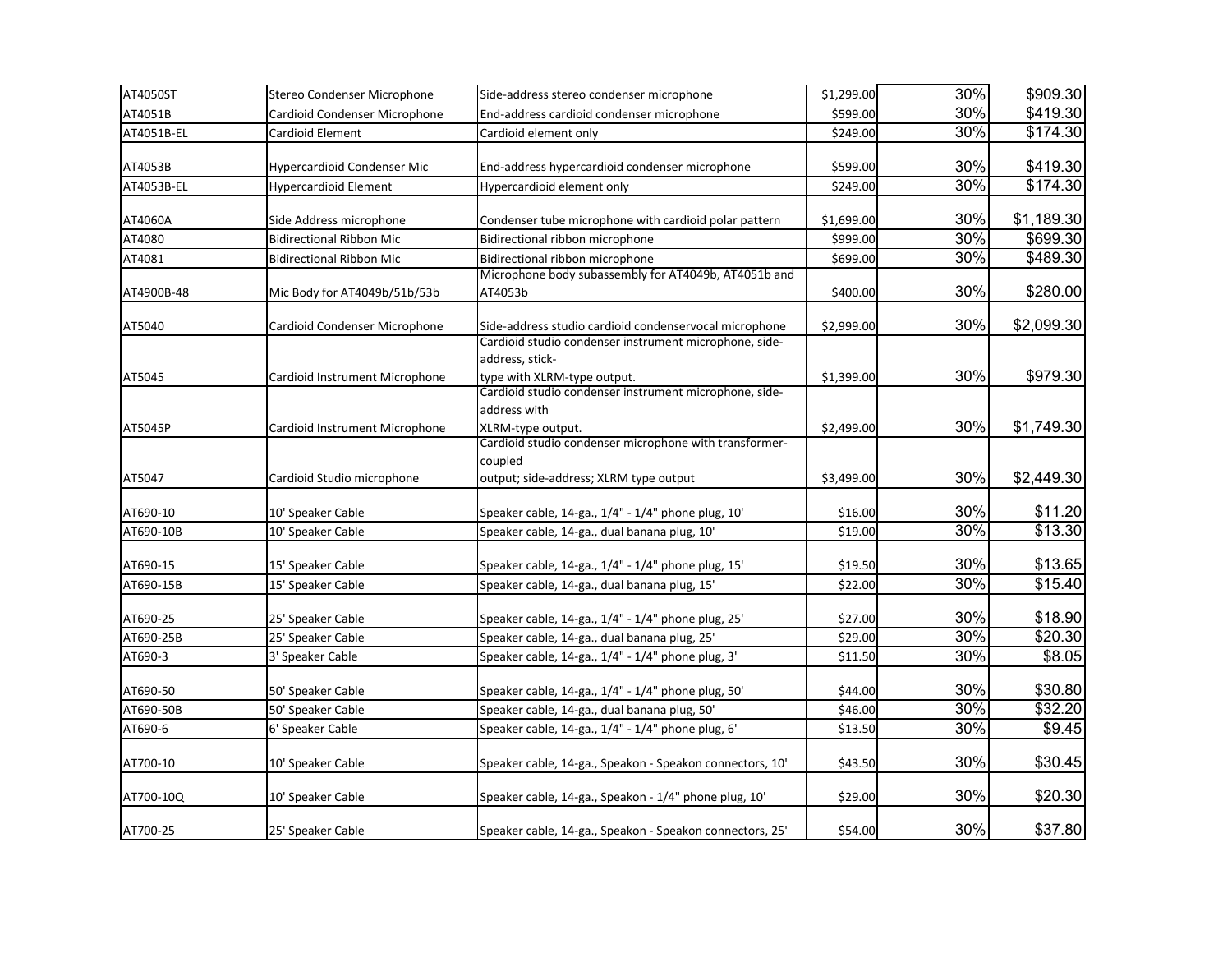| AT700-25Q  | 25' Speaker Cable              | Speaker cable, 14-ga., Speakon - 1/4" phone plug, 25'                                                                                                 | \$40.50  | 30% | \$28.35  |
|------------|--------------------------------|-------------------------------------------------------------------------------------------------------------------------------------------------------|----------|-----|----------|
| AT700-5    | 5' Speaker Cable               | Speaker cable, 14-ga., Speakon - Speakon connectors, 5'                                                                                               | \$40.00  | 30% | \$28.00  |
| AT700-50   | 50' Speaker Cable              | Speaker cable, 14-ga., Speakon - Speakon connectors, 50'                                                                                              | \$74.50  | 30% | \$52.15  |
| AT700-50Q  | 50' Speaker Cable              | Speaker cable, 14-ga., Speakon - 1/4" phone plug, 50'                                                                                                 | \$60.00  | 30% | \$42.00  |
| AT700-5Q   | 5' Speaker Cable               | Speaker cable, 14-ga., Speakon - 1/4" phone plug, 5'                                                                                                  | \$24.00  | 30% | \$16.80  |
| AT700-5QF  | 5' Speaker Cable               | Speaker cable, 14-ga., Speakon - 1/4" female adapter, 5'                                                                                              | \$26.50  | 30% | \$18.55  |
| AT8010     | Omni Condenser Microphone      | Omnidirectional condenser microphone                                                                                                                  | \$169.00 | 30% | \$118.30 |
| AT8015     | Line + Gradient Microphone     | Line + gradient microphone, 18.1" long                                                                                                                | \$299.00 | 30% | \$209.30 |
| AT8022     | X/Y Stereo Microphone          | X/Y stereo microphone                                                                                                                                 | \$399.00 | 30% | \$279.30 |
| AT8024     | Stereo/Mono Microphone         | Selectable mono or mid-side stereo microphone with<br>integrated camera shoe mount, three position input pad<br>and red/green led power<br>indicator. | \$249.00 | 30% | \$174.30 |
|            |                                |                                                                                                                                                       |          |     |          |
| AT803      | Omni Condenser Microphone      | Omnidirectional condenser lavalier microphone                                                                                                         | \$149.00 | 30% | \$104.30 |
| AT8035     | Line + Gradient Microphone     | Line + gradient microphone, 14.5" long                                                                                                                | \$269.00 | 30% | \$188.30 |
| AT808G     | Subcardioid Dynamic Microphone | Subcardioid dynamic gooseneck microphone, 16.3" long                                                                                                  | \$139.00 | 30% | \$97.30  |
| AT8101     | Windscreen                     | Large cylindrical foam windscreen                                                                                                                     | \$12.00  | 30% | \$8.40   |
| AT8109     | Windscreen                     | Small 2-stage foam windscreen                                                                                                                         | \$28.00  | 30% | \$19.60  |
| AT8109(WH) | Windscreen                     | Small 2-stage foam windscreen, white                                                                                                                  | \$28.00  | 30% | \$19.60  |
| AT8109A    | Windscreen                     | Foam windscreen with light pipe for ES925 cardioid,<br>hypercardioid and<br>omnidirectional elements (black)                                          | \$28.00  | 30% | \$19.60  |
| AT8110     | Windscreen                     | Foam windscreens (2) for lavalier mic                                                                                                                 | \$19.00  | 30% | \$13.30  |
| AT8112     | Windscreen                     | Large cylindrical foam windscreen                                                                                                                     | \$12.00  | 30% | \$8.40   |
| AT8114     | Windscreen                     | Ball-shaped foam windscreen                                                                                                                           | \$14.00  | 30% | \$9.80   |
| AT8115     | Windscreen                     | Egg-shaped foam windscreen                                                                                                                            | \$14.00  | 30% | \$9.80   |
| AT8116     | Windscreen                     | Small foam windscreen                                                                                                                                 | \$15.00  | 30% | \$10.50  |
| AT8120     | Windscreen                     | Large ball-shaped foam windscreen                                                                                                                     | \$21.00  | 30% | \$14.70  |
| AT8122     | Windscreen                     | Foam windscreen                                                                                                                                       | \$12.00  | 30% | \$8.40   |
| AT8124     | Windscreen                     | Foam windscreen for AT8024 Camera-mount mic                                                                                                           | \$19.50  | 30% | \$13.65  |
| AT8124F    | Windscreen                     | Fuzzy windscreen for AT8024 Camera-mount mic                                                                                                          | \$26.00  | 30% | \$18.20  |
| AT8125     | Windscreen                     | Large foam windscreen for headworn mic                                                                                                                | \$12.00  | 30% | \$8.40   |
| AT8126     | Windscreen                     | Foam windscreen for lavalier mic                                                                                                                      | \$8.00   | 30% | \$5.60   |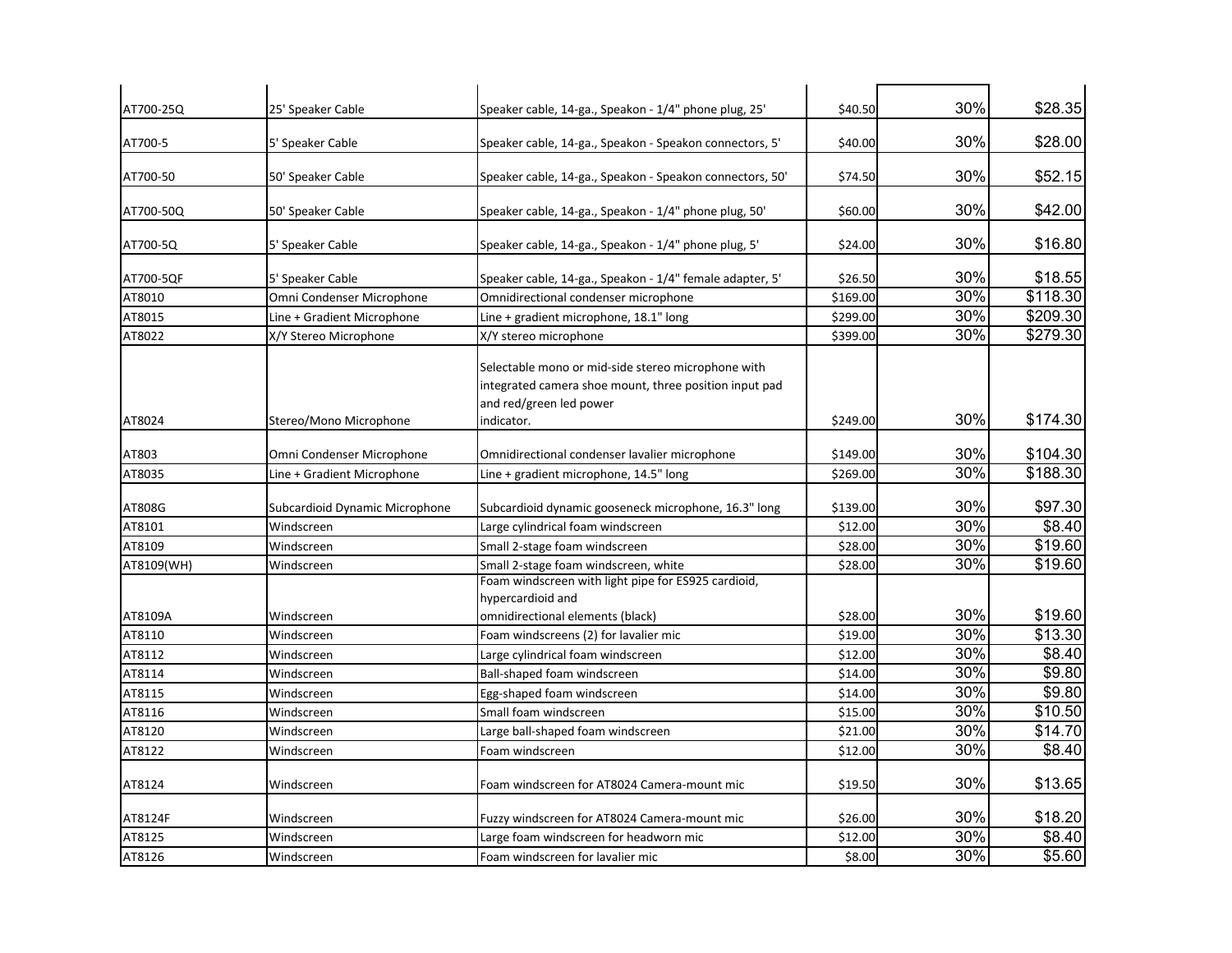| AT8128     | Windscreen            | Small foam windscreen for headworn mic                 | \$12.00 | 30% | \$8.40             |
|------------|-----------------------|--------------------------------------------------------|---------|-----|--------------------|
| AT8129     | Windscreen            | Miniature foam windscreen                              | \$16.00 | 30% | \$11.20            |
| AT8130     | Windscreen            | Miniature foam windscreen 3-pack                       | \$8.00  | 30% | \$5.60             |
| AT8131     | Windscreen            | Miniature foam windscreen                              | \$8.00  | 30% | \$5.60             |
| AT8132     | Windscreen            | Shotgun windscreen                                     | \$26.00 | 30% | \$18.20            |
| AT8134     | Windscreen            | Shotgun windscreen                                     | \$26.00 | 30% | \$18.20            |
| AT8135     | Windscreen            | Shotgun windscreen                                     | \$26.00 | 30% | \$18.20            |
| AT8136     | Windscreen            | Egg-shaped foam windscreen                             | \$12.00 | 30% | $\sqrt{$8.40}$     |
| AT8137     | Windscreen            | Large studio foam windscreen                           | \$60.00 | 30% | \$42.00            |
| AT8138     | Windscreen            | Foam windscreen for MicroLine                          | \$24.00 | 30% | \$16.80            |
|            |                       | Foam windscreen with light pipe for ES925 MicroLine    |         |     |                    |
| AT8138A    | Windscreen            | elements (black)                                       | \$24.00 | 30% | \$16.80            |
| AT8139L    | Windscreen            | Large foam windscreen for headworn mic                 | \$14.00 | 30% | \$9.80             |
| AT8139S    | Windscreen            | Small foam windscreen for headworn mic                 | \$12.00 | 30% | \$8.40             |
| AT8142     | Foam Temple Pads      | Foam temple pads for headworn mic (pair)               | \$12.00 | 30% | \$8.40             |
| AT8144     | Windscreen            | Shotgun windscreen                                     | \$36.00 | 30% | \$25.20            |
| AT8145     | Windscreen            | Shotgun windscreen                                     | \$36.00 | 30% | \$25.20            |
| AT8146     | Windscreen            | Small foam windscreen                                  | \$14.00 | 30% | \$9.80             |
| AT8146(WH) | Windscreen            | Small foam windscreen, white                           | \$14.00 | 30% | \$9.80             |
| AT8147     | Windscreen            | Shotgun windscreen                                     | \$68.00 | 30% | \$47.60            |
| AT8151     | Windscreen            | Windscreens for AT898 and AT899 models (3-pack)        | \$17.00 | 30% | \$11.90            |
| AT8151-TH  | Windscreen            | Windscreens for AT899-TH models (3-pack), beige        | \$17.00 | 30% | \$11.90            |
| AT8153     | Windscreen            | Two-stage foam windscreen                              | \$13.00 | 30% | \$9.10             |
| AT8153(WH) | Windscreen            | Two-stage foam windscreen, white                       | \$25.00 | 30% | \$17.50            |
| AT8154     | Windscreen            | Two-stage foam windscreen for UniLine                  | \$23.00 | 30% | \$16.10            |
| AT8154(WH) | Windscreen            | Two-stage foam windscreen for UniLine, white           | \$40.00 | 30% | \$28.00            |
|            |                       | Element covers for BP892, BP893 and BP896 models (3-   |         |     |                    |
| AT8156     | <b>Element Covers</b> | pack)                                                  | \$23.00 | 30% | \$16.10            |
|            |                       | Element covers for BP892-TH, BP893-TH and BP896-TH     |         |     |                    |
|            |                       | models (3-                                             |         |     |                    |
| AT8156-TH  | <b>Element Covers</b> | pack), beige                                           | \$23.00 | 30% | \$16.10            |
| AT8157     | Windscreen            | Windscreens for BP892, BP893 and BP896 models (3-pack) | \$17.00 | 30% | \$11.90            |
|            |                       | Windscreens for BP892-TH, BP893-TH and BP896-TH        |         |     |                    |
|            |                       | models (3-pack),                                       |         |     |                    |
| AT8157-TH  | Windscreen            | beige                                                  | \$17.00 | 30% | \$11.90            |
| AT8158     | Windscreen            | Windscreens for PRO 92cW (3-pack)                      | \$22.00 | 30% | \$15.40            |
| AT8158-TH  | Windscreen            | Windscreens for PRO 92cW-TH (3-pack), beige            | \$22.00 | 30% | \$15.40            |
| AT8159     | Windscreen            | Small egg-shaped foam windscreen                       | \$12.00 | 30% | $\overline{$8.40}$ |
| AT8160     | Windscreen            | Metal windscreen with internal pop protection          | \$81.00 | 30% | \$56.70            |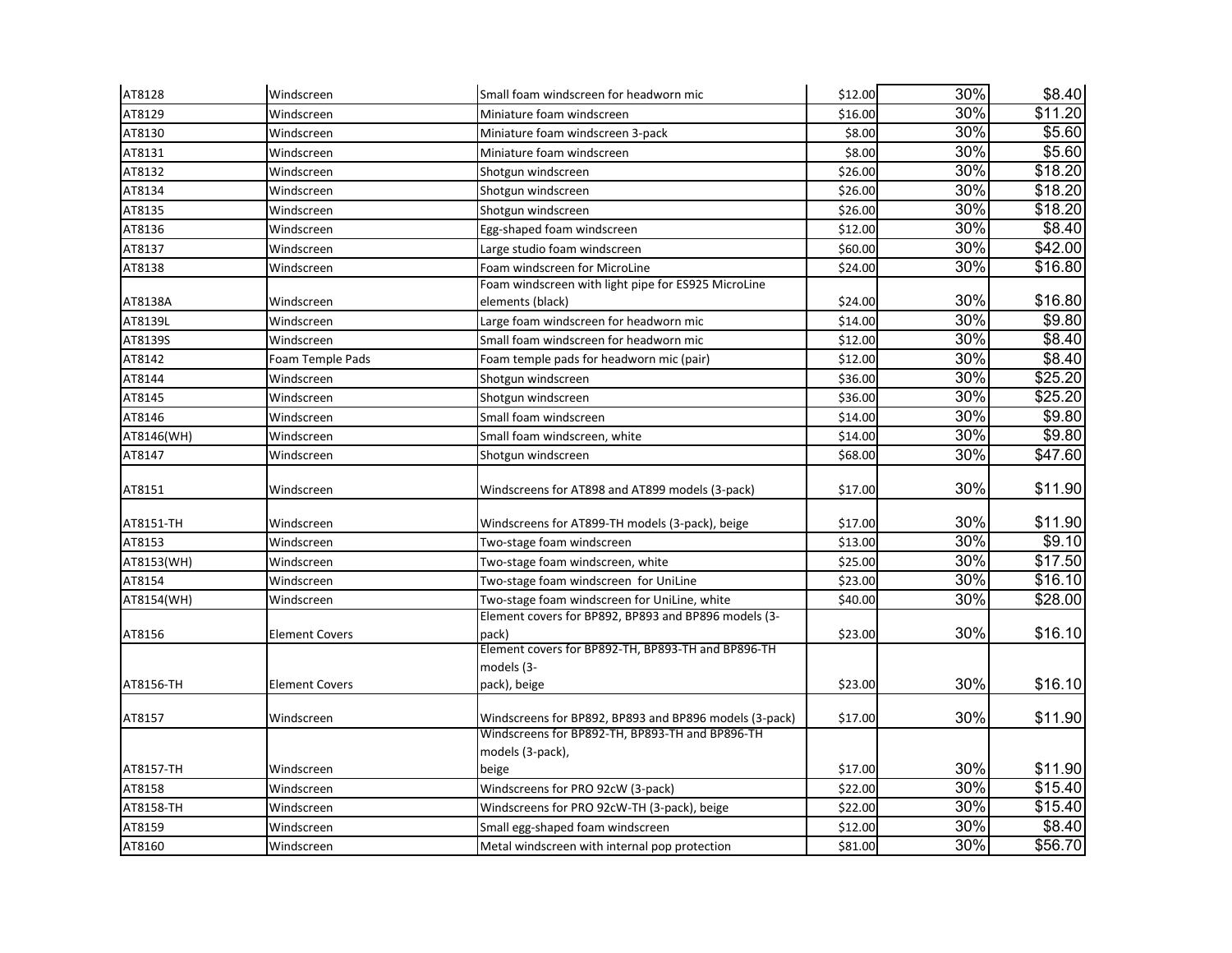| AT8161      | Windscreen                    | Metal windscreen                                                                                                                                                              | \$92.00  | 30% | \$64.40  |
|-------------|-------------------------------|-------------------------------------------------------------------------------------------------------------------------------------------------------------------------------|----------|-----|----------|
| AT8162      | Windscreen                    | Windscreens for BPHS1 (3-pack)                                                                                                                                                | \$36.00  | 30% | \$25.20  |
| AT8163      | Windscreens                   | Windscreens for BP894 models (3-pack)                                                                                                                                         | \$22.00  | 30% | \$15.40  |
| AT8163-TH   | Windscreens                   | Windscreens for BP894-TH models (3 pack) beige                                                                                                                                | \$22.00  | 30% | \$15.40  |
| AT8166      | AT8166 Windscreen             | Windscreen fits the ATUC-M43H and ATUC-M58H<br>microphones                                                                                                                    | \$13.00  | 30% | \$9.10   |
| AT8167      | Windscreens                   | Windscreens for BPHS2 and BPHS2S (3-pack)                                                                                                                                     | \$36.00  | 30% | \$25.20  |
| AT8168      | Windscreens                   | Windscreens for BPHS2C (3-pack)                                                                                                                                               | \$36.00  | 30% | \$25.20  |
| AT8171      | Windscreen                    | Windscreens for BP892x, BP893x and BP894x models (3-<br>pack), black                                                                                                          | \$24.00  | 30% | \$16.80  |
| AT8171-TH   | Windscreen                    | Windscreens for BP892x, BP893x and BP894x models (3-<br>pack), beige                                                                                                          | \$24.00  | 30% | \$16.80  |
| AT8202      | In-line Attenuator            | Adjustable in-line attenuator                                                                                                                                                 | \$72.00  | 30% | \$50.40  |
| AT829CH     | Cardioid Condenser Microphone | Miniature cardioid condenser lavalier microphone with 55"<br>cable<br>terminated with cH-style screw-down 4-pin connector for<br>use with cH- style body-pack transmitter     | \$79.00  | 30% | \$55.30  |
| AT829CW     | Cardioid Condenser Microphone | Cardioid condenser lavalier microphone with 55" cable<br>terminated with<br>locking 4-pin HRS-type connector for Audio-Technica<br>wireless systems using UniPak transmitters | \$69.00  | 30% | \$48.30  |
| AT8300BLK   | <b>Bulk Microphone Cable</b>  | 100 meters (328 ft.) 2-conductor black mic cable                                                                                                                              | \$197.00 | 30% | \$137.90 |
| AT8311-10   | 10' Value Microphone Cable    | XLRF-1/4" For mics with XLR output and pin 2 hot; 10'                                                                                                                         | \$13.00  | 30% | \$9.10   |
| AT8311-25   | 25' Value Microphone Cable    | XLRF-1/4" For mics with XLR output and pin 2 hot; 25'                                                                                                                         | \$17.00  | 30% | \$11.90  |
| AT8311-25P3 | 25' Value Microphone Cable    | XLRF-1/4" For mics with XLR output and pin 3 hot; 25'                                                                                                                         | \$17.00  | 30% | \$11.90  |
| AT8313-10   | 10' Value Microphone Cable    | XLRF-XLRM Balanced cable, 10'                                                                                                                                                 | \$13.00  | 30% | \$9.10   |
| AT8313-25   | 25' Value Microphone Cable    | XLRF-XLRM Balanced cable, 25'                                                                                                                                                 | \$18.50  | 30% | \$12.95  |
| AT8313-50   | 50' Value Microphone Cable    | XLRF-XLRM Balanced cable, 50'                                                                                                                                                 | \$26.00  | 30% | \$18.20  |
| AT8314-1.5  | 1.5' Premium Microphone Cable | XLRF-XLRM Balanced cable, 1.5'                                                                                                                                                | \$25.50  | 30% | \$17.85  |
| AT8314-10   | 10' Premium Microphone Cable  | XLRF-XLRM Balanced cable, 10'                                                                                                                                                 | \$30.00  | 30% | \$21.00  |
| AT8314-100  | 100' Premium Microphone Cable | XLRF-XLRM Balanced cable, 100'                                                                                                                                                | \$72.00  | 30% | \$50.40  |
| AT8314-15   | 15' Premium Microphone Cable  | XLRF-XLRM Balanced cable, 15'                                                                                                                                                 | \$33.00  | 30% | \$23.10  |
| AT8314-20   | 20' Premium Microphone Cable  | XLRF-XLRM Balanced cable, 20'                                                                                                                                                 | \$36.00  | 30% | \$25.20  |
| AT8314-20R  | 20' Premium Microphone Cable  | XLRF-XLRM Balanced cable, 20'                                                                                                                                                 | \$46.50  | 30% | \$32.55  |
| AT8314-25   | 25' Premium Microphone Cable  | XLRF-XLRM Balanced cable, 25'                                                                                                                                                 | \$40.50  | 30% | \$28.35  |
| AT8314-3    | 3' Premium Microphone Cable   | XLRF-XLRM Balanced cable, 3'                                                                                                                                                  | \$26.50  | 30% | \$18.55  |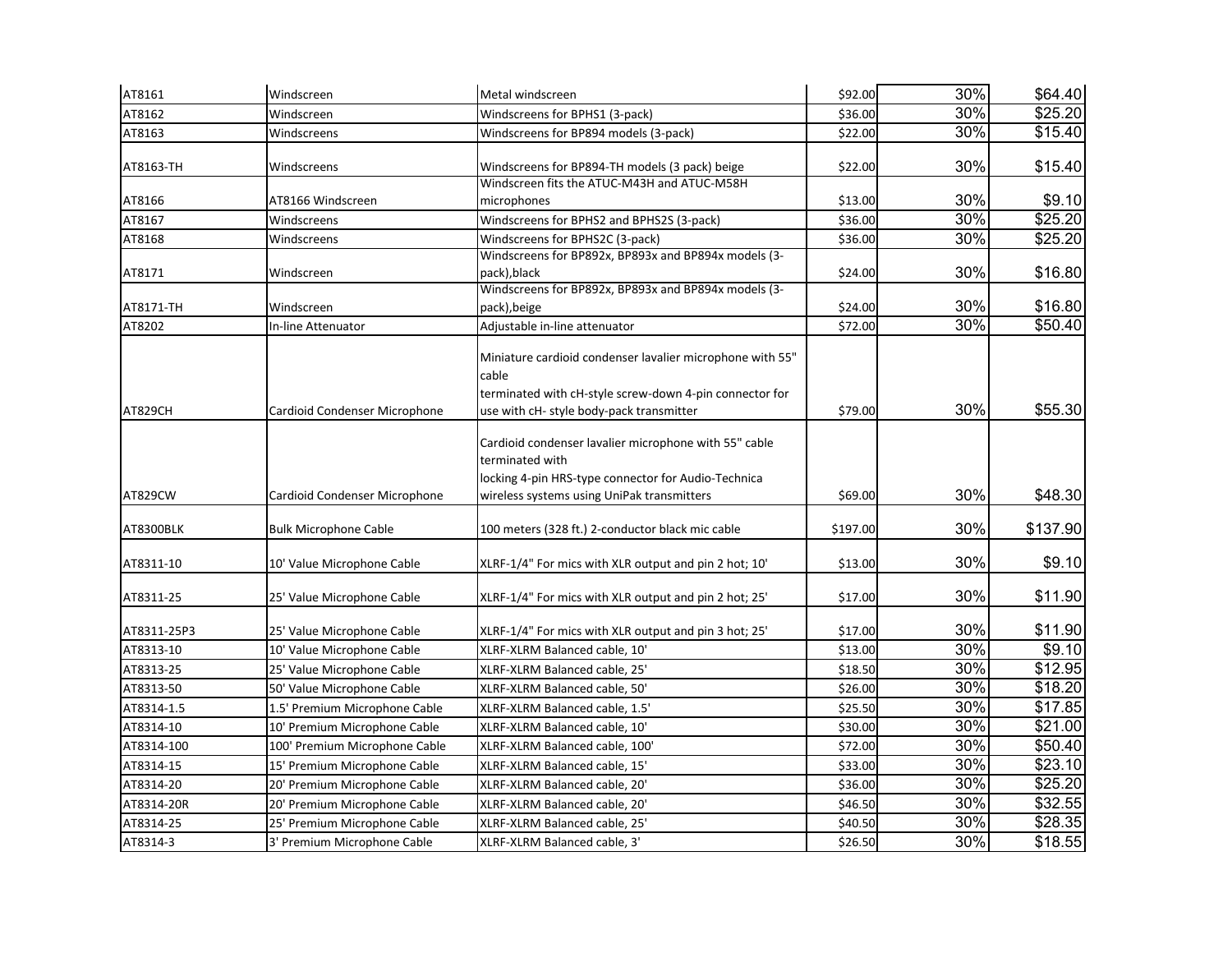| AT8314-30    | 30' Premium Microphone Cable  | XLRF-XLRM Balanced cable, 30'                             | \$43.50  | 30% | \$30.45         |
|--------------|-------------------------------|-----------------------------------------------------------|----------|-----|-----------------|
| AT8314-50    | 50' Premium Microphone Cable  | XLRF-XLRM Balanced cable, 50'                             | \$54.00  | 30% | \$37.80         |
| AT8314-6     | 6' Premium Microphone Cable   | XLRF-XLRM Balanced cable, 6'                              | \$28.00  | 30% | \$19.60         |
|              |                               | Cardioid condenser lavalier microphone with               |          |     |                 |
|              |                               | battery/phantom power                                     |          |     |                 |
| AT831B       | Cardioid Condenser Microphone | operation                                                 | \$199.00 | 30% | \$139.30        |
|              |                               | Cardioid condenser lavalier microphone with 55"           |          |     |                 |
| AT831C       | Cardioid Condenser Microphone | unterminated cable                                        | \$89.00  | 30% | \$62.30         |
|              |                               | AT831c miniature cardioid condenser lavalier microphone   |          |     |                 |
|              |                               | with 55" cable terminated with cH-style screw-down 4-pin  |          |     |                 |
|              |                               | connector for use                                         |          |     |                 |
| AT831CH      | Cardioid Condenser Microphone | with cH-style body-pack transmitter                       | \$109.00 | 30% | \$76.30         |
|              |                               | AT831c cardioid condenser lavalier microphone with 55"    |          |     |                 |
|              |                               | cable                                                     |          |     |                 |
| AT831CT4     | Cardioid Condenser Microphone | terminated with TA4F-type connector for Shure wireless    | \$129.00 | 30% | \$90.30         |
|              |                               |                                                           |          |     |                 |
|              |                               | Cardioid condenser lavalier microphone with 55" cable     |          |     |                 |
|              |                               | terminated with                                           |          |     |                 |
|              |                               | locking 4-pin HRS-type connector for Audio-Technica       |          |     |                 |
| AT831CW      | Cardioid Condenser Microphone | wireless systems using UniPak transmitters                | \$99.00  | 30% | \$69.30         |
|              |                               | Cardioid condenser lavalier microphone with phantom       |          |     |                 |
| AT831R       | Cardioid Condenser Microphone | power operation                                           | \$199.00 | 30% | \$139.30        |
|              |                               | 3.5 mm (1/8") TRS (male) to XLR (male) audio cable with   |          |     |                 |
|              |                               | balanced                                                  |          |     |                 |
| AT8350       | <b>XLR Cable</b>              | output; 0.5 m (19.7")                                     | \$21.50  | 30% | \$15.05         |
|              |                               | Instrument cable, 90-degree 1/4" - 90-degree 1/4" phone   |          |     |                 |
| AT8390-0.5RR | 0.5' Instrument Cable         | plug, 0.5'                                                | \$13.50  | 30% | \$9.45          |
| AT8390-1     | 1' Instrument Cable           | Instrument cable, 1/4" - 1/4" phone plug, 1'              | \$10.00  | 30% | $\frac{1}{100}$ |
| AT8390-10    | 10' Instrument Cable          | Instrument cable, 1/4" - 1/4" phone plug, 10'             | \$13.00  | 30% | \$9.10          |
| AT8390-15    | 15' Instrument Cable          | Instrument cable, 1/4" - 1/4" phone plug, 15'             | \$14.50  | 30% | \$10.15         |
| AT8390-20    | 20' Instrument Cable          | Instrument cable, 1/4" - 1/4" phone plug, 20'             | \$16.50  | 30% | \$11.55         |
| AT8390-25    | 25' Instrument Cable          | Instrument cable, 1/4" - 1/4" phone plug, 25'             | \$18.00  | 30% | \$12.60         |
| AT8390-3     | 3' Instrument Cable           | Instrument cable, 1/4" - 1/4" phone plug, 3'              | \$10.50  | 30% | \$7.35          |
| AT8390-30    | 30' Instrument Cable          | Instrument cable, 1/4" - 1/4" phone plug, 30'             | \$20.00  | 30% | \$14.00         |
| AT8390-6     | 6' Instrument Cable           | Instrument cable, 1/4" - 1/4" phone plug, 6'              | \$11.00  | 30% | \$7.70          |
| AT8405A      | Microphone Stand Clamp        | Snap-in mic clamp, for 21 mm body diameter                | \$19.00  | 30% | \$13.30         |
|              |                               | Microphone stand clamp with spring clip fits most tapered |          |     |                 |
|              |                               | and                                                       |          |     |                 |
| AT8407       | Microphone Stand Clamp        | cylindrical microphones                                   | \$26.00  | 30% | \$18.20         |
|              |                               | Microphone shock mount with spring clip fits most tapered |          |     |                 |
|              |                               | and                                                       |          |     |                 |
| AT8410A      | Microphone Shock Mount        | cylindrical microphones                                   | \$49.00  | 30% | \$34.30         |
| AT8411       | Lavalier Microphone Clip      | Lavalier microphone clip                                  | \$16.00  | 30% | \$11.20         |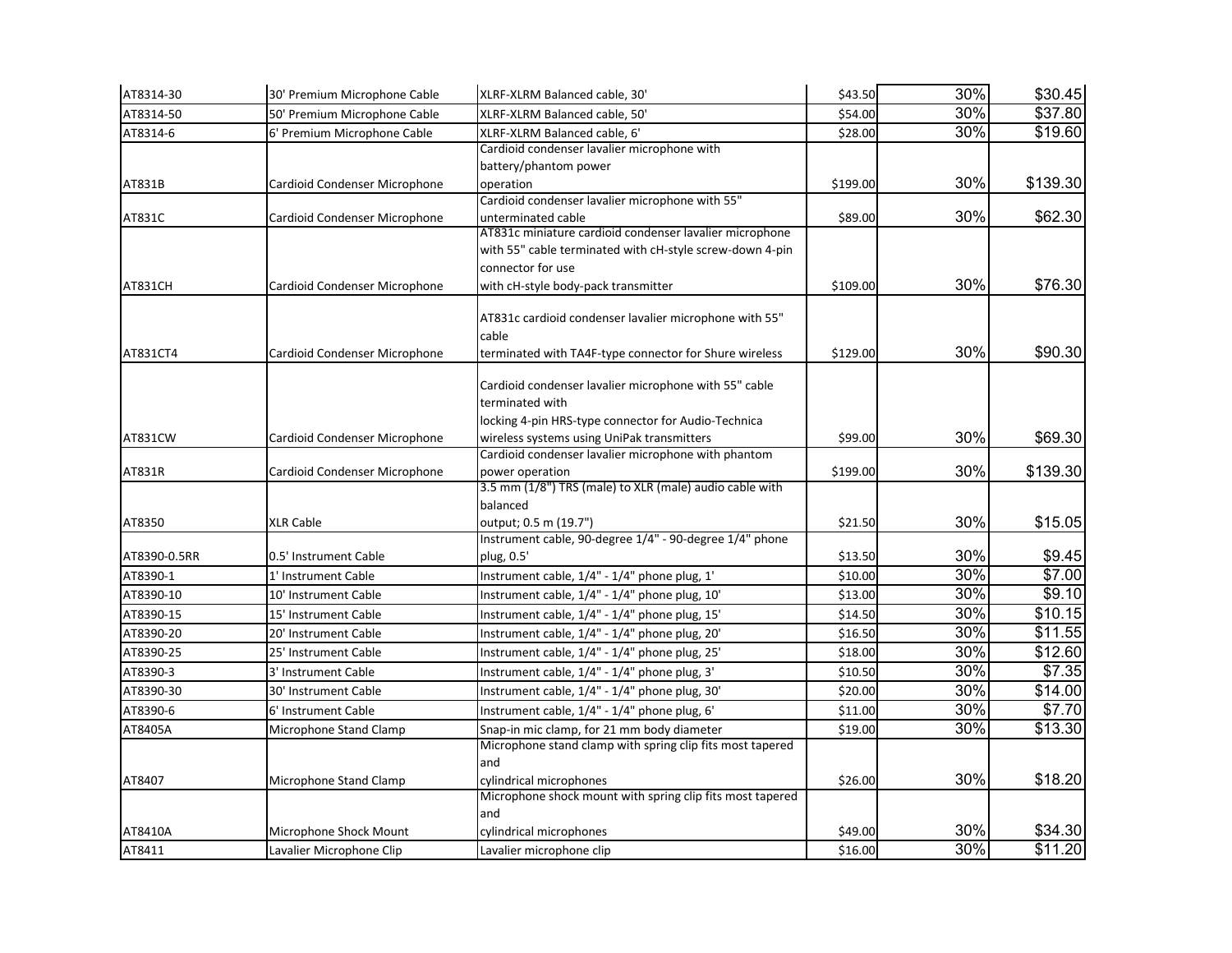| AT8413     | Lavalier Microphone Clip       | Lavalier microphone clip                                     | \$14.00  | 30% | \$9.80              |
|------------|--------------------------------|--------------------------------------------------------------|----------|-----|---------------------|
|            |                                | Microphone shock mount fits most tapered and cylindrical     |          |     |                     |
| AT8415     | Microphone Shock Mount         | microphones                                                  | \$59.00  | 30% | \$41.30             |
| AT8415RB   | <b>Replacement Bands</b>       | Replacement bands for AT8415 and AT8449 shock mounts         | \$8.00   | 30% | \$5.60              |
| AT8417     | Lavalier Microphone Clip       | Lavalier microphone clip                                     | \$19.00  | 30% | $\overline{$13.30}$ |
|            |                                |                                                              |          |     |                     |
| AT8418     | Microphone Instrument Mount    | UniMount microphone clip-on instrument mount                 | \$58.00  | 30% | \$40.60             |
| AT8419     | Lavalier Microphone Clip       | Lavalier microphone clip                                     | \$18.00  | 30% | \$12.60             |
| AT8420     | Lavalier Microphone Clip       | Lavalier microphone clip                                     | \$12.00  | 30% | \$8.40              |
| AT8420-TH  | Lavalier Microphone Clip       | Lavalier microphone clip, beige                              | \$12.00  | 30% | \$8.40              |
| AT8430     | Microphone Isolation Mount     | Microphone isolation mount                                   | \$190.00 | 30% | \$133.00            |
| AT8434     | Lavalier Microphone Clip       | Lavalier microphone clip                                     | \$10.00  | 30% | \$7.00              |
| AT8435     | Lavalier Microphone Clip       | Lavalier microphone clip                                     | \$11.00  | 30% | \$7.70              |
| AT8438     | Desk Stand Adapter Mount       | Microphone desk stand adapter mount                          | \$29.00  | 30% | \$20.30             |
| AT8439     | Clothing Clip for Cable        | Clothing clip for cable                                      | \$10.00  | 30% | \$7.00              |
| AT8440     | Clothing Clip for Cable        | Clothing clip for cable                                      | \$32.00  | 30% | \$22.40             |
| AT8442     | Clothing Clip for Cable        | Clothing clip for cable                                      | \$12.00  | 30% | \$8.40              |
|            |                                | Microphone instrument adapter mounts small-diameter          |          |     |                     |
|            |                                | microphone to                                                |          |     |                     |
| AT8444     | Microphone Instrument Adapter  | acoustic guitar                                              | \$42.00  | 30% | \$29.40             |
|            |                                | Shock mount included with the AT4080, AT4033a, AT4040,       |          |     |                     |
|            |                                | AT4047MP,                                                    |          |     |                     |
| AT8449A    | <b>Shock Mount</b>             | AT4050 and AT4050ST                                          | \$99.00  | 30% | \$69.30             |
| AT8449A/SV | <b>Shock Mount</b>             | Silver shock mount included with the AT4047/SV and<br>AT4080 | \$109.00 | 30% | \$76.30             |
|            |                                |                                                              |          | 30% | $\overline{$}11.90$ |
| AT8451     | Microphone Hanger Adapter      | Microphone hanger adapter                                    | \$17.00  | 30% |                     |
| AT8451(WH) | Microphone Hanger Adapter      | Microphone hanger adapter, white                             | \$17.00  |     | $\overline{$}11.90$ |
| AT8452     | Microphone Hanger Adapter      | Microphone hanger adapter                                    | \$17.00  | 30% | \$11.90             |
| AT8452(WH) | Microphone Hanger Adapter      | Microphone hanger adapter, white                             | \$17.00  | 30% | \$11.90             |
|            |                                | Quiet-Flex microphone stand clamp for A-T handheld           |          | 30% | \$18.20             |
| AT8456A    | Quiet-Flex Mic Stand Clamp     | transmitters                                                 | \$26.00  |     |                     |
| AT8458A    | <b>Shock Mount</b>             | Shock mount fits AT2020, AT2020USB+, AT2035, AT2050          | \$29.00  | 30% | \$20.30             |
| AT8459     | Swivel-mount Mic Clamp Adapter | Dual swival-mount mic clamp adapter, fits 5/8"-27 stands     | \$64.00  | 30% | \$44.80             |
| AT8460     | Lavalier Microphone Clip       | Lavalier microphone clip                                     | \$28.00  | 30% | \$19.60             |
|            |                                | Dual-ear microphone mount for BP892x, BP893x and             |          |     |                     |
|            |                                | BP894x models,                                               |          |     |                     |
| AT8464X    | Dual-ear Microphone Mount      | black                                                        | \$49.00  | 30% | \$34.30             |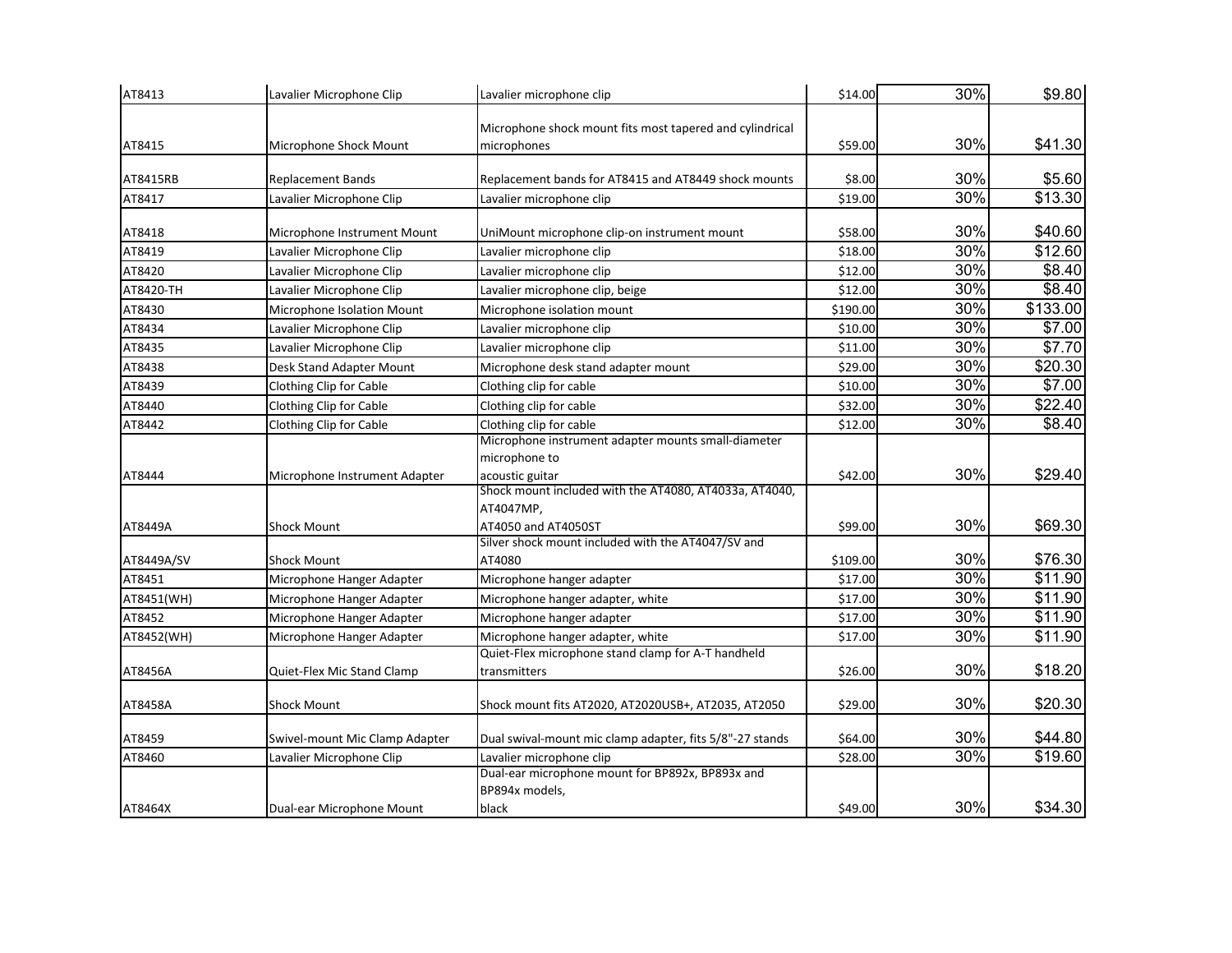|            |                                      | Dual-ear microphone mount for BP892x, BP893x and               |          |     |                 |
|------------|--------------------------------------|----------------------------------------------------------------|----------|-----|-----------------|
|            |                                      | BP894x models,                                                 |          |     |                 |
| AT8464X-TH | Dual-ear Microphone Mount            | beige                                                          | \$49.00  | 30% | \$34.30         |
| AT8468     | Violin Mount                         | Violin mount (hook-and-loop fastener)                          | \$21.00  | 30% | \$14.70         |
|            |                                      | Camera mount adapter designed for standard camera shoe         |          |     |                 |
| AT8469     | Camera Mount Adapter                 | mounts                                                         | \$28.00  | 30% | \$19.60         |
|            |                                      | Quiet-Flex microphone stand clamp for microphones with a       |          |     |                 |
|            |                                      | tapered                                                        |          |     |                 |
| AT8470     | Quiet-Flex Mic Stand Clamp           | body                                                           | \$22.00  | 30% | \$15.40         |
|            |                                      | Microphone isolation stand clamp for microphones with 21       |          |     |                 |
|            |                                      | mm body                                                        |          | 30% | \$20.30         |
| AT8471     | Mic Isolation Stand Clamp            | diameter<br>Quick-mount microphone stand adapter for gooseneck | \$29.00  |     |                 |
| AT8473     | Quick-mount Mic Stand Adapter        | microphones                                                    | \$34.00  | 30% | \$23.80         |
|            |                                      | Gooseneck microphone isolation mount for surface-mount         |          |     |                 |
| AT8474     | <b>Gooseneck Mic Isolation Mount</b> | applications                                                   | \$42.00  | 30% | \$29.40         |
| AT8475     | <b>Replacement Pads</b>              | Replacement pads for the AT8491S                               | \$10.00  | 30% | \$7.00          |
| AT8482     | <b>Shock Mount</b>                   | Shock Mount for the AT5045                                     | \$249.00 | 30% | \$174.30        |
|            |                                      | Shock Mount with locking mechanism for BP40; fits 5/8'-27      |          |     |                 |
|            |                                      | threaded                                                       |          |     |                 |
| AT8484     | <b>Shock Mount</b>                   | stands; fits case style R12                                    | \$99.00  | 30% | \$69.30         |
| AT8490     | 5" gooseneck                         | 5" gooseneck                                                   | \$30.00  | 30% | \$21.00         |
| AT8490L    | 9" gooseneck                         | 9" gooseneck                                                   | \$40.00  | 30% | \$28.00         |
| AT8491D    | Drum mount                           | Drum mount                                                     | \$89.00  | 30% | \$62.30         |
| AT8491G    | <b>Guitar Mount</b>                  | Guitar mount only                                              | \$79.00  | 30% | \$55.30         |
| AT8491P    | Magnetic piano mount                 | Magnetic piano mount                                           | \$69.00  | 30% | \$48.30         |
| AT8491S    | Surface Mount                        | Surface mount only                                             | \$39.00  | 30% | $\sqrt{$27.30}$ |
| AT8491U    | Universal clip-on mount              | Universal clip-on mount                                        | \$39.00  | 30% | \$27.30         |
| AT8491W    | Woodwind mount                       | Woodwind mount                                                 | \$89.00  | 30% | \$62.30         |
| AT8492D    | Drum mount system                    | Drum mount system 5" gooseneck                                 | \$119.00 | 30% | \$83.30         |
| AT8492GL   | <b>Guitar Mount</b>                  | Guitar mount with 9" gooseneck                                 | \$119.00 | 30% | \$83.30         |
| AT8492PL   | Magnetic piano mount                 | Magnetic piano mounting system 9" gooseneck                    | \$119.00 | 30% | \$83.30         |
| AT8492S    | Surface Mount                        | Surface mount with 5" gooseneck                                | \$69.00  | 30% | \$48.30         |
|            |                                      |                                                                |          |     |                 |
| AT8492U    | Universal clip-on mount              | Universal clip-on mounting system 5" gooseneck                 | \$69.00  | 30% | \$48.30         |
| AT8492UL   | Universal clip-on mount              | Universal clip-on mounting system 9" gooseneck                 | \$79.00  | 30% | \$55.30         |
| AT8492W    | Woodwind mounting system             | Woodwind mounting system 9" gooseneck                          | \$119.00 | 30% | \$83.30         |
|            |                                      |                                                                |          |     |                 |
| AT8531     | Power Module                         | Belt-pack type power module, phantom/battery operation         | \$99.00  | 30% | \$69.30         |
| AT8534     | Power Module                         | Wall/ceiling plate power module, phantom power only            | \$109.00 | 30% | \$76.30         |
|            |                                      |                                                                |          |     |                 |
| AT8537     | Power Module                         | In-line type power module, phantom/battery operation           | \$199.00 | 30% | \$139.30        |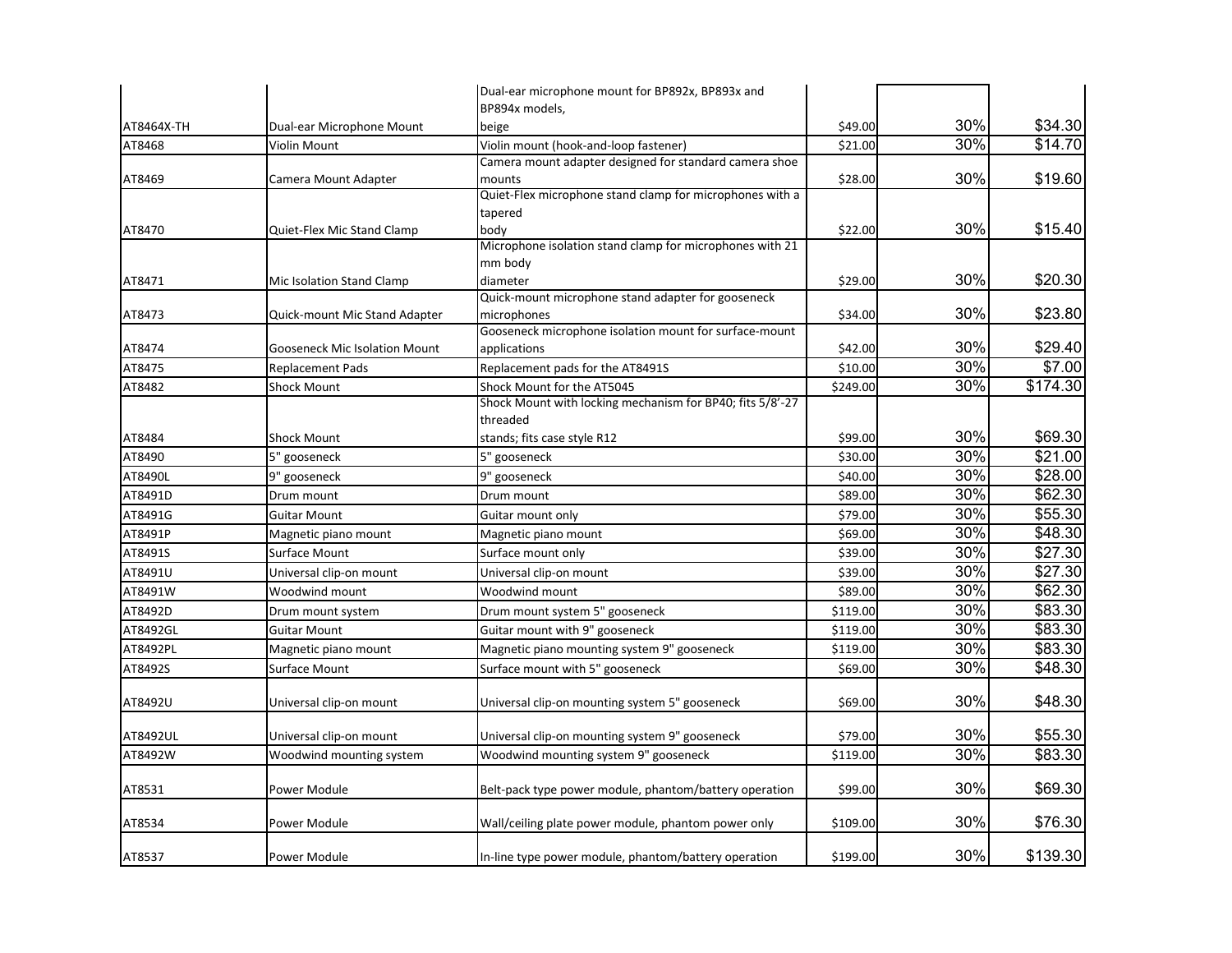| AT8538     | Power Module                   | In-line type power module, phantom power only                         | \$99.00  | 30% | \$69.30  |
|------------|--------------------------------|-----------------------------------------------------------------------|----------|-----|----------|
|            |                                | In-line type power module, phantom power only; also for               |          |     |          |
|            |                                | use with any A-T Wireless Essentials microphone                       |          |     |          |
|            |                                | terminated with 4-pin locking                                         |          |     |          |
| AT8539     | Power Module                   | connector                                                             | \$129.00 | 30% | \$90.30  |
| AT8545     | Power Module                   | In-line type power module cH to XLR                                   | \$139.00 | 30% | \$97.30  |
|            |                                | Microphone desk stand compatible with 5/8"-27 threaded                |          |     |          |
| AT8601     | Microphone Desk Stand          | stand clamps                                                          | \$26.00  | 30% | \$18.20  |
|            |                                | Microphone desk stand, XLRF-type in, XLRM-type out                    |          |     |          |
| AT8615     | Microphone Desk Stand          | connectors                                                            | \$69.00  | 30% | \$48.30  |
|            |                                | Microphone desk stand with switch, XLRF-type in, XLRM-                |          |     |          |
|            |                                | type out                                                              |          | 30% | \$55.30  |
| AT8615RS   | Mic Desk Stand with Switch     | connectors<br>Rack-mount joining plate kit mounts two ATW-R3210, ATW- | \$79.00  |     |          |
|            |                                | RC13, ATDM-0604, ATLK-EXT165, ATW-R3100b, ATW-                        |          |     |          |
|            |                                | R2100a, and/or ATW-                                                   |          |     |          |
| AT8631     | Joining Plate                  | DA49 in a single 19" rack space                                       | \$31.00  | 30% | \$21.70  |
|            |                                |                                                                       |          |     |          |
|            |                                | Rack-mount hardware kit for the ATDM-0604 Digital                     |          |     |          |
|            |                                | SmartMixer <sup>®</sup> and ATLK-EXT165 Link Extender permits         |          |     |          |
|            |                                | attachment of a half-rack unit in a                                   |          |     |          |
| AT8643     | Rack-Mount Hardware Kit        | standard 19" rack space                                               | \$31.00  | 30% | \$21.70  |
|            |                                | Microphone shock-mount plate, XLRF-type connector                     |          |     |          |
| AT8646QM   | Microphone Shock-mount Plate   | mount                                                                 | \$59.00  | 30% | \$41.30  |
|            |                                | Microphone shock-mount plate with switch, XLRF-type                   |          |     |          |
|            | Mic Shock-mount Plate w/Switch | connector                                                             | \$99.00  | 30% | \$69.30  |
| AT8647QM/S |                                | mount<br>Table mount kit designed for use with the ATLK-EXT165 Link   |          |     |          |
|            |                                | Extender, also compatible with the ATDM-0604 Digital                  |          |     |          |
| AT8649     | Table Mount Kit                | SmartMixer                                                            | \$31.00  | 30% | \$21.70  |
|            |                                |                                                                       |          |     |          |
|            |                                | Flush-mount microphone socket for use with any 21 mm                  |          |     |          |
|            |                                | gooseneck or button-style boundary microphone with a 3-               |          |     |          |
|            |                                | pin XLRM-type output.                                                 |          |     |          |
| AT8657/LED | Flush-Mount Microphone Socket  | Integral, phantom-powered, Red/Green LED indicator ring.              | \$220.00 | 30% | \$154.00 |
| AT8662     | Gooseneck Mic Shock Mount      | Gooseneck microphone shock mount                                      | \$50.00  | 30% | \$35.00  |
| AT8663     | A-mount Microphone Flange      | A-mount microphone flange for surface-mount applications              | \$12.00  | 30% | \$8.40   |
|            |                                | A-mount microphone cable pass-through adapter for                     |          |     |          |
|            |                                | surface-mount                                                         |          |     |          |
| AT8664     | A-mount Mic Cable Adapter      | applications                                                          | \$12.00  | 30% | \$8.40   |
| AT8665     | Drum Microphone Clamp          | Drum microphone clamp                                                 | \$21.00  | 30% | \$14.70  |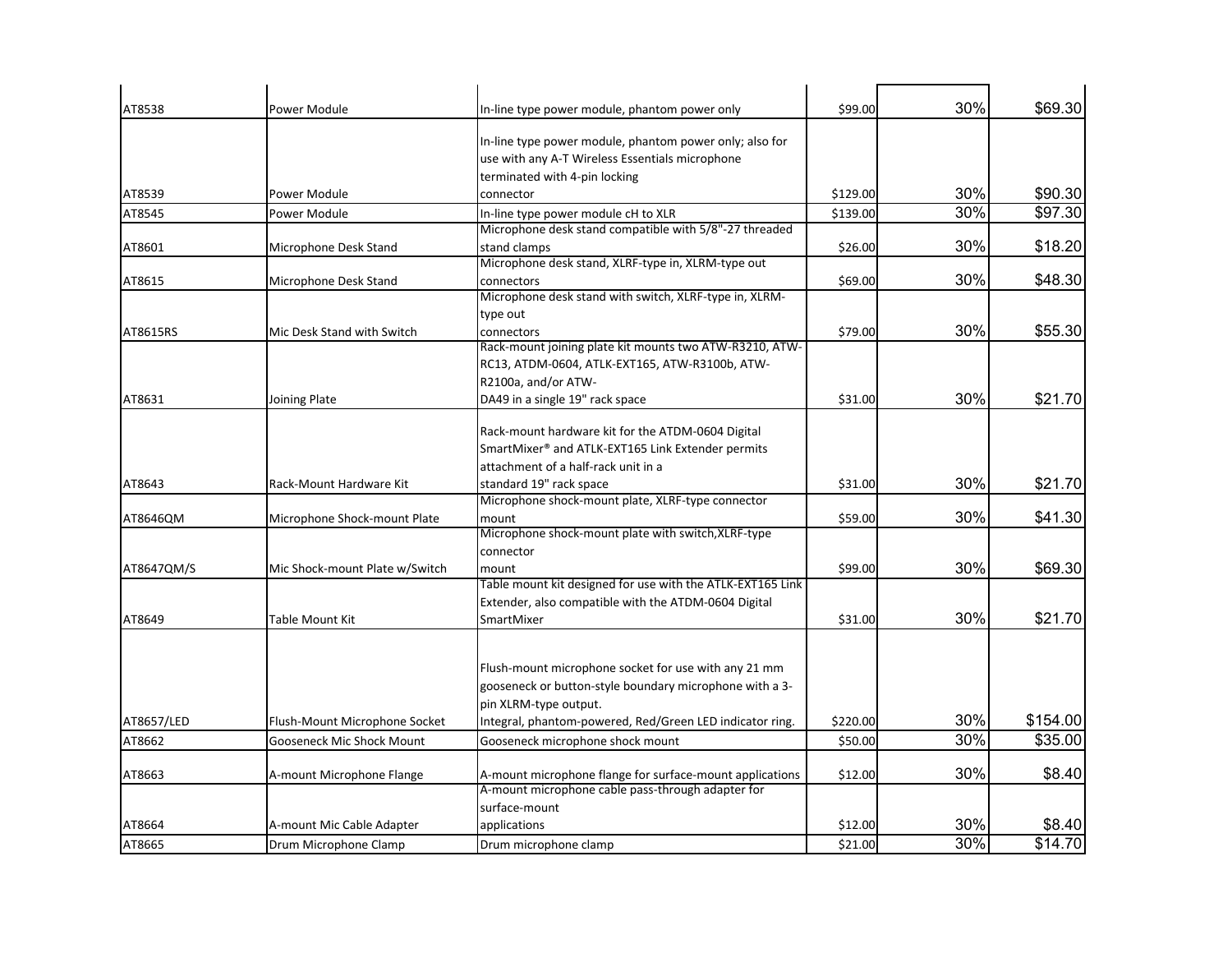|            |                               | Charger link kit for the ATW-CHG3 and ATW-CHG3N                       |          |     |          |
|------------|-------------------------------|-----------------------------------------------------------------------|----------|-----|----------|
| AT8687     | Charger Link Kit              | chargers                                                              | \$40.00  | 30% | \$28.00  |
|            |                               | Camera shoe dual mount for the System 10 camera-mount                 |          |     |          |
|            |                               | digital wireless systems, holds two ATW-R1700 wireless                |          |     |          |
| AT8691     | Camera shoe dual mount        | receivers.                                                            | \$59.00  | 30% | \$41.30  |
|            |                               | Microphone desk stand, XLR3F-type in, XLR3M-typeout                   |          |     |          |
| AT8699     | Microphone Desk Stand         | connectors                                                            | \$89.00  | 30% | \$62.30  |
|            |                               | Microphone desk stand, XLR3F-type in and XLR3M-type out               |          |     |          |
|            |                               | connectors,                                                           |          |     |          |
| AT8699R    | Mic Desk Stand with Switch    | with local muting and LED control                                     | \$149.00 | 30% | \$104.30 |
| AT875R     | Line + Gradient Microphone    | Line + gradient microphone, 6.9" long                                 | \$169.00 | 30% | \$118.30 |
|            |                               | Moisture-resistant headworn condenser microphone with                 |          |     |          |
|            |                               | 55" cable terminated with locking 4-pin HRS-type connector            |          |     |          |
|            |                               | for Audio-Technica                                                    |          |     |          |
| AT889CW    | <b>Headworn Microphone</b>    | wireless systems using UniPak transmitters                            | \$250.00 | 30% | \$175.00 |
|            |                               |                                                                       |          | 30% | \$174.30 |
| AT897      | Line + Gradient Microphone    | Line + gradient microphone, 11.0" long                                | \$249.00 |     |          |
|            |                               | Subminiature cardioid condenser lavalier microphone with              |          |     |          |
| AT898      | Cardioid Condenser Microphone | battery/phantom power operation                                       | \$269.00 | 30% | \$188.30 |
|            |                               | Subminiature cardioid condenser lavalier microphone with              |          |     |          |
|            |                               | 55"                                                                   |          |     |          |
| AT898C     | Cardioid Condenser Microphone | unterminated cable                                                    | \$159.00 | 30% | \$111.30 |
|            |                               |                                                                       |          |     |          |
|            |                               | Subminiature cardioid condenser lavalier microphone                   |          |     |          |
|            |                               | terminated with cH-style screw-down 4-pin connector for               |          |     |          |
|            |                               | use with cH-style body-pack                                           |          |     |          |
| AT898CH    | Subminiature Cardioid Mic     | transmitter                                                           | \$179.00 | 30% | \$125.30 |
|            |                               |                                                                       |          |     |          |
|            |                               | Subminiature cardioid condenser lavalier microphone with              |          |     |          |
|            |                               | 55" cable                                                             |          |     |          |
| AT898CT4   | Cardioid Condenser Microphone | terminated with TA4F-type connector for Shure wireless                | \$199.00 | 30% | \$139.30 |
|            |                               |                                                                       |          |     |          |
|            |                               | Subminiature cardioid condenser lavalier microphone with<br>55" cable |          |     |          |
|            |                               | terminated with locking 4-pin HRS-type connector for Audio-           |          |     |          |
| AT898CW    | Cardioid Condenser Microphone | Technica wireless systems using UniPak transmitters                   | \$169.00 | 30% | \$118.30 |
|            |                               | Subminiature omnidirectional condenser lavalier                       |          |     |          |
|            |                               | microphone with                                                       |          |     |          |
| AT899      | Omni Condenser Microphone     | battery/phantom power operation                                       | \$269.00 | 30% | \$188.30 |
| AT899AK    | Accessory Kit for AT898/AT899 | Accessory kit for AT898 and AT899 models                              | \$74.00  | 30% | \$51.80  |
| AT899AK-TH | Accessory kit for AT899       | Accessory kit for AT899-TH models, beige                              | \$74.00  | 30% | \$51.80  |
|            |                               | Subminiature omnidirectional condenser lavalier                       |          |     |          |
|            |                               | microphone with 55"                                                   |          |     |          |
| AT899C     | Omni Condenser Microphone     | unterminated cable                                                    | \$159.00 | 30% | \$111.30 |
|            |                               |                                                                       |          |     |          |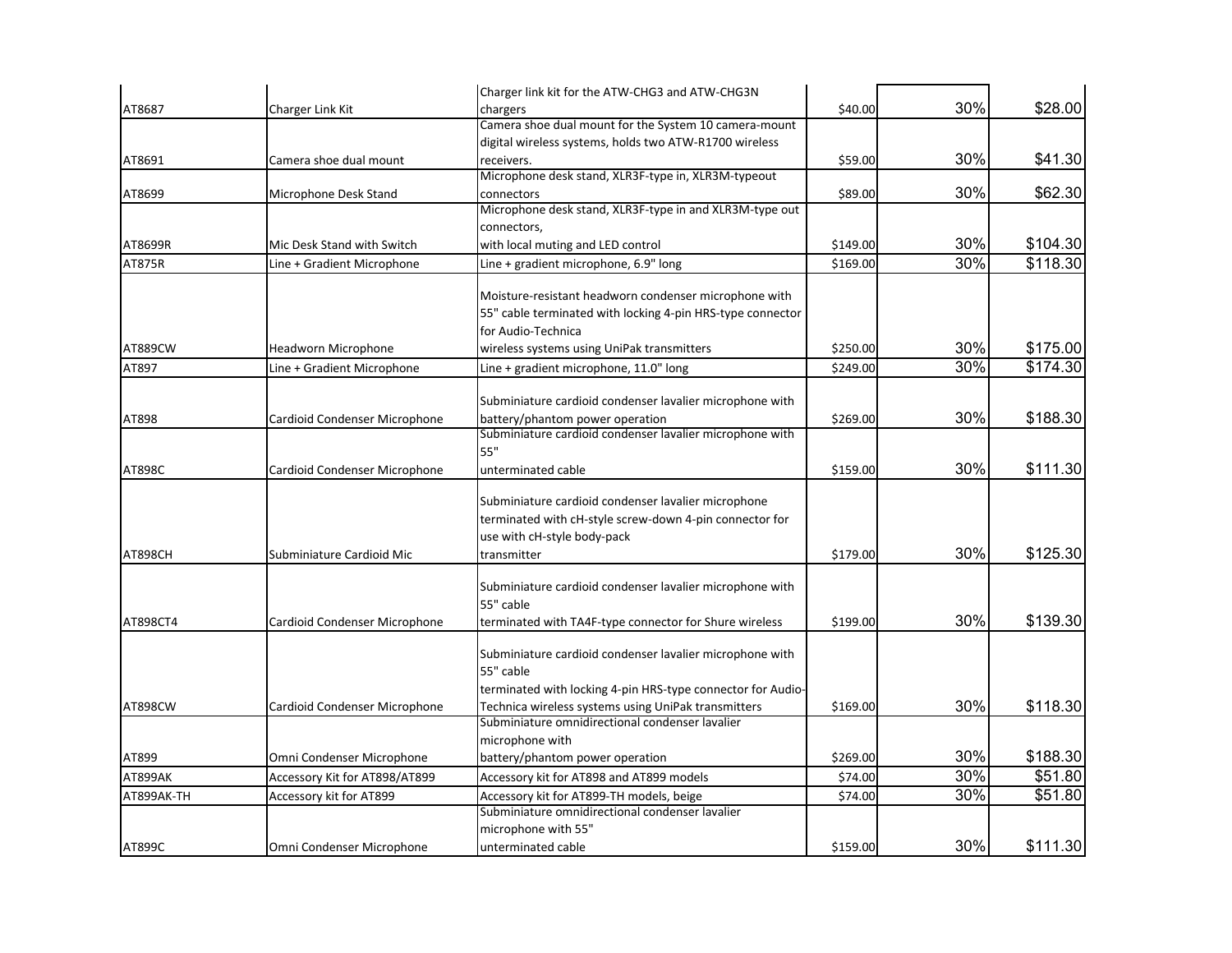|                  |                               | Subminiature omnidirectional condenser lavalier            |            |     |            |
|------------------|-------------------------------|------------------------------------------------------------|------------|-----|------------|
|                  |                               | microphone terminated with cH-style screw-down 4-pin       |            |     |            |
|                  |                               | connector for use with cH-                                 |            |     |            |
| <b>AT899CH</b>   | Subminiature Omni Mic         | style body-pack transmitter                                | \$179.00   | 30% | \$125.30   |
|                  |                               | Subminiature omnidirectional condenser lavalier            |            |     |            |
|                  |                               | microphone terminated with cH-style screw-down 4-pin       |            |     |            |
|                  |                               | connector for use with cH-                                 |            |     |            |
| AT899CH-TH       | Subminiature Omni Mic         | style body-pack transmitter; beige color                   | \$179.00   | 30% | \$125.30   |
|                  |                               | Subminiature omnidirectional condenser lavalier            |            |     |            |
|                  |                               | microphone with 55" cable terminated with TA4F-type        |            |     |            |
| AT899CT4         | Omni Condenser Microphone     | connector for Shure wireless                               | \$199.00   | 30% | \$139.30   |
|                  |                               | Subminiature omnidirectional condenser lavalier            |            |     |            |
|                  |                               | microphone with 55"                                        |            |     |            |
| <b>AT899C-TH</b> | Omni Condenser Microphone     | unterminated cable, beige                                  | \$159.00   | 30% | \$111.30   |
|                  |                               | Subminiature omnidirectional condenser lavalier            |            |     |            |
|                  |                               | microphone with 55" cable terminated with locking 4-pin    |            |     |            |
|                  |                               |                                                            |            |     |            |
|                  |                               | HRS-type connector for Audio- Technica wireless systems    |            |     |            |
| AT899CW          | Omni Condenser Microphone     | using UniPak transmitters                                  | \$169.00   | 30% | \$118.30   |
|                  |                               | Subminiature omnidirectional condenser lavalier            |            |     |            |
|                  |                               | microphone with 55" cable terminated with locking 4-pin    |            |     |            |
|                  |                               | HRS-type connector for Audio- Technica wireless systems    |            |     |            |
| AT899CW-TH       | Omni Condenser Microphone     | using UniPak transmitters, beige                           | \$169.00   | 30% | \$118.30   |
| AT-BG1           | Microphone Pouch              | Soft protective microphone pouch                           | \$14.00    | 30% | \$9.80     |
|                  |                               |                                                            |            |     |            |
| AT-BG2           | Microphone Pouch              | Soft protective microphone pouch for wireless transmitters | \$16.00    | 30% | \$11.20    |
|                  |                               | IR transmitter/receiver mixer for ATCS-60IR Conference     |            |     |            |
| ATCS-A60MX       | IR Transmitter/Receiver Mixer | System                                                     | \$2,055.00 | 30% | \$1,438.50 |
| ATCS-A60RX       | IR Transmitting Unit          | IR transmitting unit for ATCS-60 IR ConferenceSystem       | \$925.00   | 30% | \$647.50   |
| ATCS-A60TX       | IR Receiving Unit             | IR receiving unit for ATCS-60 IR Conference System         | \$925.00   | 30% | \$647.50   |
|                  |                               |                                                            |            |     |            |
| ATCS-B60         | <b>Battery Charger</b>        | Battery charger for ATCS-60 IR Conference System           | \$930.00   | 30% | \$651.00   |
|                  |                               | Adapter cable enables wireless microphones with a cW-      |            |     |            |
|                  |                               | style 4-pin connector to be used with body-pack            |            |     |            |
|                  |                               | transmitters that have a cH- style                         |            |     |            |
| AT-CWCH          | <b>Adapter Cable</b>          | screw-down 4-pin connector                                 | \$39.00    | 30% | \$27.30    |
|                  |                               | Digital SmartMixer 6-channel automatic mixer (gate or gain |            |     |            |
|                  |                               | sharing); four balanced mic inputs and two balanced        |            |     |            |
| ATDM-0604        | Digital Automatic Mixer       | mic/line inputs                                            | \$999.00   | 30% | \$699.30   |
|                  |                               |                                                            |            |     |            |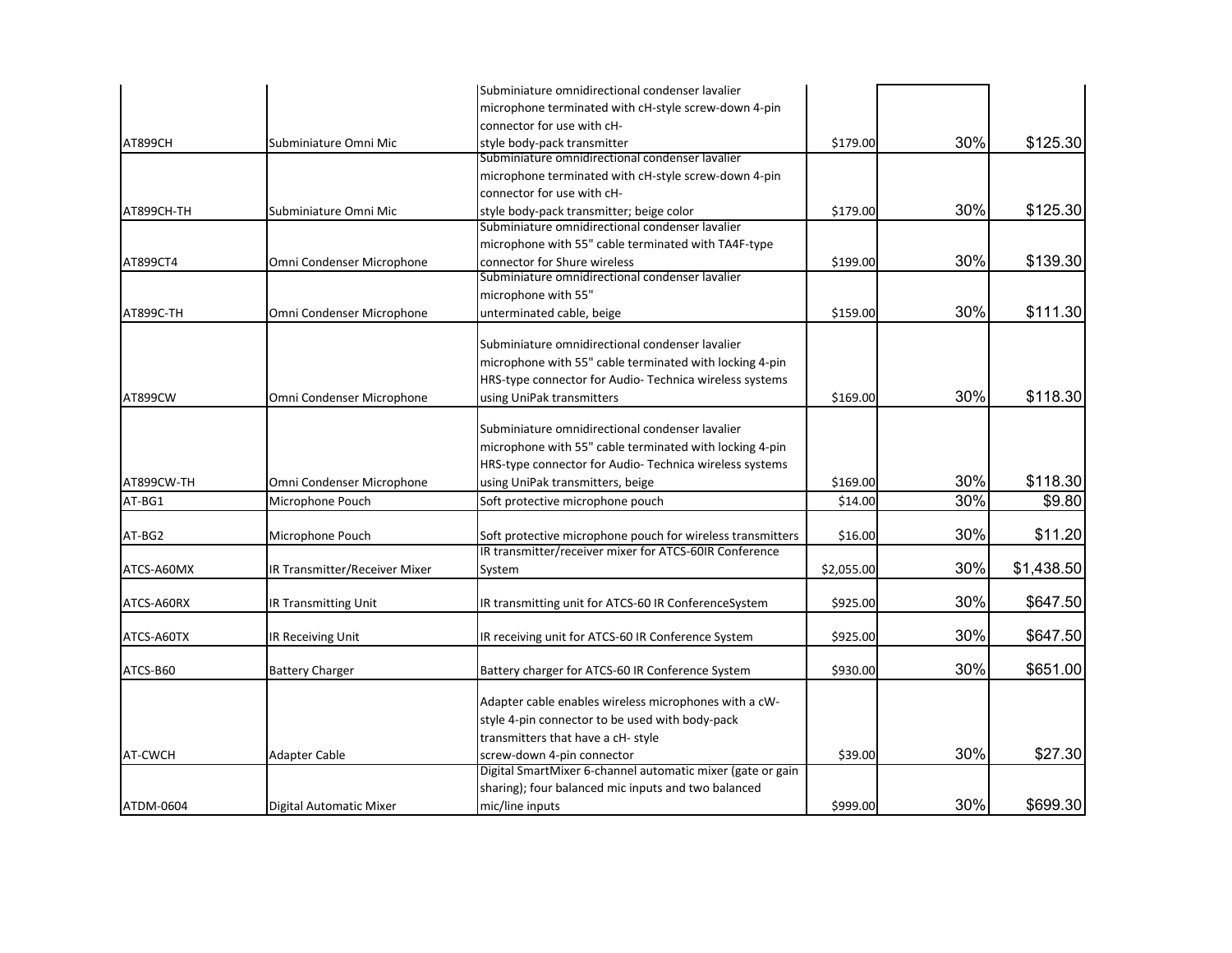|                    |                            | Hi-Z instrument/guitar cable with 1/4" phone plug,                                                |          |     |          |
|--------------------|----------------------------|---------------------------------------------------------------------------------------------------|----------|-----|----------|
|                    |                            | terminated with cH- style screw-down 4-pin connector for                                          |          |     |          |
|                    |                            | use with cH-style body-pack                                                                       |          |     |          |
| AT-GCH             | Instrument Input Cable     | transmitter                                                                                       | \$29.00  | 30% | \$20.30  |
|                    |                            | Professional Hi-Z instrument/guitar cable with 1/4" phone                                         |          |     |          |
|                    |                            | plug, terminated with cH-style screw-down 4-pin connector                                         |          |     |          |
|                    |                            | for use with cH-                                                                                  |          |     |          |
| <b>AT-GCH PRO</b>  | Pro Instrument Input Cable | style body-pack transmitter                                                                       | \$49.00  | 30% | \$34.30  |
|                    |                            | Instrument input cable with 1/4" phone plug, 36"long,                                             |          |     |          |
|                    |                            | terminated with locking 4-pin HRS-type connector for Audio-                                       |          |     |          |
|                    |                            | Technica wireless systems                                                                         |          |     |          |
| AT-GCW             | Instrument Input Cable     | using UniPak transmitters                                                                         | \$24.00  | 30% | \$16.80  |
|                    |                            |                                                                                                   |          |     |          |
|                    |                            | Professional instrument input cable with 1/4" phone plug,                                         |          |     |          |
|                    |                            | 36" long,                                                                                         |          |     |          |
|                    |                            | terminated with locking 4-pin HRS-type connector for Audio-                                       |          |     |          |
| <b>AT-GCW PRO</b>  | Pro Instrument Input Cable | Technica wireless systems using UniPak transmitters                                               | \$48.00  | 30% | \$33.60  |
|                    |                            | Hi-Z instrument/guitar cable with 90-degree 1/4" phone                                            |          |     |          |
|                    |                            | plug, terminated with cH-style screw-down 4-pin connector                                         |          |     |          |
|                    |                            | for use with cH-                                                                                  |          |     |          |
| AT-GRCH            | Instrument Input Cable     | style body-pack transmitter<br>Professional Hi-Z instrument/guitar cable with 90-degree           | \$29.00  | 30% | \$20.30  |
|                    |                            | 1/4" phone plug, terminated with cH-style screw-down 4-                                           |          |     |          |
|                    |                            | pin connector for use                                                                             |          |     |          |
|                    |                            |                                                                                                   | \$49.00  | 30% | \$34.30  |
| AT-GRCH PRO        | Pro Instrument Input Cable | with cH-style body-pack transmitter<br>Instrument input cable with 90-degree 1/4" phone plug, 36" |          |     |          |
|                    |                            | long, terminated with locking 4-pin HRS-type connector for                                        |          |     |          |
|                    |                            | Audio-Technica                                                                                    |          |     |          |
| AT-GRCW            | Instrument Input Cable     | wireless systems using UniPak transmitters                                                        | \$24.00  | 30% | \$16.80  |
|                    |                            |                                                                                                   |          |     |          |
|                    |                            | Professional instrument input cable with 90-degree 1/4"                                           |          |     |          |
|                    |                            | phone plug, 36" long, terminated with locking 4-pin HRS-                                          |          |     |          |
|                    |                            | type connector for Audio- Technica wireless systems using                                         |          |     |          |
| <b>AT-GRCW PRO</b> | Pro Instrument Input Cable | UniPak transmitters                                                                               | \$48.00  | 30% | \$33.60  |
| ATH-E40            | In-ear Monitor Headphones  | In-Ear Monitor Headphones, flexible memory cable                                                  | \$99.00  | 30% | \$69.30  |
| ATH-E50            | In-ear Monitor Headphones  | In-Ear Monitor Headphones, flexible memory cable                                                  | \$199.00 | 30% | \$139.30 |
| ATH-E70            | In-ear Monitor Headphones  | In-Ear Monitor Headphones, flexible memory cable                                                  | \$399.00 | 30% | \$279.30 |
| ATH-M20X           | Closed-back Headphones     | Closed-back dynamic monitor headphones                                                            | \$49.00  | 30% | \$34.30  |
| ATH-M30X           | Closed-back Headphones     | Closed-back dynamic monitor headphones                                                            | \$69.00  | 30% | \$48.30  |
|                    |                            | Closed-back dynamic monitor headphones, detachable                                                |          |     |          |
| ATH-M40X           | Closed-back Headphones     | cables                                                                                            | \$99.00  | 30% | \$69.30  |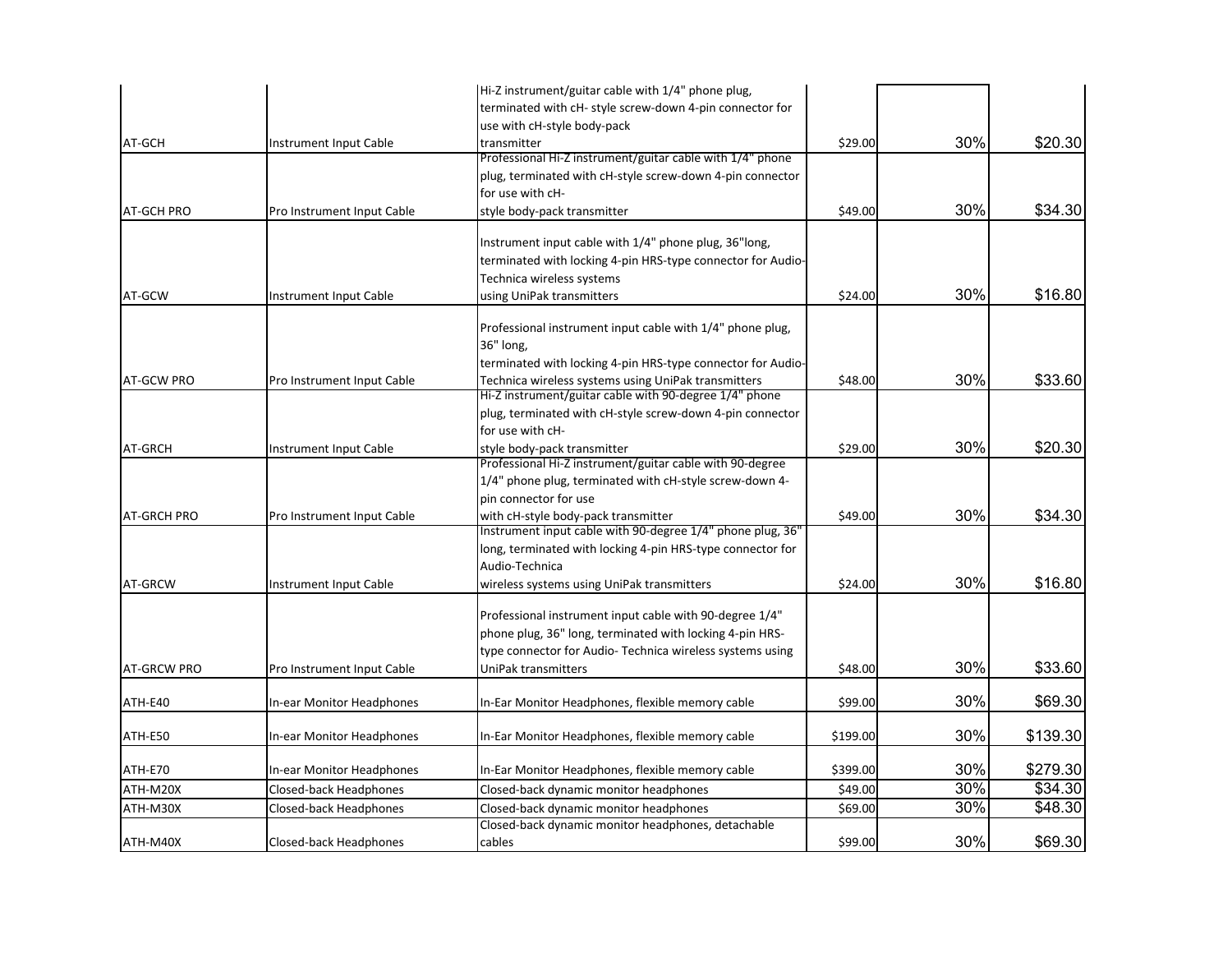|                 |                                | Closed-back dynamic monitor headphones, detachable            |          |     |                     |
|-----------------|--------------------------------|---------------------------------------------------------------|----------|-----|---------------------|
| ATH-M50X        | Closed-back Headphones         | cables, black                                                 | \$149.00 | 30% | \$104.30            |
|                 |                                | Closed-back dynamic monitor headphones, detachable            |          |     |                     |
| ATH-M50XWH      | Closed-back Headphones         | cables, white                                                 | \$169.00 | 30% | \$118.30            |
|                 |                                | Closed-back dynamic monitor headphones, detachable            |          |     |                     |
| ATH-M60X        | Closed-back Headphones         | cables, black                                                 | \$199.00 | 30% | \$139.30            |
|                 |                                | Closed-back professional monitor headphones, detachable       |          |     |                     |
| ATH-M70X        | Pro Monitor Headphones         | cables.                                                       | \$299.00 | 30% | \$209.30            |
| AT-HPH300       | Headphone hanger               | Headphone hanger                                              | \$24.99  | 30% | $\overline{$}17.49$ |
|                 |                                | Open-back professional reference headphones, detachable       |          |     |                     |
| ATH-R70X        | Reference open-back Headphones | cables.                                                       | \$349.00 | 30% | \$244.30            |
|                 |                                | Universal 1/2"-mount headshell for 4-pin turntablecartridges, |          |     |                     |
| AT-HS6BK        | Cartridge Headshell            | black                                                         | \$29.00  | 30% | \$20.30             |
|                 |                                | Universal 1/2"-mount headshell for 4-pin                      |          |     |                     |
| AT-HS6SV        | Cartridge Headshell            | turntablecartridges, silver                                   | \$29.00  | 30% | \$20.30             |
|                 |                                |                                                               |          |     |                     |
|                 |                                | Enables cable-run extension of discussion/conference          |          |     |                     |
|                 |                                | systems and                                                   |          |     |                     |
| ATLK-EXT165     | LINK Extender                  | mixers equipped with Audio-Technica LINK RJ-45 ports          | \$999.00 | 30% | \$699.30            |
|                 |                                | Direct-drive professional DJ turntable (usb/analog); fully    |          |     |                     |
|                 |                                | manual                                                        |          |     |                     |
| AT-LP1240-USBXP | Direct-Drive Pro DJ Turntable  | operation                                                     | \$499.00 | 30% | \$349.30            |
|                 |                                | Direct-drive professional DJ turntable, fully manual          |          |     |                     |
| AT-LP140XP-BK   | Direct-Drive Pro DJ Turntable  | operation, black                                              | \$399.00 | 30% | \$279.30            |
|                 |                                | Direct-drive professional DJ turntable, fully manual          |          |     |                     |
| AT-LP140XP-SV   | Direct-Drive Pro DJ Turntable  | operation, silver                                             | \$399.00 | 30% | \$279.30            |
|                 |                                |                                                               |          |     |                     |
| ATM230          | Hypercardioid Dynamic Mic      | Hypercardioid Dynamic Instrument microphone                   | \$139.00 | 30% | \$97.30             |
|                 |                                | Hypercardioid Dynamic Instrument microphone, 3 pack of        |          |     |                     |
| ATM230PK        | Hypercardioid Dynamic Mic      | mics                                                          | \$349.00 | 30% | \$244.30            |
|                 |                                |                                                               |          | 30% | \$139.30            |
| ATM250          | Hypercardioid Dynamic Mic      | Hypercardioid dynamic instrument microphone                   | \$199.00 |     |                     |
|                 |                                | Cardioid condenser instrument microphone with universal       |          |     |                     |
|                 |                                | clip-on                                                       |          |     |                     |
| ATM350D         |                                | mounting system, 5" gooseneck, AT8491D drum mount             | \$349.00 | 30% | \$244.30            |
|                 | Cardioid condenser microphone  | Cardioid condenser instrument microphone with guitar          |          |     |                     |
|                 |                                | mounting                                                      |          |     |                     |
| ATM350GL        | Cardioid Condenser Microphone  | system, 9" gooseneck                                          | \$349.00 | 30% | \$244.30            |
|                 |                                | Cardioid condenser instrument microphone with universal       |          |     |                     |
|                 |                                | clip-on mounting system, 9" gooseneck, AT8491P magnetic       |          |     |                     |
| ATM350PL        | Cardioid condenser microphone  | piano mount                                                   | \$349.00 | 30% | \$244.30            |
|                 |                                | Cardioid condenser instrument microphone with surface         |          |     |                     |
|                 |                                | mounting                                                      |          |     |                     |
| <b>ATM350S</b>  | Cardioid Condenser Microphone  | system, 5" gooseneck                                          | \$299.00 | 30% | \$209.30            |
|                 |                                |                                                               |          |     |                     |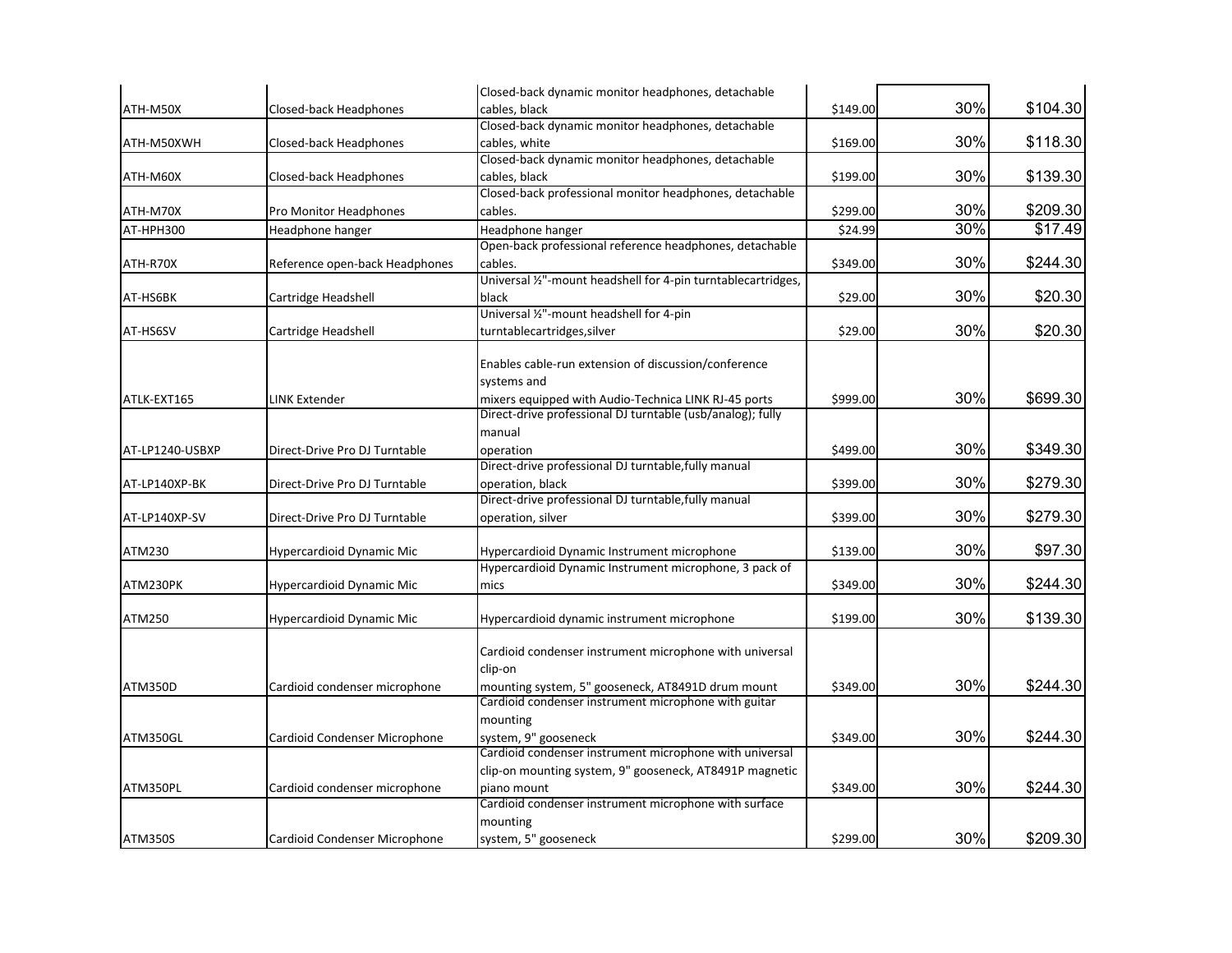|                |                               | Cardioid condenser instrument microphone with universal<br>clip-on                                                                                                                                                  |          |     |          |
|----------------|-------------------------------|---------------------------------------------------------------------------------------------------------------------------------------------------------------------------------------------------------------------|----------|-----|----------|
| <b>ATM350U</b> | Cardioid condenser microphone | mounting system, 5" gooseneck                                                                                                                                                                                       | \$299.00 | 30% | \$209.30 |
| ATM350UCH      | Cardioid Condenser Microphone | Wireless cardioid condenser instrument microphone with<br>universal clip- on mounting system, 5" gooseneck,<br>terminated with cH-style screw- down 4-pin connector for<br>use with cH- style body-pack transmitter | \$209.00 | 30% | \$146.30 |
| ATM350UCW      | Cardioid condenser microphone | Cardioid condenser instrument microphone with universal<br>clip-on mounting system, 5" gooseneck, terminated with 4-<br>pin locking connector for use with unipak body-pack<br>wireless system                      | \$199.00 | 30% | \$139.30 |
| ATM350UL       | Cardioid condenser microphone | Cardioid condenser instrument microphone with universal<br>clip-on<br>mounting system, 9" gooseneck, AT8468 violin mount                                                                                            | \$309.00 | 30% | \$216.30 |
| ATM350W        | Cardioid condenser microphone | Cardioid condenser instrument microphone with universal<br>clip-on mounting system, 5" gooseneck, AT8491W<br>woodwind mount                                                                                         | \$349.00 | 30% | \$244.30 |
| ATM410         | Cardioid Dynamic Microphone   | Cardioid dynamic handheld microphone                                                                                                                                                                                | \$79.00  | 30% | \$55.30  |
| ATM450         | Cardioid Condenser Microphone | Cardioid side-address condenser stick instrument<br>microphone                                                                                                                                                      | \$279.00 | 30% | \$195.30 |
| ATM510         | Cardioid Dynamic Microphone   | Cardioid dynamic handheld microphone                                                                                                                                                                                | \$99.00  | 30% | \$69.30  |
| ATM510PK       | Vocal Pack                    | Vocal Pack includes: three ATM510 cardioid dynamic<br>microphones,<br>three zippered pouches and mic clamps                                                                                                         | \$229.00 | 30% | \$160.30 |
| ATM610A        | Hypercardioid Dynamic Mic     | Hypercardioid dynamic handheld microphone                                                                                                                                                                           | \$149.00 | 30% | \$104.30 |
| ATM610A/S      | Hypercardioid Dynamic Mic     | Hypercardioid dynamic handheld microphone with<br>MagnaLock on/off<br>switch                                                                                                                                        | \$169.00 | 30% | \$118.30 |
| ATM650         | Hypercardioid Dynamic Mic     | Hypercardioid dynamic instrument microphone                                                                                                                                                                         | \$99.00  | 30% | \$69.30  |
| ATM710         | Cardioid Condenser Microphone | Cardioid condenser handheld microphone                                                                                                                                                                              | \$219.00 | 30% | \$153.30 |
|                |                               | Cardioid condenser headworn microphone with 55"<br>unterminated                                                                                                                                                     |          |     |          |
| ATM73AC        | Cardioid Condenser Microphone | cable                                                                                                                                                                                                               | \$139.00 | 30% | \$97.30  |
| ATM75C         | Cardioid Condenser Microphone | Cardioid condenser headworn microphone with 7.2'<br>unterminated<br>cable                                                                                                                                           | \$119.00 | 30% | \$83.30  |
|                |                               |                                                                                                                                                                                                                     |          |     |          |
|                |                               | ATM75c cardioid condenser headworn microphone with 55"<br>cable terminated with cH-style screw-down 4-pin connector<br>for use with cH-                                                                             |          | 30% | \$90.30  |
| ATM75CH        | Cardioid Condenser Microphone | style body-pack transmitter                                                                                                                                                                                         | \$129.00 |     |          |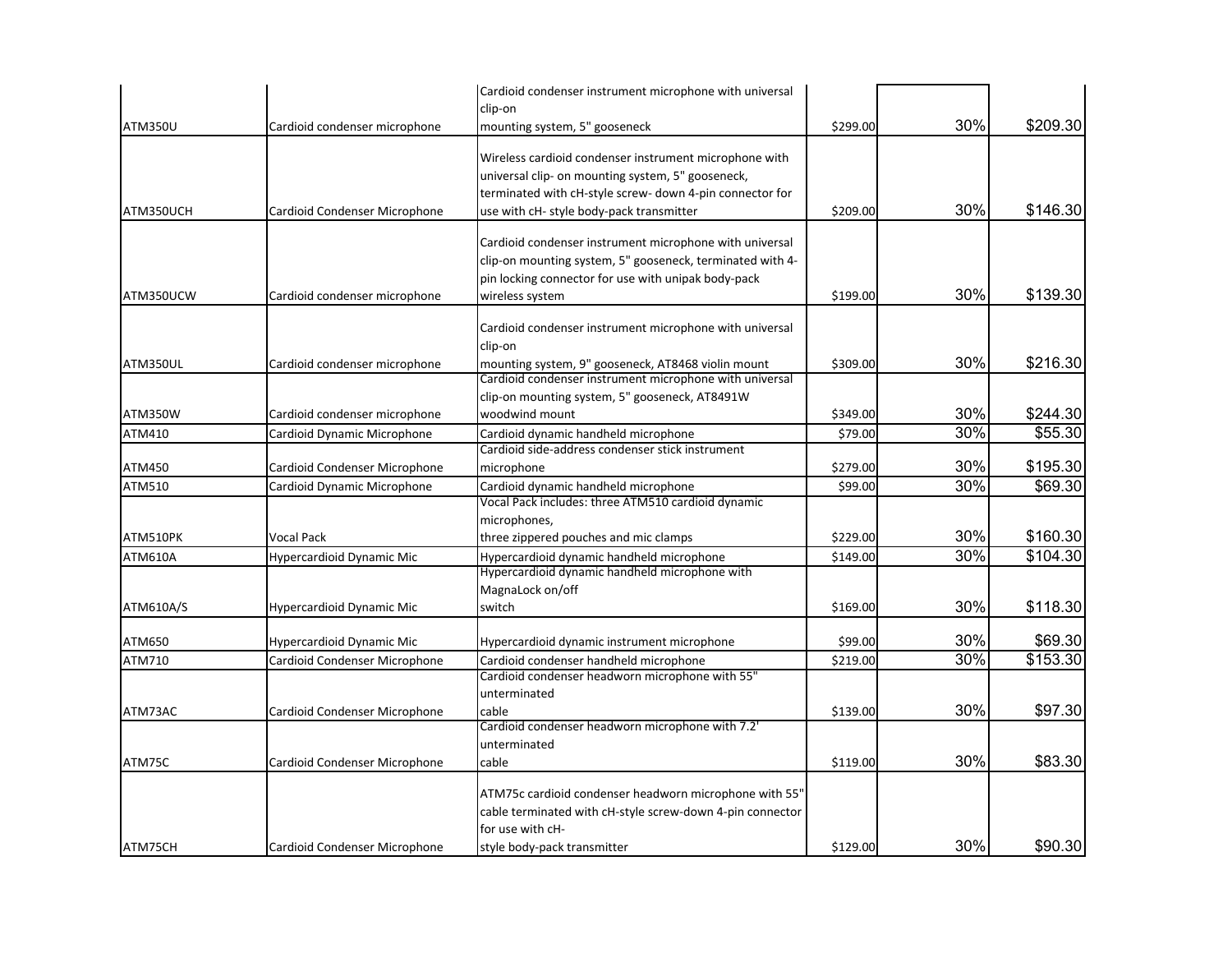| ATM75CW    | Cardioid Condenser Microphone      | Cardioid condenser headworn microphone with 55" cable<br>terminated with locking 4-pin HRS-type connector for Audio-<br>Technica wireless<br>systems using UniPak transmitters                                                                                | \$119.00 | 30% | \$83.30  |
|------------|------------------------------------|---------------------------------------------------------------------------------------------------------------------------------------------------------------------------------------------------------------------------------------------------------------|----------|-----|----------|
| ATM-DRUM4  | Drum Mic Pack                      | Drum Mic Pack includes: one ATM250 hypercardioid<br>dynamic microphone, one ATM650 hypercardioid dynamic<br>microphone, two ATM450 cardioid condenser microphones,<br>carrying case with all<br>mounts/clamps                                                 | \$499.00 | 30% | \$349.30 |
| ATM-DRUM7  | Drum Mic Pack                      | Drum Mic Pack includes: one ATM250 hypercardioid<br>dynamic microphone, one ATM650 hypercardioid dynamic<br>microphone, two ATM450 cardioid condenser microphones,<br>three ATM230 hypercardioid dynamic microphones,<br>carrying case with all mounts/clamps | \$799.00 | 30% | \$559.30 |
| ATND8677A  | Microphone Desk Stand              | Microphone desk stand with Dante network output,<br>support for Dante Domain Manager and Dante AES67<br>mode, works with any phantom- powered condenser<br>gooseneck microphone with a 3-pin XLRM-type<br>output connector                                    | \$500.00 | 30% | \$350.00 |
| ATND8734A  | Network Microphone Mount           | Network Microphone wall/ceiling plate power module with<br>Dante network output, only for ES931/MIC and ES933/MIC,<br>support for Dante<br>Domain Manager and Dante AES67 mode                                                                                | \$500.00 | 30% | \$350.00 |
| ATND931AC  | Cardioid condenser microphone      | Miniature cardioid condenser gooseneck microphone (6"<br>long), includes Dante-enabled wall/ceiling plate power<br>module, support for Dante Domain Manager and Dante<br>AES67 mode, foam windscreen and<br>steel hanger, black                               | \$579.00 | 30% | \$405.30 |
| ATND931AH  | Hypercardioid condenser microphone | Miniature cardioid condenser gooseneck microphone (6"<br>long), includes Dante-enabled wall/ceiling plate power<br>module, support for Dante Domain Manager and Dante<br>AES67 mode, foam windscreen and<br>steel hanger, black                               | \$579.00 | 30% | \$405.30 |
| ATND931AML | MicroLine condenser microphone     | Miniature cardioid condenser gooseneck microphone (6"<br>long), includes Dante-enabled wall/ceiling plate power<br>module, support for Dante Domain Manager and Dante<br>AES67 mode, foam windscreen and<br>steel hanger, black                               | \$649.00 | 30% | \$454.30 |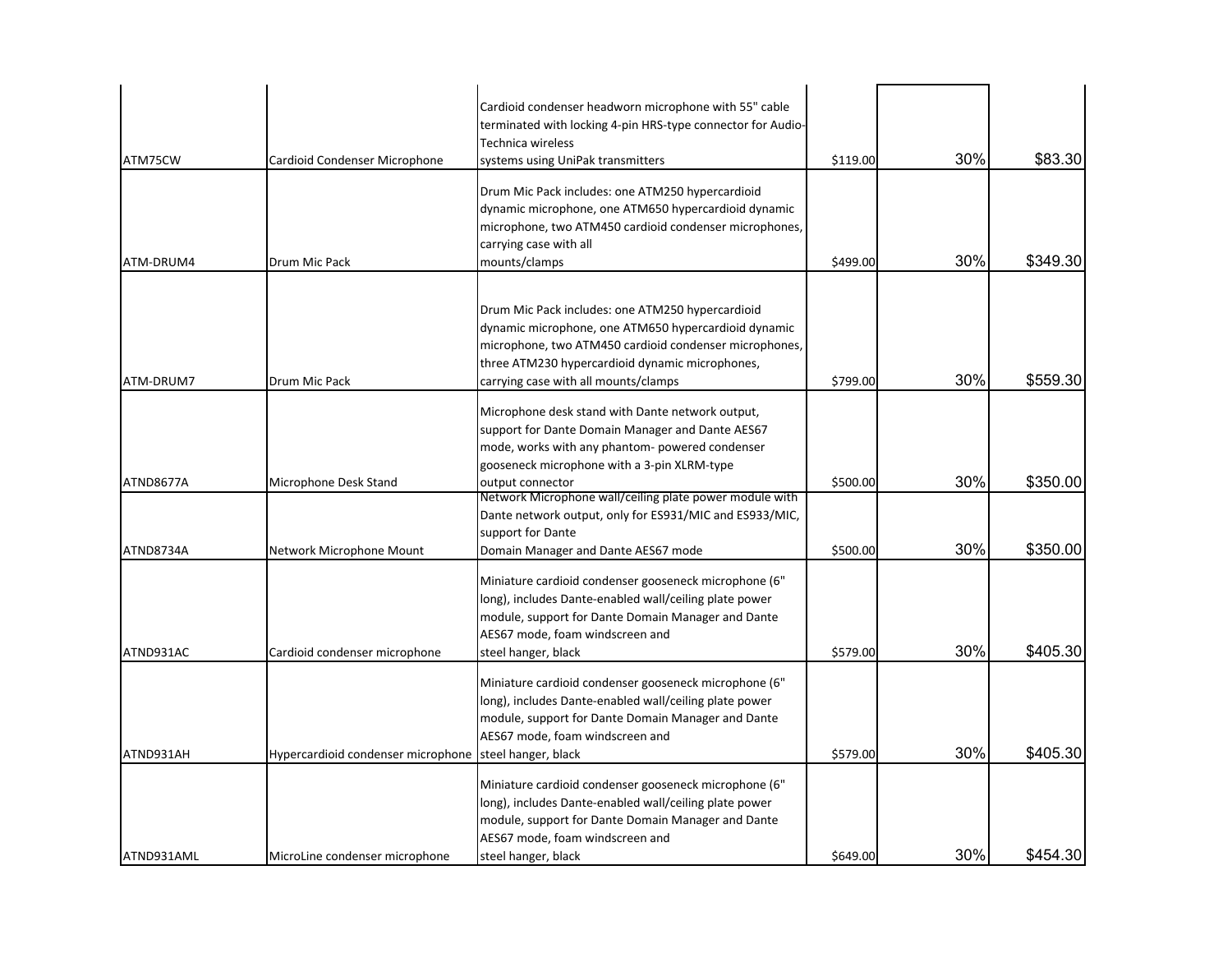| ATND931AWC  | Cardioid condenser microphone      | Miniature cardioid condenser gooseneck microphone (6"<br>long), includes Dante-enabled wall/ceiling plate power<br>module, support for Dante Domain Manager and Dante<br>AES67 mode, foam windscreen and<br>steel hanger, white                      | \$579.00 | 30% | \$405.30 |
|-------------|------------------------------------|------------------------------------------------------------------------------------------------------------------------------------------------------------------------------------------------------------------------------------------------------|----------|-----|----------|
| ATND931AWH  | Hypercardioid condenser microphone | Miniature cardioid condenser gooseneck microphone (6"<br>long), includes Dante-enabled wall/ceiling plate power<br>module, support for Dante Domain Manager and Dante<br>AES67 mode, foam windscreen and<br>steel hanger, white                      | \$579.00 | 30% | \$405.30 |
| ATND931AWML | MicroLine condenser microphone     | Miniature cardioid condenser gooseneck microphone (6"<br>long), includes Dante-enabled wall/ceiling plate power<br>module, support for Dante Domain Manager and Dante<br>AES67 mode, foam windscreen and<br>steel hanger, white                      | \$649.00 | 30% | \$454.30 |
| ATND933AC   | Cardioid condenser microphone      | Miniature cardioid condenser hanging microphone,<br>permanently attached cable, includes Dante-enabled<br>wall/ceiling plate power module, support for Dante Domain<br>Manager and Dante AES67 mode, foam windscreen and<br>steel hanger, black      | \$579.00 | 30% | \$405.30 |
| ATND933AH   | Hypercardioid condenser microphone | Miniature hypercardioid condenser hanging microphone,<br>permanently attached cable, includes Dante-enabled<br>wall/ceiling plate power module, support for Dante Domain<br>Manager and Dante AES67 mode, foam windscreen and<br>steel hanger, black | \$579.00 | 30% | \$405.30 |
| ATND933AML  | MicroLine condenser microphone     | Miniature MicroLine condenser hanging microphone,<br>permanently attached cable, includes Dante-enabled<br>wall/ceiling plate power module, support for Dante Domain<br>Manager and Dante AES67 mode, foam windscreen and<br>steel hanger, black     | \$649.00 | 30% | \$454.30 |
| ATND933AWC  | Cardioid condenser microphone      | Miniature cardioid condenser hanging microphone,<br>permanently attached cable, includes Dante-enabled<br>wall/ceiling plate power module, support for Dante Domain<br>Manager and Dante AES67 mode, foam windscreen and<br>steel hanger, white      | \$579.00 | 30% | \$405.30 |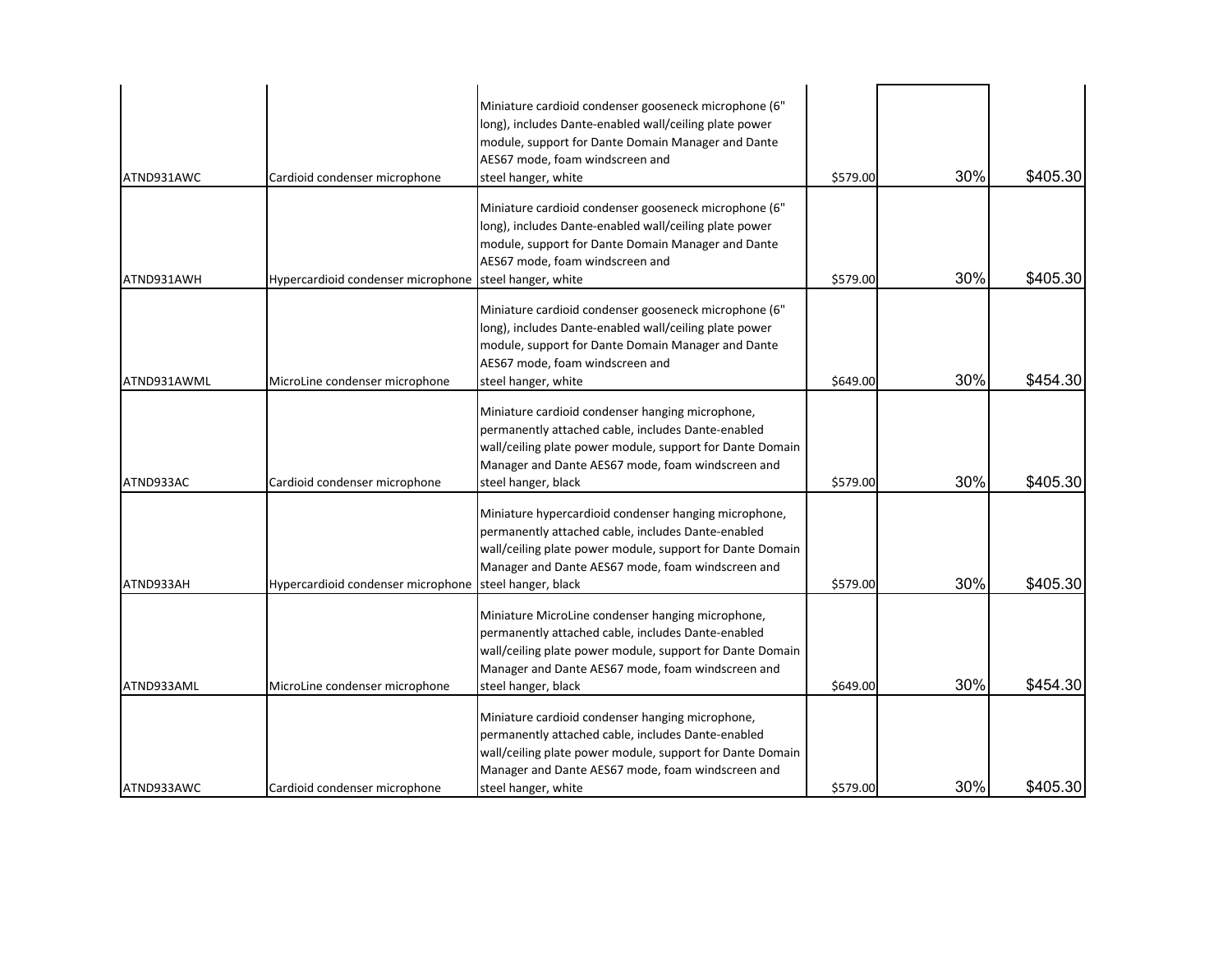|             |                                    | Miniature hypercardioid condenser hanging microphone,                        |            |     |            |
|-------------|------------------------------------|------------------------------------------------------------------------------|------------|-----|------------|
|             |                                    | permanently attached cable, includes Dante-enabled                           |            |     |            |
|             |                                    | wall/ceiling plate power module, support for Dante Domain                    |            |     |            |
|             |                                    | Manager and Dante AES67 mode, foam windscreen and                            |            |     |            |
| ATND933AWH  | Hypercardioid condenser microphone | steel hanger, white                                                          | \$579.00   | 30% | \$405.30   |
|             |                                    |                                                                              |            |     |            |
|             |                                    | Miniature MicroLine condenser hanging microphone,                            |            |     |            |
|             |                                    | permanently attached cable, includes Dante-enabled                           |            |     |            |
|             |                                    | wall/ceiling plate power module, support for Dante Domain                    |            |     |            |
| ATND933AWML |                                    | Manager and Dante AES67 mode, foam windscreen and<br>steel hanger, white     | \$649.00   | 30% | \$454.30   |
|             | MicroLine condenser microphone     | Cardioid condenser boundary microphone with Dante                            |            |     |            |
|             |                                    | Network output, support for Dante Domain Manager and                         |            |     |            |
| ATND971A    | Network Boundary Microphone        | Dante AES67 mode                                                             | \$585.00   | 30% | \$409.50   |
| ATN-XP3     | Replacement Stylus                 | Replacement stylus                                                           | \$29.00    | 30% | \$20.30    |
| ATN-XP5     | Replacement Stylus                 | Replacement stylus                                                           | \$44.00    | 30% | \$30.80    |
| ATN-XP7     | <b>Replacement Stylus</b>          | Replacement stylus                                                           | \$124.00   | 30% | \$86.80    |
|             |                                    |                                                                              |            | 30% | \$1,190.00 |
| ATUC-50CU   | Control unit                       | Control unit for ATUC-50 Digital Discussion System                           | \$1,700.00 |     |            |
| ATUC-50DUA  | Discussion Unit                    | Discussion unit for ATUC-50 Digital Discussion System                        | \$400.00   | 30% | \$280.00   |
| ATUC-50INT  | Interpretation unit                | Interpretation unit for ATUC-50 Digital Discussion System                    | \$450.00   | 30% | \$315.00   |
|             |                                    | Permanent installation version of the ATUC-50DU for use                      |            |     |            |
|             |                                    | with the ATUC-                                                               |            |     |            |
| ATUC-50IU   | <b>Integration Unit</b>            | 50 Digital Discussion System                                                 | \$400.00   | 30% | \$280.00   |
|             |                                    | Foam insert fits SKB 3R2817-10 case to hold 12 ATUC-50DU                     |            |     |            |
|             |                                    | discussion                                                                   |            |     |            |
| ATUC-F11    | Foam Insert                        | units and 12 ATUC-M43H or ATUC-M58H microphones; case<br>is sold separately. | \$320.00   | 30% | \$224.00   |
|             |                                    | Foam insert fits SKB-3R2817-10 case to hold 4 ATUC-50DU                      |            |     |            |
|             |                                    | discussion units and 4 ATUC-M43H or ATUC-M58H                                |            |     |            |
|             |                                    | microphones; case is sold                                                    |            |     |            |
| ATUC-F12    | Foam Insert                        | separately.                                                                  | \$320.00   | 30% | \$224.00   |
|             |                                    | Foam insert fits SKB 3R2817-10 case or equivalent to hold                    |            |     |            |
|             |                                    | 10 ATUC- IRDU infrared discussion units, 10 ATUC-M43H,                       |            |     |            |
|             |                                    | ATUC-M58H or ATUC- M32L microphones, 20 LI-240 lithium-                      |            |     |            |
|             |                                    | ion batteries, one ATCS-B60 charger, and one small                           |            |     |            |
| ATUC-F13    | Foam Insert                        | accessory. Case not included.                                                | \$320.00   | 30% | \$224.00   |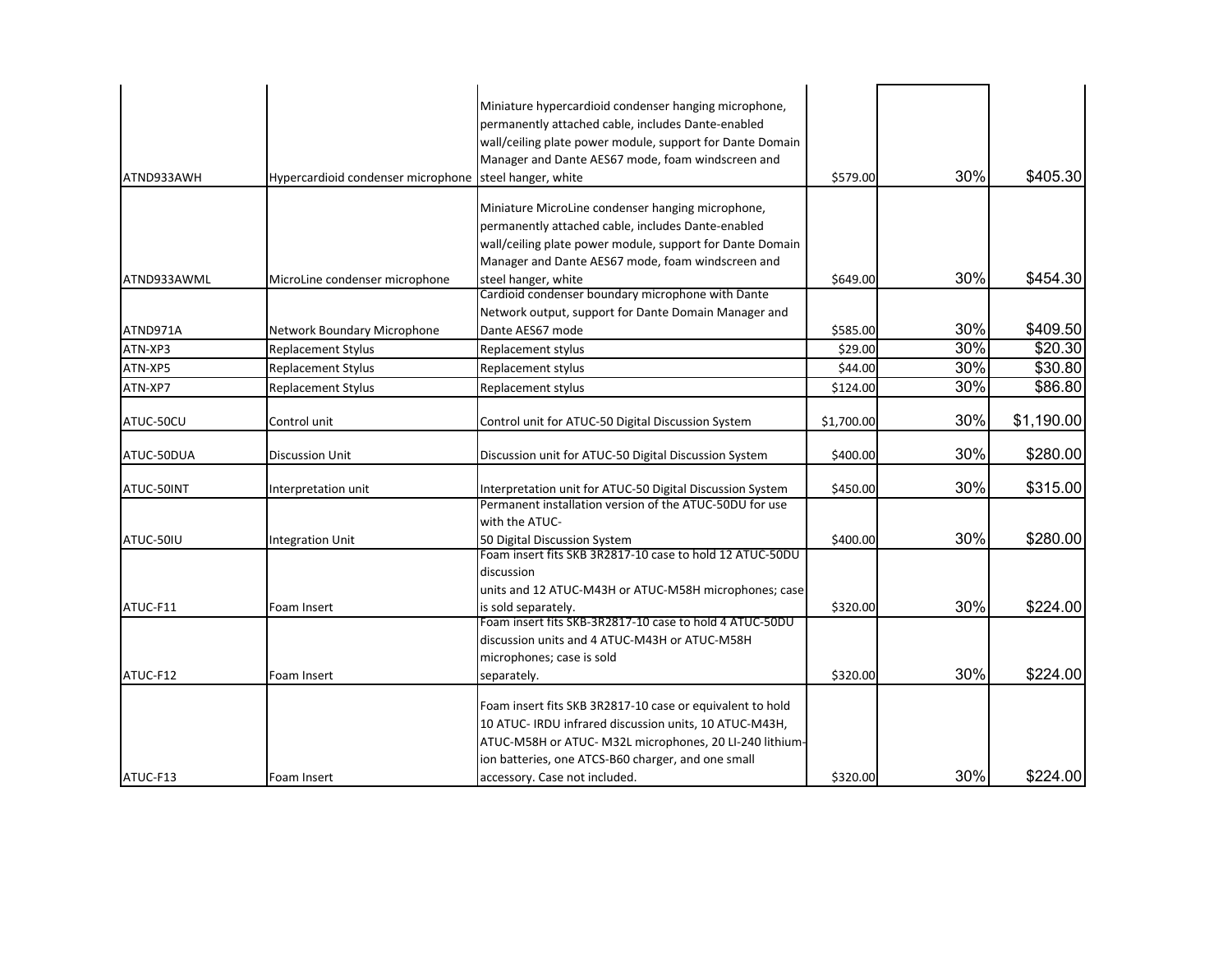|                 |                            | Foam insert fits SKB 3R2817-10 case or equivalent to hold   |            |     |            |
|-----------------|----------------------------|-------------------------------------------------------------|------------|-----|------------|
|                 |                            | one ATUC-                                                   |            |     |            |
|                 |                            | IRCU infrared control unit, 4 ATUC-IRDU's, 9 ATUC-M43H,     |            |     |            |
|                 |                            | ATUC- M58H or ATUC-M32L mics, 16 LI-240 lithium-ion         |            |     |            |
|                 |                            | batteries, one ATCS-B60 charger, and two large accessories. |            |     |            |
| ATUC-F14        | Foam Insert                | Case not included.                                          | \$320.00   | 30% | \$224.00   |
| <b>ATUC-IRA</b> | Antenna                    | Antenna for ATUC-IR IR/Wired Hybrid Discussion System       | \$900.00   | 30% | \$630.00   |
|                 |                            | Control unit for ATUC-IR IR/Wired Hybrid Discussion         |            |     |            |
| ATUC-IRCU       | Control Unit               | System                                                      | \$3,900.00 | 30% | \$2,730.00 |
|                 |                            | Control unit for ATUC-IR IR/Wired Hybrid Discussion         |            |     |            |
|                 |                            | System with                                                 |            |     |            |
| ATUC-IRCUDAN    | Control Unit               | network connection and Dante output                         | \$4,800.00 | 30% | \$3,360.00 |
| <b>ATUC-IRD</b> | Distribution Unit          | 1-in 2-out distributor used for daisy chaining ATUC-IRA     | \$165.00   | 30% | \$115.50   |
|                 |                            | Discussion unit for ATUC-IR IR/Wired Hybrid Discussion      |            |     |            |
| ATUC-IRDU       | <b>Discussion Unit</b>     | System                                                      | \$700.00   | 30% | \$490.00   |
|                 |                            | Line cardioid microphone for ATUC-IR IR/Wired Hybrid        |            |     |            |
|                 |                            | <b>Discussion</b>                                           |            |     |            |
| ATUC-M32L       | Line Cardioid Microphone   | System with LED                                             | \$170.00   | 30% | \$119.00   |
|                 |                            | Gooseneck microphone for ATUC-50 Digital Discussion         |            |     |            |
| ATUC-M43H       | Gooseneck microphone       | System                                                      | \$150.00   | 30% | \$105.00   |
|                 |                            | Gooseneck microphone for ATUC-50 Digital Discussion         |            |     |            |
| ATUC-M58H       | Gooseneck microphone       | System                                                      | \$165.00   | 30% | \$115.50   |
|                 |                            | System 10 Digital Wireless System includes: ATW-R1100       |            |     |            |
|                 |                            | receiver and                                                |            |     |            |
| ATW-1101        | System 10 Digital Wireless | ATW-T1001 UniPak transmitter, 2.4 GHz                       | \$319.95   | 30% | \$223.97   |
|                 |                            | System 10 Digital Wireless System includes: ATW-R1100       |            |     |            |
|                 |                            | receiver and ATW-T1001 UniPak transmitter with AT-GcW       |            |     |            |
|                 |                            | guitar/instrument input                                     |            |     |            |
| ATW-1101/G      | System 10 Digital Wireless | cable, 2.4 GHz                                              | \$349.95   | 30% | \$244.97   |
|                 |                            | System 10 Digital Wireless System includes: ATW-R1100       |            |     |            |
|                 |                            | receiver and ATW-T1001 UniPak transmitter with PRO          |            |     |            |
|                 |                            | <b>8HEcW headworn</b>                                       |            |     |            |
| ATW-1101/H      | System 10 Digital Wireless | microphone, 2.4 GHz                                         | \$399.95   | 30% | \$279.97   |
|                 |                            |                                                             |            |     |            |
|                 |                            | System 10 Digital Wireless System includes: ATW-R1100       |            |     |            |
|                 |                            | receiver and ATW-T1001 UniPak transmitter with PRO          |            |     |            |
|                 |                            | 92cW headworn microphone,                                   |            |     |            |
| ATW-1101/H92    | System 10 Digital Wireless | 2.4 GHz                                                     | \$439.95   | 30% | \$307.97   |
|                 |                            | System 10 Digital Wireless System includes: ATW-R1100       |            |     |            |
|                 |                            | receiver and ATW-T1001 UniPak transmitter with PRO          |            |     |            |
|                 |                            | 92cW-TH headworn                                            |            |     |            |
| ATW-1101/H92-TH | System 10 Digital Wireless | microphone, 2.4 GHz                                         | \$439.95   | 30% | \$307.97   |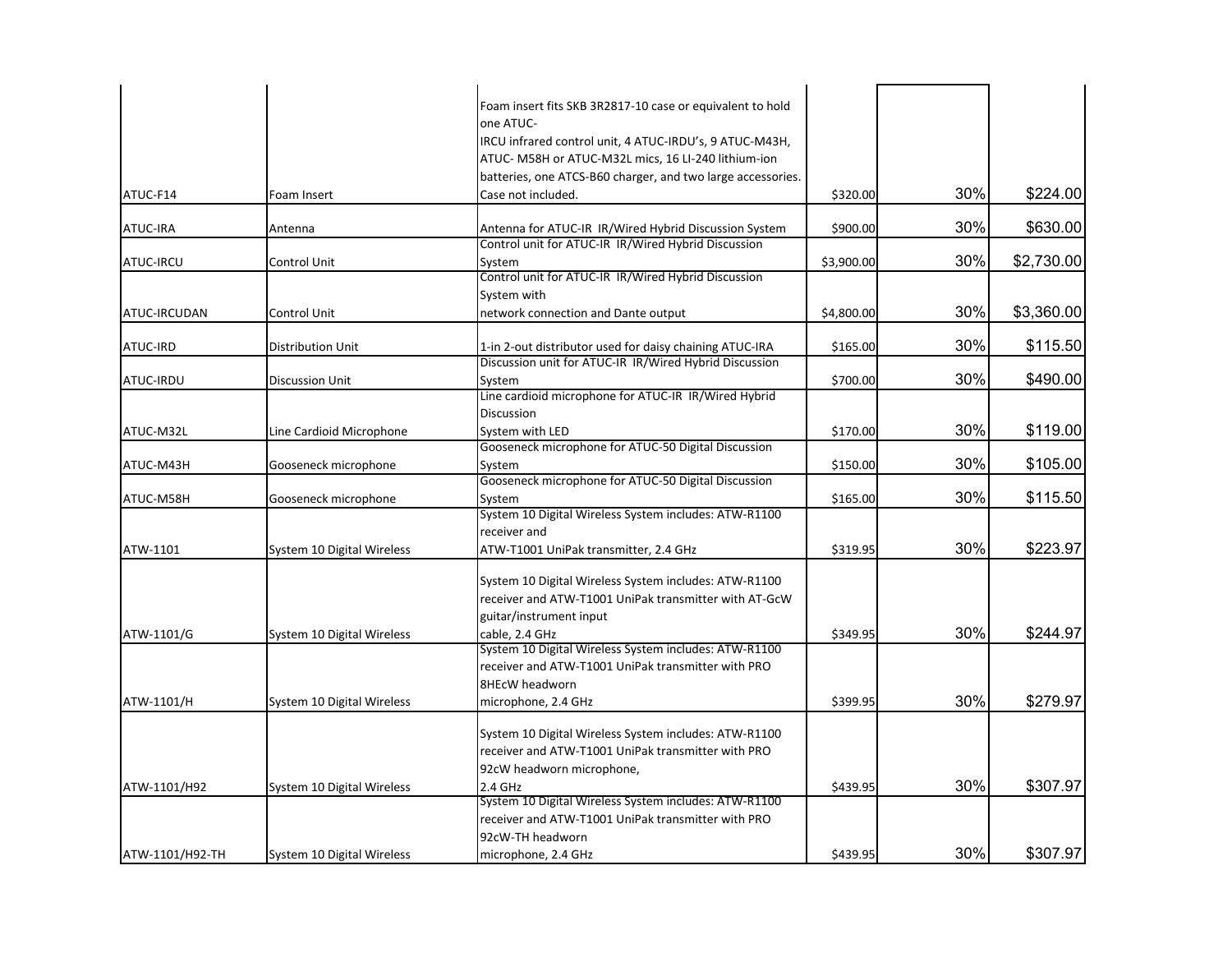| ATW-1302<br>ATW-1311 | System 10 PRO Digital Wireless<br>System 10 PRO Digital Wireless | rack-mount receiver chassis, ATW-RU13 receiver unit and<br>ATW-T1002 Handheld<br>transmitter<br>System 10 PRO Digital Wireless System includes: ATW-RC13<br>rack-mount receiver chassis, ATW-RU13x2 receiver unit and<br>ATW-T1001 UniPak<br>transmitter x2<br>System 10 PRO Digital Wireless System includes: ATW-RC13                                                                                     | \$499.00<br>\$859.00 | 30%<br>30% | \$349.30<br>\$601.30 |
|----------------------|------------------------------------------------------------------|-------------------------------------------------------------------------------------------------------------------------------------------------------------------------------------------------------------------------------------------------------------------------------------------------------------------------------------------------------------------------------------------------------------|----------------------|------------|----------------------|
| ATW-1311/L           | System 10 PRO Digital Wireless                                   | rack-mount receiver chassis, ATW-RU13 receiver unit,<br>aTW0T1001 x2 Unipak transmitter and MT830cW x2 lavalier<br>microphone                                                                                                                                                                                                                                                                               | \$999.00             | 30%        | \$699.30             |
| ATW-1312             | System 10 PRO Digital Wireless                                   | System 10 PRO Digital Wireless System includes: ATW-RC13<br>rack-mount receiver chassis, ATW-RU13 x2 receiver unit,<br>ATW-T1002 handheld<br>transmitter and ATW-T1001 UniPak transmitter<br>System 10 PRO Digital Wireless System includes: ATW-RC13<br>rack-mount receiver chassis, ATW-RU13 x2 receiver unit,<br>ATW-T1002 Handheld transmitter, ATW-T1001 UniPak<br>transmitter and MT830cW x2 lavalier | \$879.00             | 30%        | \$615.30             |
| ATW-1312/L           | System 10 PRO Digital Wireless                                   | microphone                                                                                                                                                                                                                                                                                                                                                                                                  | \$949.00             | 30%        | \$664.30             |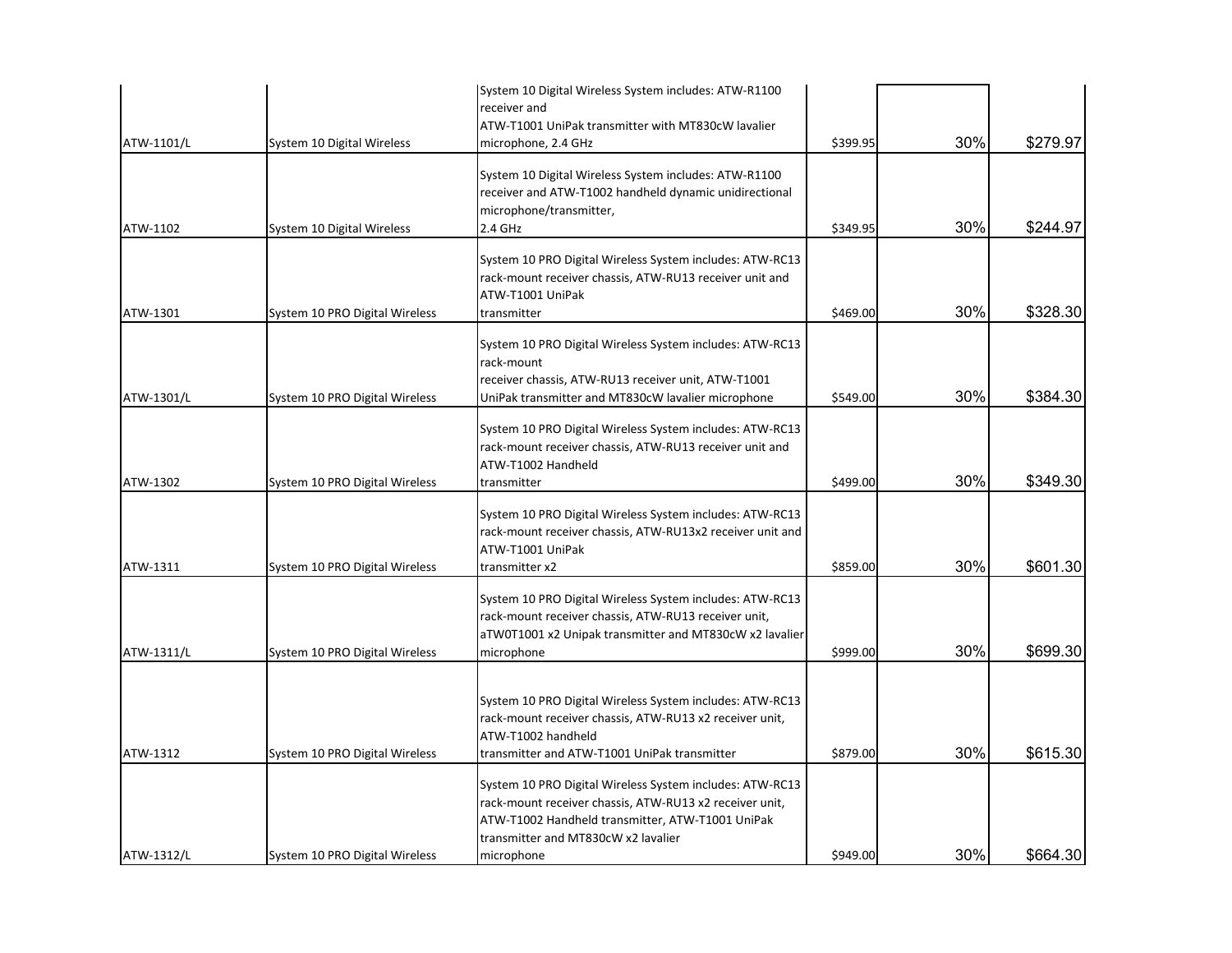| ATW-1322           | System 10 PRO Digital Wireless | System 10 PRO Digital Wireless System includes: ATW-RC13<br>rack-mount receiver chassis, aTW-RU13 x2 receiver unit and<br>ATW-T1002 x2<br>Handheld transmitter                                | \$899.00   | 30% | \$629.30   |
|--------------------|--------------------------------|-----------------------------------------------------------------------------------------------------------------------------------------------------------------------------------------------|------------|-----|------------|
| ATW-1366           | System 10 Boundary microphone  | System 10 Wireless systems Boundary microphone system<br>includes ATW-RC13 rack-mount receiver chassis, ATW-<br>RU13 x2 receiver unit and ATW-T1006 x2 boundary<br>microphone desk stand      | \$1,499.00 | 30% | \$1,049.30 |
| ATW-1377           | System 10 Mic Desk Stand       | System 10 Wireless systems microphone desk stand system<br>includes ATW-RC13 rack-mount receiver chassis, ATW-<br>RU13 x2 receiver unit and ATW-T1007 x2 microphone desk<br>stand transmitter | \$1,399.00 | 30% | \$979.30   |
| ATW-1701           | System 10 Camera-mount Wls     | System 10 Camera-mount Digital WirelessSystem includes:<br>ATW-R1700 receiver and ATW-T1001 UniPak transmitter,<br>2.4 GHz                                                                    | \$439.95   | 30% | \$307.97   |
| ATW-1701/L         | System 10 Camera-mount Wls     | System 10 Camera-mount Digital WirelessSystem includes:<br>ATW-R1700 receiver and ATW-T1001 UniPak transmitter<br>with MT830cW lavalier<br>microphone, 2.4 GHz                                | \$519.95   | 30% | \$363.97   |
| ATW-1702           | System 10 Camera-mount Wls     | System 10 Camera-mount Digital WirelessSystem includes:<br>ATW-R1700 receiver and ATW-T1002 handheld dynamic<br>unidirectional<br>microphone/transmitter, 2.4 GHz                             | \$459.95   | 30% | \$321.97   |
| <b>ATW-2110BI</b>  | 2000 Series Wireless System    | 2000 Series Wireless System includes: ATW-R2100b<br>receiver and ATW-T210a UniPak transmitter, 487.125-<br>506.500 MHz (TV 16-20)                                                             | \$329.00   | 30% | \$230.30   |
| ATW-2120BI         | 2000 Series Wireless System    | 2000 Series Wireless System includes: ATW-R2100b<br>receiver and ATW-T220a handheld cardioid dynamic<br>microphone/transmitter, 487.125-<br>506.500 MHz (TV 16-20)                            | \$379.00   | 30% | \$265.30   |
| <b>ATW-2129BI</b>  | 2000 Series Wireless System    | 2000 Series Wireless System includes: ATW-R2100b<br>receiver and ATW-T210a UniPak transmitter with AT829cW<br>lavalier microphone, 487.125-<br>506.500 MHz (TV 16-20)                         | \$379.00   | 30% | \$265.30   |
| <b>ATW-2192XBI</b> | 2000 Series Wireless System    | 2000 Series Wireless System includes: ATW-R2100b receiver<br>and ATW-T210a body-pack transmitter with BP892xcW<br>MicroSet omnidirectional<br>condenser headworn microphone                   | \$629.00   | 30% | \$440.30   |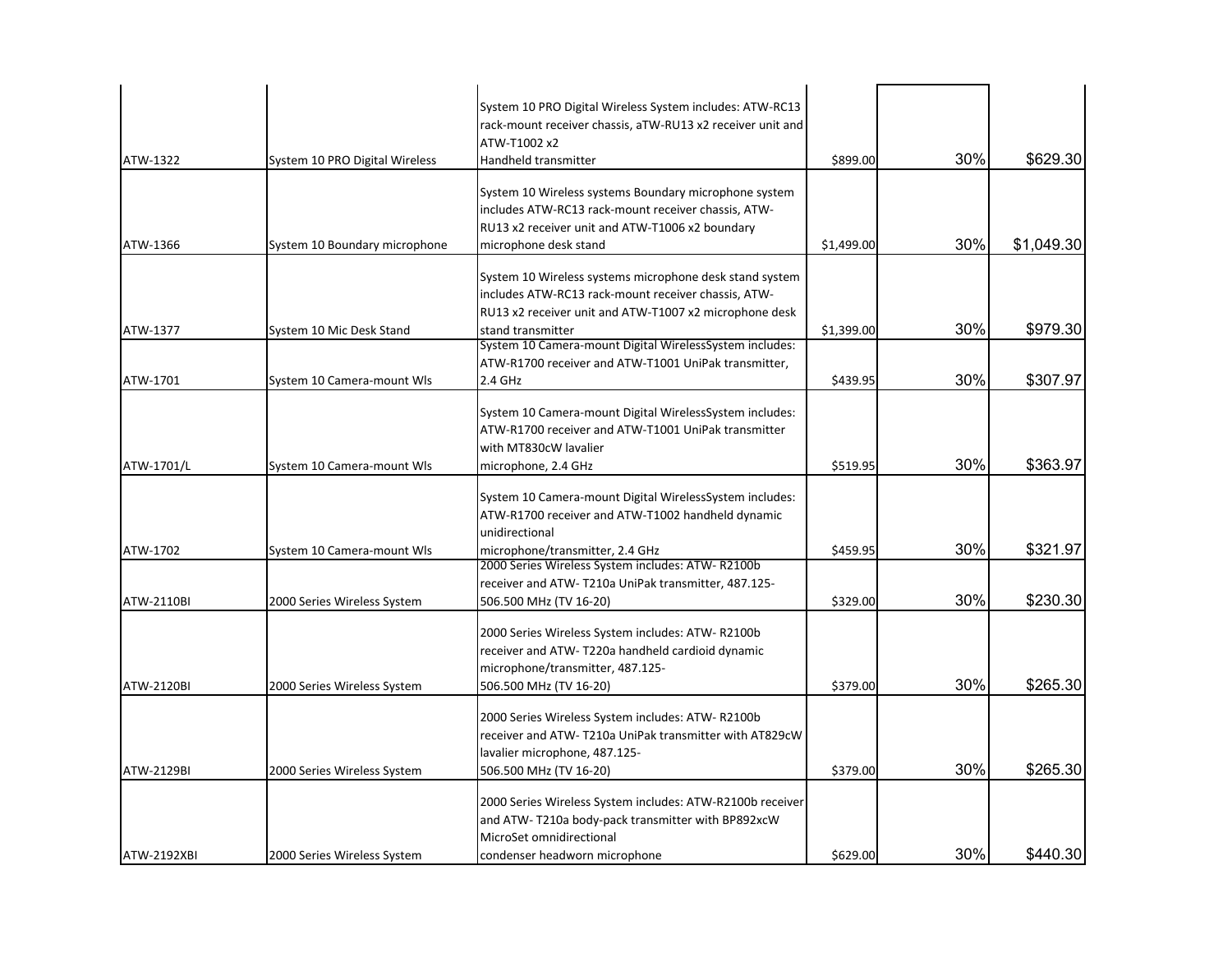| ATW-2192XBITH      | 2000 Series Wireless System   | 2000 Series Wireless System includes: ATW-R2100b receiver<br>and ATW-T210a body-pack transmitter with BP892xcW-TH<br>MicroSet (beige) omnidirectional condenser headworn<br>microphone                                 | \$629.00 | 30% | \$440.30 |
|--------------------|-------------------------------|------------------------------------------------------------------------------------------------------------------------------------------------------------------------------------------------------------------------|----------|-----|----------|
| ATW-3211/831DE2    | 3000 Series Wls Sys (4th gen) | 3000 Series Wireless System (4th gen) includes: ATW-R3210<br>receiver<br>and ATW-T3201 body-pack transmitter with AT831cH<br>cardioid condenser lavalier microphone, 470-530 MHz                                       | \$729.00 | 30% | \$510.30 |
| ATW-3211/831EE1    | 3000 Series Wls Sys (4th gen) | 3000 Series Wireless System (4th gen) includes: ATW-R3210<br>receiver<br>and ATW-T3201 body-pack transmitter with AT831cH<br>cardioid condenser lavalier microphone, 530-590 MHz                                       | \$729.00 | 30% | \$510.30 |
| ATW-3211/892XDE2   | 3000 Series Wls Sys (4th gen) | 3000 Series Wireless System (4th gen) includes: ATW-R3210<br>receiver and ATW-T3201 body-pack transmitter with<br>BP892xcH MicroSet omnidirectional condenser headworn<br>microphone, 470-530 MHz                      | \$919.00 | 30% | \$643.30 |
| ATW-3211/892XEE1   | 3000 Series Wls Sys (4th gen) | 3000 Series Wireless System (4th gen) includes: ATW-R3210<br>receiver and ATW-T3201 body-pack transmitter with<br>BP892xcH MicroSet omnidirectional condenser headworn<br>microphone, 530-590 MHz                      | \$919.00 | 30% | \$643.30 |
| ATW-3211/892XTHDE2 | 3000 Series Wls Sys (4th gen) | 3000 Series Wireless System (4th gen) includes: ATW-R3210<br>receiver and ATW-T3201 body-pack transmitter with<br>BP892xcH-TH MicroSet (beige) omnidirectional condenser<br>headworn microphone, 470-530<br><b>MHz</b> | \$919.00 | 30% | \$643.30 |
| ATW-3211/892XTHEE1 | 3000 Series Wls Sys (4th gen) | 3000 Series Wireless System (4th gen) includes: ATW-R3210<br>receiver and ATW-T3201 body-pack transmitter with<br>BP892xcH-TH MicroSet (beige) omnidirectional condenser<br>headworn microphone, 530-590<br><b>MHz</b> | \$919.00 | 30% | \$643.30 |
| ATW-3211/893XDE2   | 3000 Series Wls Sys (4th gen) | 3000 Series Wireless System (4th gen) includes: ATW-R3210<br>receiver and ATW-T3201 body-pack transmitter with<br>BP893xcH MicroEarset omnidirectional condenser<br>headworn microphone, 470-530 MHz                   | \$859.00 | 30% | \$601.30 |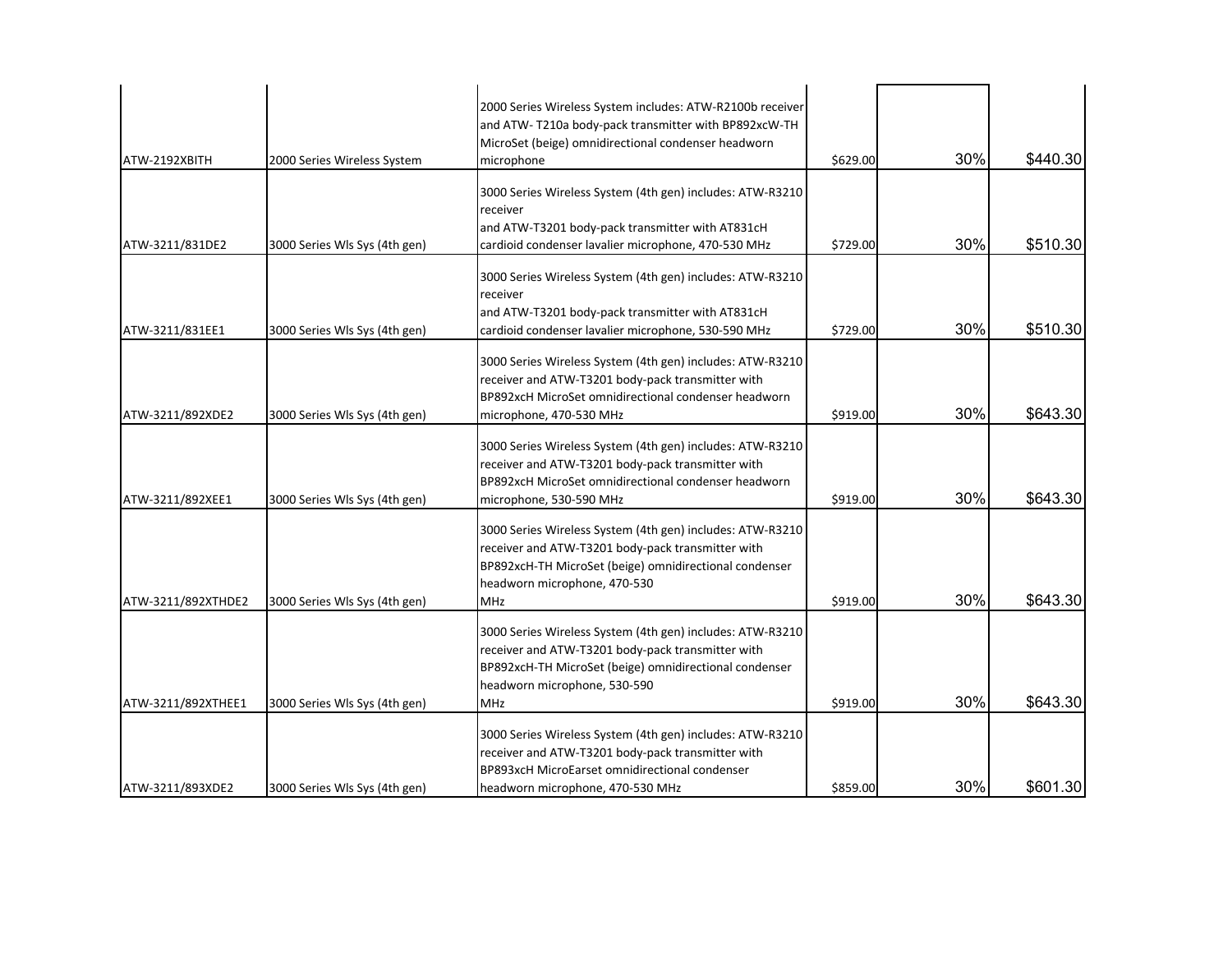| ATW-3211/893XEE1   | 3000 Series Wls Sys (4th gen) | 3000 Series Wireless System (4th gen) includes: ATW-R3210<br>receiver and ATW-T3201 body-pack transmitter with<br>BP893xcH MicroEarset omnidirectional condenser<br>headworn microphone, 530-590 MHz                      | \$859.00 | 30% | \$601.30 |
|--------------------|-------------------------------|---------------------------------------------------------------------------------------------------------------------------------------------------------------------------------------------------------------------------|----------|-----|----------|
| ATW-3211/893XTHDE2 | 3000 Series Wls Sys (4th gen) | 3000 Series Wireless System (4th gen) includes: ATW-R3210<br>receiver and ATW-T3201 body-pack transmitter with<br>BP893xcH-TH MicroEarset (beige) omnidirectional<br>condenser headworn microphone, 470-530<br><b>MHz</b> | \$859.00 | 30% | \$601.30 |
| ATW-3211/893XTHEE1 | 3000 Series Wls Sys (4th gen) | 3000 Series Wireless System (4th gen) includes: ATW-R3210<br>receiver and ATW-T3201 body-pack transmitter with<br>BP893xcH-TH MicroEarset (beige) omnidirectional<br>condenser headworn microphone, 530-590<br><b>MHz</b> | \$859.00 | 30% | \$601.30 |
| ATW-3211/894XDE2   | 3000 Series Wls Sys (4th gen) | 3000 Series Wireless System (4th gen) includes: ATW-R3210<br>receiver and ATW-T3201 body-pack transmitter with<br>BP894xcH MicroSet cardioid condenser headworn<br>microphone, 470-530 MHz                                | \$979.00 | 30% | \$685.30 |
| ATW-3211/894XEE1   | 3000 Series Wls Sys (4th gen) | 3000 Series Wireless System (4th gen) includes: ATW-R3210<br>receiver and ATW-T3201 body-pack transmitter with<br>BP894xcH MicroSet cardioid condenser headworn<br>microphone, 530-590 MHz                                | \$979.00 | 30% | \$685.30 |
| ATW-3211/894XTHDE2 | 3000 Series Wls Sys (4th gen) | 3000 Series Wireless System (4th gen) includes: ATW-R3210<br>receiver and ATW-T3201 body-pack transmitter with<br>BP894xcH-TH MicroSet (beige) cardioid condenser<br>headworn microphone, 470-530 MHz                     | \$979.00 | 30% | \$685.30 |
| ATW-3211/894XTHEE1 | 3000 Series Wls Sys (4th gen) | 3000 Series Wireless System (4th gen) includes: ATW-R3210<br>receiver and ATW-T3201 body-pack transmitter with<br>BP894xcH-TH MicroSet (beige) cardioid condenser<br>headworn microphone, 530-590 MHz                     | \$979.00 | 30% | \$685.30 |
| ATW-3211DE2        | 3000 Series Wls Sys (4th gen) | 3000 Series Wireless System (4th gen) includes: ATW-R3210<br>receiver<br>and ATW-T3201 body-pack transmitter, 470-530 MHz                                                                                                 | \$629.00 | 30% | \$440.30 |
| ATW-3211EE1        | 3000 Series Wls Sys (4th gen) | 3000 Series Wireless System (4th gen) includes: ATW-R3210<br>receiver<br>and ATW-T3201 body-pack transmitter, 530-590 MHz                                                                                                 | \$629.00 | 30% | \$440.30 |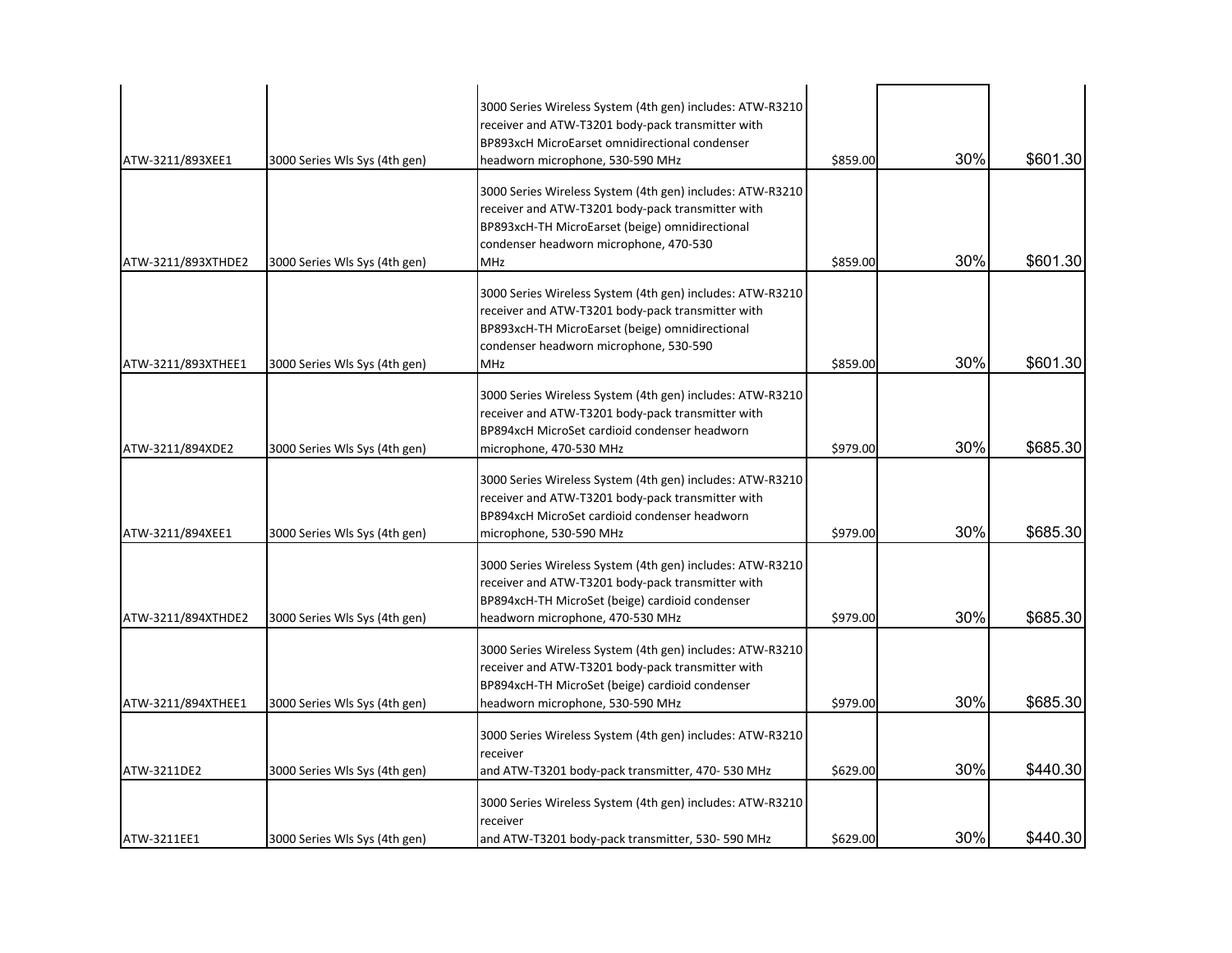| ATW-3211N831DE2    | 3000 Network Wls Sys (4th gen) | 3000 Series Network Wireless System (4th gen) includes:<br>ATW-R3210N receiver and ATW-T3201 body-pack<br>transmitter with AT831cH cardioid condenser lavalier<br>microphone, AT8631 joining plate, 470-530 MHz                                | \$829.00   | 30% | \$580.30 |
|--------------------|--------------------------------|------------------------------------------------------------------------------------------------------------------------------------------------------------------------------------------------------------------------------------------------|------------|-----|----------|
| ATW-3211N831EE1    | 3000 Network Wls Sys (4th gen) | 3000 Series Network Wireless System (4th gen) includes:<br>ATW-R3210N receiver and ATW-T3201 body-pack<br>transmitter with AT831cH cardioid condenser lavalier<br>microphone, AT8631 joining plate, 530-590 MHz                                | \$829.00   | 30% | \$580.30 |
| ATW-3211N892XDE2   | 3000 Network Wls Sys (4th gen) | 3000 Series Network Wireless System (4th gen) includes:<br>ATW-R3210N receiver and ATW-T3201 body-pack<br>transmitter with BP892xcH MicroSet omnidirectional<br>condenser headworn microphone, AT8631<br>joining plate, 470-530 MHz            | \$1,019.00 | 30% | \$713.30 |
| ATW-3211N892XEE1   | 3000 Network Wls Sys (4th gen) | 3000 Series Network Wireless System (4th gen) includes:<br>ATW-R3210N receiver and ATW-T3201 body-pack<br>transmitter with BP892xcH MicroSet omnidirectional<br>condenser headworn microphone, AT8631<br>joining plate, 530-590 MHz            | \$1,019.00 | 30% | \$713.30 |
| ATW-3211N892XTHDE2 | 3000 Network Wls Sys (4th gen) | 3000 Series Network Wireless System (4th gen) includes:<br>ATW-R3210N receiver and ATW-T3201 body-pack<br>transmitter with BP892xcH-TH MicroSet (beige)<br>omnidirectional condenser headworn microphone,<br>AT8631 joining plate, 470-530 MHz | \$1,019.00 | 30% | \$713.30 |
| ATW-3211N892XTHEE1 | 3000 Network Wls Sys (4th gen) | 3000 Series Network Wireless System (4th gen) includes:<br>ATW-R3210N receiver and ATW-T3201 body-pack<br>transmitter with BP892xcH-TH MicroSet (beige)<br>omnidirectional condenser headworn microphone,<br>AT8631 joining plate, 530-590 MHz | \$1,019.00 | 30% | \$713.30 |
| ATW-3211N893XDE2   | 3000 Network Wls Sys (4th gen) | 3000 Series Network Wireless System (4th gen) includes:<br>ATW-R3210N receiver and ATW-T3201 body-pack<br>transmitter with BP893xcH MicroEarset omnidirectional<br>condenser headworn microphone, AT8631<br>joining plate, 470-530 MHz         | \$959.00   | 30% | \$671.30 |
| ATW-3211N893XEE1   | 3000 Network WIs Sys (4th gen) | 3000 Series Network Wireless System (4th gen) includes:<br>ATW-R3210N receiver and ATW-T3201 body-pack<br>transmitter with BP893xcH MicroEarset omnidirectional<br>condenser headworn microphone, AT8631<br>joining plate, 530-590 MHz         | \$959.00   | 30% | \$671.30 |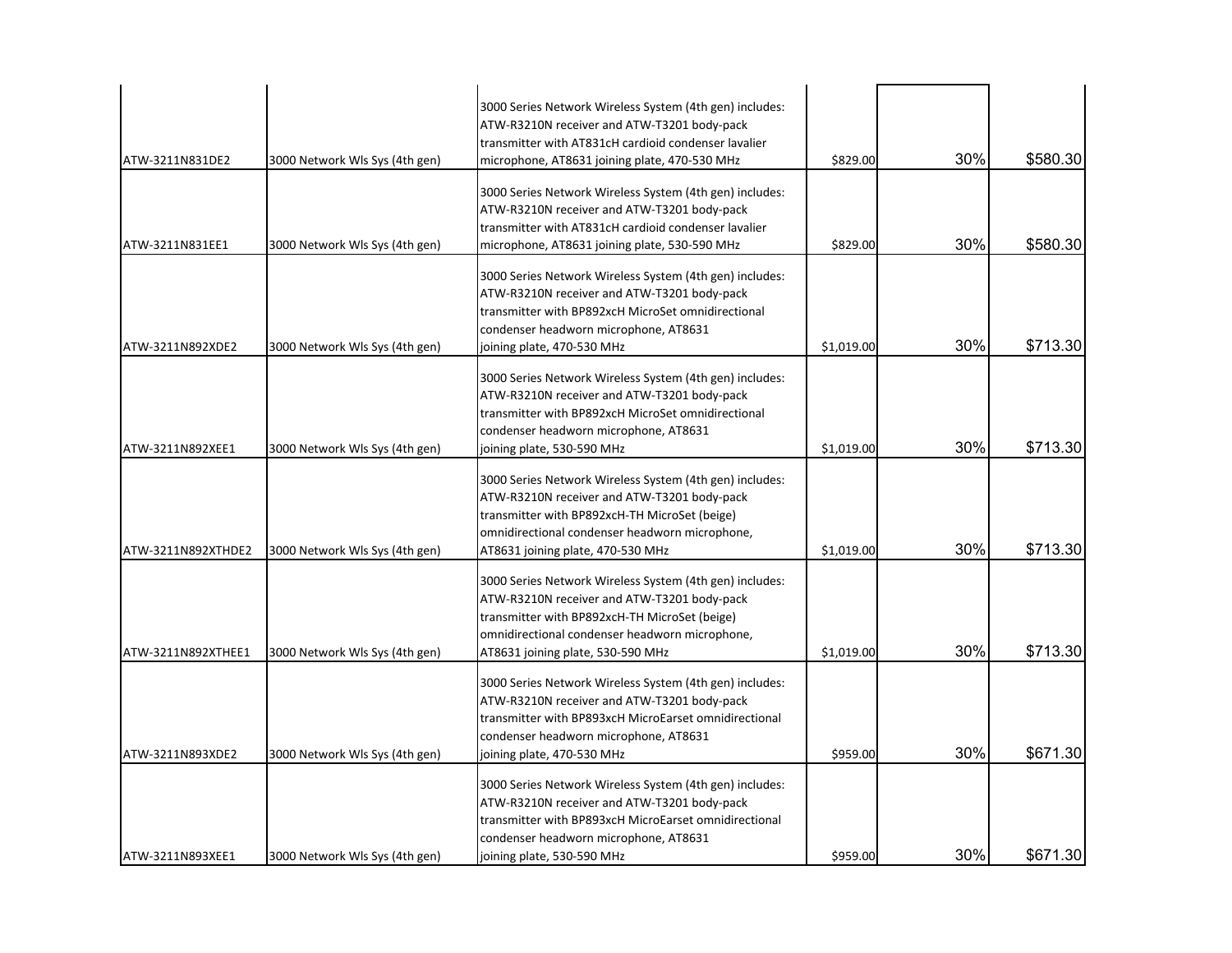| ATW-3211N893XTHDE2 | 3000 Network Wls Sys (4th gen) | 3000 Series Network Wireless System (4th gen) includes:<br>ATW-R3210N receiver and ATW-T3201 body-pack<br>transmitter with BP893xcH-TH MicroEarset (beige)<br>omnidirectional condenser headworn microphone,<br>AT8631 joining plate, 470-530 MHz | \$959.00   | 30% | \$671.30 |
|--------------------|--------------------------------|---------------------------------------------------------------------------------------------------------------------------------------------------------------------------------------------------------------------------------------------------|------------|-----|----------|
| ATW-3211N893XTHEE1 | 3000 Network Wls Sys (4th gen) | 3000 Series Network Wireless System (4th gen) includes:<br>ATW-R3210N receiver and ATW-T3201 body-pack<br>transmitter with BP893xcH-TH MicroEarset (beige)<br>omnidirectional condenser headworn microphone,<br>AT8631 joining plate, 530-590 MHz | \$959.00   | 30% | \$671.30 |
| ATW-3211N894XDE2   | 3000 Network Wls Sys (4th gen) | 3000 Series Network Wireless System (4th gen) includes:<br>ATW-R3210N receiver and ATW-T3201 body-pack<br>transmitter with BP894xcH MicroSet cardioid condenser<br>headworn microphone, AT8631 joining<br>plate, 470-530 MHz                      | \$1,079.00 | 30% | \$755.30 |
| ATW-3211N894XEE1   | 3000 Network Wls Sys (4th gen) | 3000 Series Network Wireless System (4th gen) includes:<br>ATW-R3210N receiver and ATW-T3201 body-pack<br>transmitter with BP894xcH MicroSet cardioid condenser<br>headworn microphone, AT8631 joining<br>plate, 530-590 MHz                      | \$1,079.00 | 30% | \$755.30 |
| ATW-3211N894XTHDE2 | 3000 Network Wls Sys (4th gen) | 3000 Series Network Wireless System (4th gen) includes:<br>ATW-R3210N receiver and ATW-T3201 body-pack<br>transmitter with BP894xcH-TH MicroSet (beige) cardioid<br>condenser headworn microphone, AT8631<br>joining plate, 470-530 MHz           | \$1,079.00 | 30% | \$755.30 |
| ATW-3211N894XTHEE1 | 3000 Network Wls Sys (4th gen) | 3000 Series Network Wireless System (4th gen) includes:<br>ATW-R3210N receiver and ATW-T3201 body-pack<br>transmitter with BP894xcH-TH MicroSet (beige) cardioid<br>condenser headworn microphone, AT8631<br>joining plate, 530-590 MHz           | \$1,079.00 | 30% | \$755.30 |
| ATW-3211NDE2       | 3000 Network Wls Sys (4th gen) | 3000 Series Network Wireless System (4th gen) includes:<br>ATW-R3210N<br>receiver and ATW-T3201 body-pack transmitter, AT8631<br>joining plate, 470- 530 MHz                                                                                      | \$729.00   | 30% | \$510.30 |
| ATW-3211NEE1       | 3000 Network WIs Sys (4th gen) | 3000 Series Network Wireless System (4th gen) includes:<br>ATW-R3210N<br>receiver and ATW-T3201 body-pack transmitter, AT8631<br>joining plate, 530-590 MHz                                                                                       | \$729.00   | 30% | \$510.30 |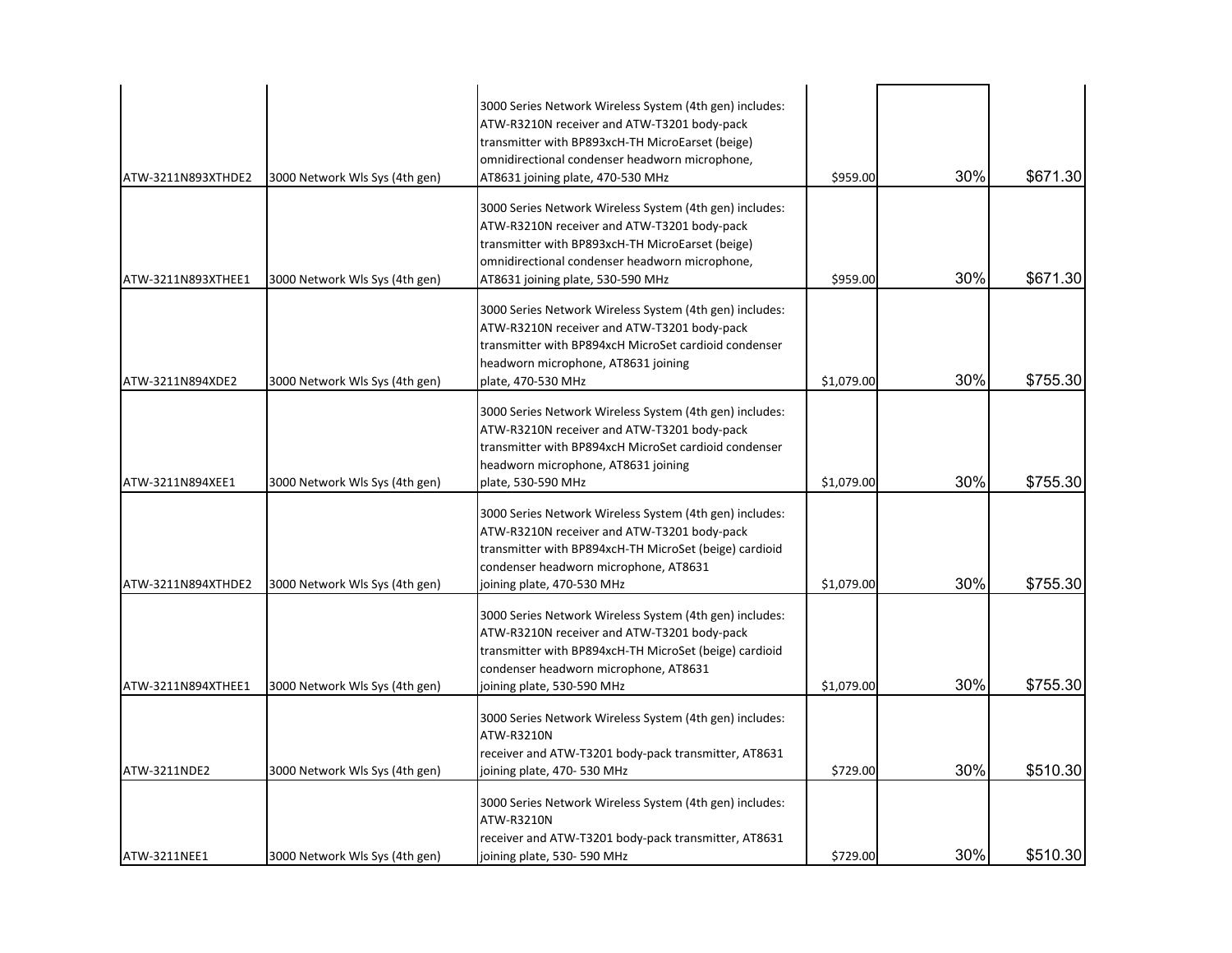| 3000 Series Wireless System (4th gen) includes: ATW-R3210<br>receiver and ATW-T3202 handheld transmitter with ATW-<br>C510 cardioid dynamic<br>30%<br>\$689.00<br>ATW-3212/C510DE2<br>3000 Series Wls Sys (4th gen)<br>microphone capsule, 470-530 MHz<br>3000 Series Wireless System (4th gen) includes: ATW-R3210<br>receiver and ATW-T3202 handheld transmitter with ATW-<br>C510 cardioid dynamic<br>30%<br>\$689.00<br>microphone capsule, 530-590 MHz<br>ATW-3212/C510EE1<br>3000 Series Wls Sys (4th gen)<br>3000 Series Wireless System (4th gen) includes: ATW-R3210<br>receiver and ATW-T3202 handheld transmitter with ATW-<br>C710 cardioid<br>30%<br>condenser microphone capsule, 470-530 MHz<br>\$789.00<br>ATW-3212/C710DE2<br>3000 Series Wls Sys (4th gen)<br>3000 Series Wireless System (4th gen) includes: ATW-R3210<br>receiver and ATW-T3202 handheld transmitter with ATW-<br>C710 cardioid<br>30%<br>\$552.30<br>ATW-3212/C710EE1<br>condenser microphone capsule, 530-590 MHz<br>\$789.00<br>3000 Series Wls Sys (4th gen)<br>3000 Series Wireless System (4th gen) includes: ATW-R3210<br>receiver and ATW-T3202 handheld transmitter (handle only,<br>capsule sold<br>30%<br>\$599.00<br>ATW-3212DE2<br>3000 Series Wls Sys (4th gen)<br>separately), AT8631 joining plate, 470-530 MHz<br>3000 Series Wireless System (4th gen) includes: ATW-R3210<br>receiver and ATW-T3202 handheld transmitter (handle only,<br>capsule sold<br>30%<br>\$419.30<br>\$599.00<br>ATW-3212EE1<br>3000 Series Wls Sys (4th gen)<br>separately), AT8631 joining plate, 530-590 MHz<br>3000 Series Network Wireless System (4th gen) includes:<br>ATW-R3210N receiver and ATW-T3202 handheld<br>transmitter with ATW-C510 cardioid dynamic microphone<br>30%<br>\$789.00<br>ATW-3212NC510DE2<br>3000 Network Wls Sys (4th gen)<br>capsule, AT8631 joining plate, 470-530 MHz<br>3000 Series Network Wireless System (4th gen) includes:<br>ATW-R3210N receiver and ATW-T3202 handheld<br>transmitter with ATW-C510 cardioid dynamic microphone<br>30%<br>\$552.30<br>\$789.00<br>ATW-3212NC510EE1<br>3000 Network Wls Sys (4th gen)<br>capsule, AT8631 joining plate, 530-590 MHz<br>3000 Series Network Wireless System (4th gen) includes: |  |                                            |  |          |
|---------------------------------------------------------------------------------------------------------------------------------------------------------------------------------------------------------------------------------------------------------------------------------------------------------------------------------------------------------------------------------------------------------------------------------------------------------------------------------------------------------------------------------------------------------------------------------------------------------------------------------------------------------------------------------------------------------------------------------------------------------------------------------------------------------------------------------------------------------------------------------------------------------------------------------------------------------------------------------------------------------------------------------------------------------------------------------------------------------------------------------------------------------------------------------------------------------------------------------------------------------------------------------------------------------------------------------------------------------------------------------------------------------------------------------------------------------------------------------------------------------------------------------------------------------------------------------------------------------------------------------------------------------------------------------------------------------------------------------------------------------------------------------------------------------------------------------------------------------------------------------------------------------------------------------------------------------------------------------------------------------------------------------------------------------------------------------------------------------------------------------------------------------------------------------------------------------------------------------------------------------|--|--------------------------------------------|--|----------|
|                                                                                                                                                                                                                                                                                                                                                                                                                                                                                                                                                                                                                                                                                                                                                                                                                                                                                                                                                                                                                                                                                                                                                                                                                                                                                                                                                                                                                                                                                                                                                                                                                                                                                                                                                                                                                                                                                                                                                                                                                                                                                                                                                                                                                                                         |  |                                            |  |          |
|                                                                                                                                                                                                                                                                                                                                                                                                                                                                                                                                                                                                                                                                                                                                                                                                                                                                                                                                                                                                                                                                                                                                                                                                                                                                                                                                                                                                                                                                                                                                                                                                                                                                                                                                                                                                                                                                                                                                                                                                                                                                                                                                                                                                                                                         |  |                                            |  |          |
|                                                                                                                                                                                                                                                                                                                                                                                                                                                                                                                                                                                                                                                                                                                                                                                                                                                                                                                                                                                                                                                                                                                                                                                                                                                                                                                                                                                                                                                                                                                                                                                                                                                                                                                                                                                                                                                                                                                                                                                                                                                                                                                                                                                                                                                         |  |                                            |  |          |
|                                                                                                                                                                                                                                                                                                                                                                                                                                                                                                                                                                                                                                                                                                                                                                                                                                                                                                                                                                                                                                                                                                                                                                                                                                                                                                                                                                                                                                                                                                                                                                                                                                                                                                                                                                                                                                                                                                                                                                                                                                                                                                                                                                                                                                                         |  |                                            |  | \$482.30 |
|                                                                                                                                                                                                                                                                                                                                                                                                                                                                                                                                                                                                                                                                                                                                                                                                                                                                                                                                                                                                                                                                                                                                                                                                                                                                                                                                                                                                                                                                                                                                                                                                                                                                                                                                                                                                                                                                                                                                                                                                                                                                                                                                                                                                                                                         |  |                                            |  |          |
|                                                                                                                                                                                                                                                                                                                                                                                                                                                                                                                                                                                                                                                                                                                                                                                                                                                                                                                                                                                                                                                                                                                                                                                                                                                                                                                                                                                                                                                                                                                                                                                                                                                                                                                                                                                                                                                                                                                                                                                                                                                                                                                                                                                                                                                         |  |                                            |  |          |
|                                                                                                                                                                                                                                                                                                                                                                                                                                                                                                                                                                                                                                                                                                                                                                                                                                                                                                                                                                                                                                                                                                                                                                                                                                                                                                                                                                                                                                                                                                                                                                                                                                                                                                                                                                                                                                                                                                                                                                                                                                                                                                                                                                                                                                                         |  |                                            |  |          |
|                                                                                                                                                                                                                                                                                                                                                                                                                                                                                                                                                                                                                                                                                                                                                                                                                                                                                                                                                                                                                                                                                                                                                                                                                                                                                                                                                                                                                                                                                                                                                                                                                                                                                                                                                                                                                                                                                                                                                                                                                                                                                                                                                                                                                                                         |  |                                            |  | \$482.30 |
|                                                                                                                                                                                                                                                                                                                                                                                                                                                                                                                                                                                                                                                                                                                                                                                                                                                                                                                                                                                                                                                                                                                                                                                                                                                                                                                                                                                                                                                                                                                                                                                                                                                                                                                                                                                                                                                                                                                                                                                                                                                                                                                                                                                                                                                         |  |                                            |  |          |
|                                                                                                                                                                                                                                                                                                                                                                                                                                                                                                                                                                                                                                                                                                                                                                                                                                                                                                                                                                                                                                                                                                                                                                                                                                                                                                                                                                                                                                                                                                                                                                                                                                                                                                                                                                                                                                                                                                                                                                                                                                                                                                                                                                                                                                                         |  |                                            |  |          |
|                                                                                                                                                                                                                                                                                                                                                                                                                                                                                                                                                                                                                                                                                                                                                                                                                                                                                                                                                                                                                                                                                                                                                                                                                                                                                                                                                                                                                                                                                                                                                                                                                                                                                                                                                                                                                                                                                                                                                                                                                                                                                                                                                                                                                                                         |  |                                            |  |          |
|                                                                                                                                                                                                                                                                                                                                                                                                                                                                                                                                                                                                                                                                                                                                                                                                                                                                                                                                                                                                                                                                                                                                                                                                                                                                                                                                                                                                                                                                                                                                                                                                                                                                                                                                                                                                                                                                                                                                                                                                                                                                                                                                                                                                                                                         |  |                                            |  | \$552.30 |
|                                                                                                                                                                                                                                                                                                                                                                                                                                                                                                                                                                                                                                                                                                                                                                                                                                                                                                                                                                                                                                                                                                                                                                                                                                                                                                                                                                                                                                                                                                                                                                                                                                                                                                                                                                                                                                                                                                                                                                                                                                                                                                                                                                                                                                                         |  |                                            |  |          |
|                                                                                                                                                                                                                                                                                                                                                                                                                                                                                                                                                                                                                                                                                                                                                                                                                                                                                                                                                                                                                                                                                                                                                                                                                                                                                                                                                                                                                                                                                                                                                                                                                                                                                                                                                                                                                                                                                                                                                                                                                                                                                                                                                                                                                                                         |  |                                            |  |          |
|                                                                                                                                                                                                                                                                                                                                                                                                                                                                                                                                                                                                                                                                                                                                                                                                                                                                                                                                                                                                                                                                                                                                                                                                                                                                                                                                                                                                                                                                                                                                                                                                                                                                                                                                                                                                                                                                                                                                                                                                                                                                                                                                                                                                                                                         |  |                                            |  |          |
|                                                                                                                                                                                                                                                                                                                                                                                                                                                                                                                                                                                                                                                                                                                                                                                                                                                                                                                                                                                                                                                                                                                                                                                                                                                                                                                                                                                                                                                                                                                                                                                                                                                                                                                                                                                                                                                                                                                                                                                                                                                                                                                                                                                                                                                         |  |                                            |  |          |
|                                                                                                                                                                                                                                                                                                                                                                                                                                                                                                                                                                                                                                                                                                                                                                                                                                                                                                                                                                                                                                                                                                                                                                                                                                                                                                                                                                                                                                                                                                                                                                                                                                                                                                                                                                                                                                                                                                                                                                                                                                                                                                                                                                                                                                                         |  |                                            |  |          |
|                                                                                                                                                                                                                                                                                                                                                                                                                                                                                                                                                                                                                                                                                                                                                                                                                                                                                                                                                                                                                                                                                                                                                                                                                                                                                                                                                                                                                                                                                                                                                                                                                                                                                                                                                                                                                                                                                                                                                                                                                                                                                                                                                                                                                                                         |  |                                            |  |          |
|                                                                                                                                                                                                                                                                                                                                                                                                                                                                                                                                                                                                                                                                                                                                                                                                                                                                                                                                                                                                                                                                                                                                                                                                                                                                                                                                                                                                                                                                                                                                                                                                                                                                                                                                                                                                                                                                                                                                                                                                                                                                                                                                                                                                                                                         |  |                                            |  |          |
|                                                                                                                                                                                                                                                                                                                                                                                                                                                                                                                                                                                                                                                                                                                                                                                                                                                                                                                                                                                                                                                                                                                                                                                                                                                                                                                                                                                                                                                                                                                                                                                                                                                                                                                                                                                                                                                                                                                                                                                                                                                                                                                                                                                                                                                         |  |                                            |  | \$419.30 |
|                                                                                                                                                                                                                                                                                                                                                                                                                                                                                                                                                                                                                                                                                                                                                                                                                                                                                                                                                                                                                                                                                                                                                                                                                                                                                                                                                                                                                                                                                                                                                                                                                                                                                                                                                                                                                                                                                                                                                                                                                                                                                                                                                                                                                                                         |  |                                            |  |          |
|                                                                                                                                                                                                                                                                                                                                                                                                                                                                                                                                                                                                                                                                                                                                                                                                                                                                                                                                                                                                                                                                                                                                                                                                                                                                                                                                                                                                                                                                                                                                                                                                                                                                                                                                                                                                                                                                                                                                                                                                                                                                                                                                                                                                                                                         |  |                                            |  |          |
|                                                                                                                                                                                                                                                                                                                                                                                                                                                                                                                                                                                                                                                                                                                                                                                                                                                                                                                                                                                                                                                                                                                                                                                                                                                                                                                                                                                                                                                                                                                                                                                                                                                                                                                                                                                                                                                                                                                                                                                                                                                                                                                                                                                                                                                         |  |                                            |  |          |
|                                                                                                                                                                                                                                                                                                                                                                                                                                                                                                                                                                                                                                                                                                                                                                                                                                                                                                                                                                                                                                                                                                                                                                                                                                                                                                                                                                                                                                                                                                                                                                                                                                                                                                                                                                                                                                                                                                                                                                                                                                                                                                                                                                                                                                                         |  |                                            |  |          |
|                                                                                                                                                                                                                                                                                                                                                                                                                                                                                                                                                                                                                                                                                                                                                                                                                                                                                                                                                                                                                                                                                                                                                                                                                                                                                                                                                                                                                                                                                                                                                                                                                                                                                                                                                                                                                                                                                                                                                                                                                                                                                                                                                                                                                                                         |  |                                            |  |          |
|                                                                                                                                                                                                                                                                                                                                                                                                                                                                                                                                                                                                                                                                                                                                                                                                                                                                                                                                                                                                                                                                                                                                                                                                                                                                                                                                                                                                                                                                                                                                                                                                                                                                                                                                                                                                                                                                                                                                                                                                                                                                                                                                                                                                                                                         |  |                                            |  |          |
|                                                                                                                                                                                                                                                                                                                                                                                                                                                                                                                                                                                                                                                                                                                                                                                                                                                                                                                                                                                                                                                                                                                                                                                                                                                                                                                                                                                                                                                                                                                                                                                                                                                                                                                                                                                                                                                                                                                                                                                                                                                                                                                                                                                                                                                         |  |                                            |  |          |
|                                                                                                                                                                                                                                                                                                                                                                                                                                                                                                                                                                                                                                                                                                                                                                                                                                                                                                                                                                                                                                                                                                                                                                                                                                                                                                                                                                                                                                                                                                                                                                                                                                                                                                                                                                                                                                                                                                                                                                                                                                                                                                                                                                                                                                                         |  |                                            |  |          |
|                                                                                                                                                                                                                                                                                                                                                                                                                                                                                                                                                                                                                                                                                                                                                                                                                                                                                                                                                                                                                                                                                                                                                                                                                                                                                                                                                                                                                                                                                                                                                                                                                                                                                                                                                                                                                                                                                                                                                                                                                                                                                                                                                                                                                                                         |  |                                            |  | \$552.30 |
|                                                                                                                                                                                                                                                                                                                                                                                                                                                                                                                                                                                                                                                                                                                                                                                                                                                                                                                                                                                                                                                                                                                                                                                                                                                                                                                                                                                                                                                                                                                                                                                                                                                                                                                                                                                                                                                                                                                                                                                                                                                                                                                                                                                                                                                         |  |                                            |  |          |
|                                                                                                                                                                                                                                                                                                                                                                                                                                                                                                                                                                                                                                                                                                                                                                                                                                                                                                                                                                                                                                                                                                                                                                                                                                                                                                                                                                                                                                                                                                                                                                                                                                                                                                                                                                                                                                                                                                                                                                                                                                                                                                                                                                                                                                                         |  |                                            |  |          |
|                                                                                                                                                                                                                                                                                                                                                                                                                                                                                                                                                                                                                                                                                                                                                                                                                                                                                                                                                                                                                                                                                                                                                                                                                                                                                                                                                                                                                                                                                                                                                                                                                                                                                                                                                                                                                                                                                                                                                                                                                                                                                                                                                                                                                                                         |  |                                            |  |          |
|                                                                                                                                                                                                                                                                                                                                                                                                                                                                                                                                                                                                                                                                                                                                                                                                                                                                                                                                                                                                                                                                                                                                                                                                                                                                                                                                                                                                                                                                                                                                                                                                                                                                                                                                                                                                                                                                                                                                                                                                                                                                                                                                                                                                                                                         |  |                                            |  |          |
|                                                                                                                                                                                                                                                                                                                                                                                                                                                                                                                                                                                                                                                                                                                                                                                                                                                                                                                                                                                                                                                                                                                                                                                                                                                                                                                                                                                                                                                                                                                                                                                                                                                                                                                                                                                                                                                                                                                                                                                                                                                                                                                                                                                                                                                         |  |                                            |  |          |
|                                                                                                                                                                                                                                                                                                                                                                                                                                                                                                                                                                                                                                                                                                                                                                                                                                                                                                                                                                                                                                                                                                                                                                                                                                                                                                                                                                                                                                                                                                                                                                                                                                                                                                                                                                                                                                                                                                                                                                                                                                                                                                                                                                                                                                                         |  |                                            |  |          |
|                                                                                                                                                                                                                                                                                                                                                                                                                                                                                                                                                                                                                                                                                                                                                                                                                                                                                                                                                                                                                                                                                                                                                                                                                                                                                                                                                                                                                                                                                                                                                                                                                                                                                                                                                                                                                                                                                                                                                                                                                                                                                                                                                                                                                                                         |  | ATW-R3210N receiver and ATW-T3202 handheld |  |          |
| transmitter with ATW-C710 cardioid condenser microphone                                                                                                                                                                                                                                                                                                                                                                                                                                                                                                                                                                                                                                                                                                                                                                                                                                                                                                                                                                                                                                                                                                                                                                                                                                                                                                                                                                                                                                                                                                                                                                                                                                                                                                                                                                                                                                                                                                                                                                                                                                                                                                                                                                                                 |  |                                            |  |          |
| 30%<br>\$889.00<br>ATW-3212NC710DE2<br>3000 Network Wls Sys (4th gen)<br>capsule, AT8631 joining plate, 470-530 MHz                                                                                                                                                                                                                                                                                                                                                                                                                                                                                                                                                                                                                                                                                                                                                                                                                                                                                                                                                                                                                                                                                                                                                                                                                                                                                                                                                                                                                                                                                                                                                                                                                                                                                                                                                                                                                                                                                                                                                                                                                                                                                                                                     |  |                                            |  | \$622.30 |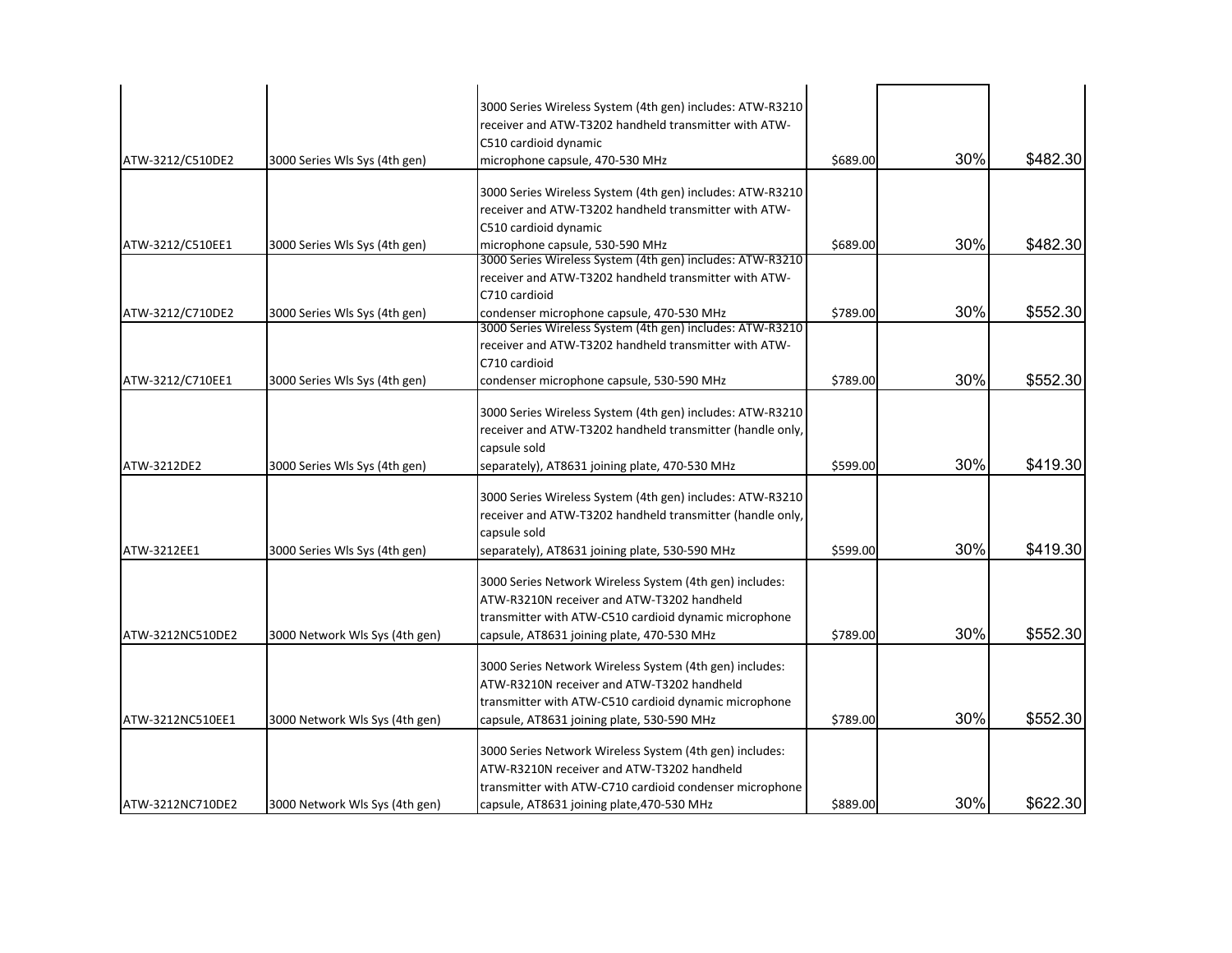| ATW-3212NC710EE1 | 3000 Network Wls Sys (4th gen) | 3000 Series Network Wireless System (4th gen) includes:<br>ATW-R3210N receiver and ATW-T3202 handheld<br>transmitter with ATW-C710 cardioid condenser microphone<br>capsule, AT8631 joining plate, 530-590 MHz | \$889.00 | 30% | \$622.30 |
|------------------|--------------------------------|----------------------------------------------------------------------------------------------------------------------------------------------------------------------------------------------------------------|----------|-----|----------|
| ATW-3212NDE2     | 3000 Network Wls Sys (4th gen) | 3000 Series Network Wireless System (4th gen) includes:<br>ATW-R3210N receiver and ATW-T3202 handheld<br>transmitter (handle only, capsule<br>sold separately), 470-530 MHz                                    | \$699.00 | 30% | \$489.30 |
| ATW-3212NEE1     | 3000 Network Wls Sys (4th gen) | 3000 Series Network Wireless System (4th gen) includes:<br>ATW-R3210N receiver and ATW-T3202 handheld<br>transmitter (handle only, capsule<br>sold separately), 530-590 MHz                                    | \$699.00 | 30% | \$489.30 |
| ATW-901A/G       | System 9 Wireless System       | System 9 Wireless system includes ATW-R900a receiver and<br>ATW-901a body-pack transmitter with AT-GcW<br>guitar/instrument input cable.<br>System 9 Wireless system includes ATW-R900a receiver and           | \$174.95 | 30% | \$122.47 |
| ATW-901A/H       | System 9 Wireless System       | ATW-901a body-pack transmitter with PRO 8HecW<br>headworn microphone.<br>System 9 wireless system includes ATW-R900 receiver and                                                                               | \$224.95 | 30% | \$157.47 |
| ATW-901A/L       | System 9 wireless system       | ATW-901a body-pack transmitter with omnidirectional<br>lavalier microphone.                                                                                                                                    | \$199.95 | 30% | \$139.97 |
| <b>ATW-902A</b>  | System 9 wireless system       | System 9 wireless system includes ATW-R900a receiver and<br>ATW-T902a handheld dynamic unidirectional<br>microphone/transmitter and AT8456a<br>Quiet-flex stand clamp.                                         | \$174.95 | 30% | \$122.47 |
| ATW-A410P        | UHF Powered Wide-Band Antenna  | Broadband antenna that mounts to wall or ceiling, features<br>a 4-position<br>switchable amplifier (-10 dB/0 dB/+6 dB/12 dB) and LED<br>gain indicator (470-990 MHz)                                           | \$349.00 | 30% | \$244.30 |
| ATW-B80WB        | UHF in-line Antenna Boosters   | Pair of in-line antenna boosters (470-990 MHz)                                                                                                                                                                 | \$429.00 | 30% | \$300.30 |
| ATW-BH1          | Antenna Bulkhead Connector Kit | Antenna bulkhead connector kit includes BNC-BNC<br>bulkhead-type<br>connectors with mounting hardware and cables                                                                                               | \$42.00  | 30% | \$29.40  |
|                  |                                | Cardioid condenser microphone capsule for use with ATW-<br>T3202, ATW-                                                                                                                                         |          | 30% | \$195.30 |
| ATW-C3300        | Interchangeable Mic Capsule    | T5202 and ATW-T6002xS handheld transmitters<br>Cardioid dynamic microphone capsule for use with ATW-                                                                                                           | \$279.00 |     |          |
| ATW-C4100        | Interchangeable Mic Capsule    | T3202, ATW-<br>T5202 and ATW-T6002xS handheld transmitters                                                                                                                                                     | \$189.00 | 30% | \$132.30 |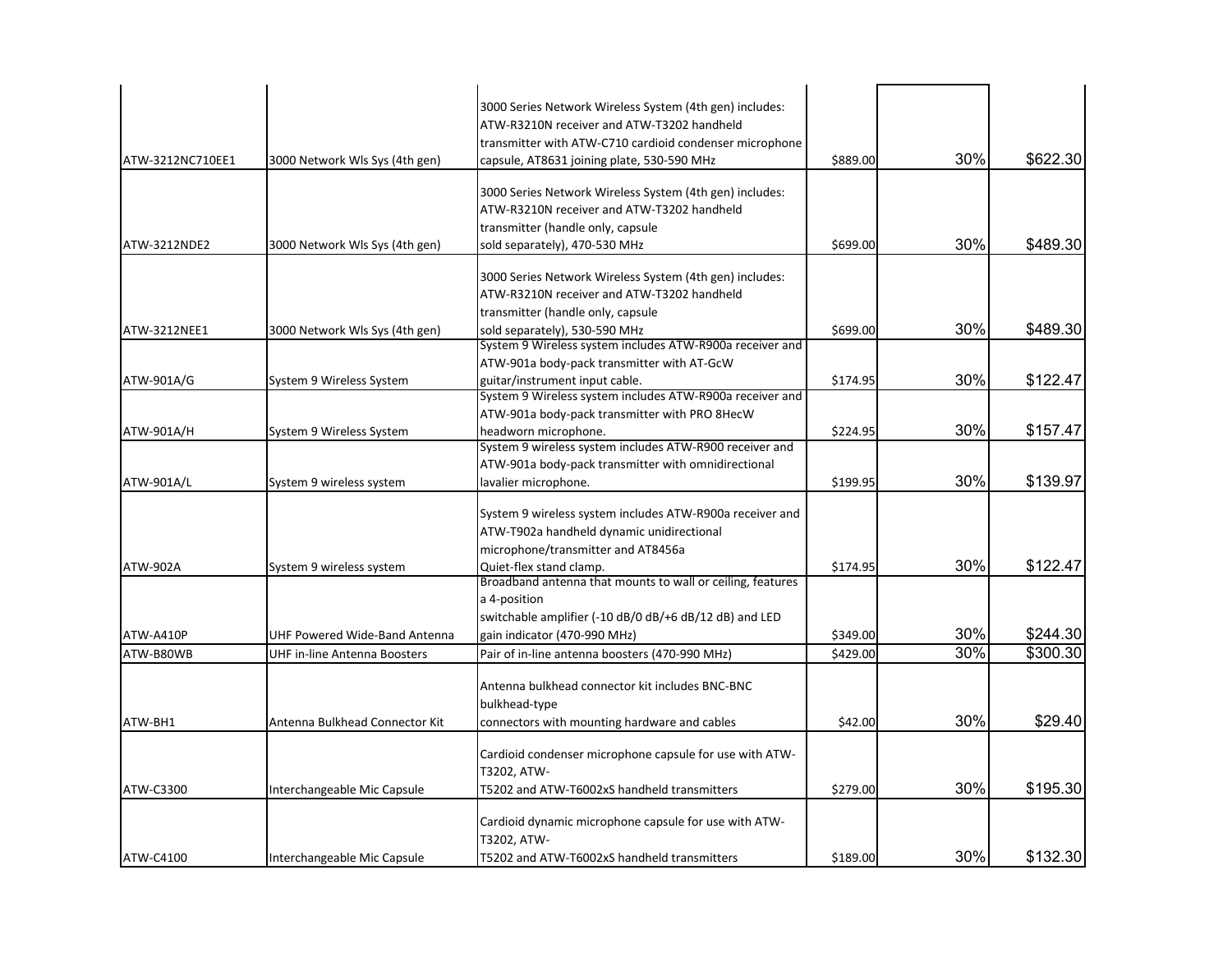|               |                                | Cardioid dynamic microphone capsule for use with ATW-<br>T3202, ATW-                                                   |          |     |          |
|---------------|--------------------------------|------------------------------------------------------------------------------------------------------------------------|----------|-----|----------|
| ATW-C510      | Interchangeable Mic Capsule    | T5202 and ATW-T6002xS handheld transmitters                                                                            | \$99.00  | 30% | \$69.30  |
|               |                                | Cardioid condenser microphone capsule for use with ATW-<br>T3202, ATW-                                                 |          |     |          |
| ATW-C5400     | Interchangeable Mic Capsule    | T5202 and ATW-T6002xS handheld transmitters                                                                            | \$379.00 | 30% | \$265.30 |
| ATW-C6100     | Interchangeable Mic Capsule    | Hypercardioid dynamic microphone capsule for use with<br>ATW-T3202,<br>ATW-T5202 and ATW-T6002xS handheld transmitters | \$189.00 | 30% | \$132.30 |
|               |                                |                                                                                                                        |          |     |          |
|               |                                | Cardioid condenser microphone capsule for use with ATW-<br>T3202, ATW-                                                 |          |     |          |
| ATW-C710      | Interchangeable Mic Capsule    | T5202 and ATW-T6002xS handheld transmitters                                                                            | \$199.00 | 30% | \$139.30 |
| ATW-CHG2      | 2000 Series TX Charger         | 2000 Series 2-unit transmitter charging station                                                                        | \$199.00 | 30% | \$139.30 |
|               |                                | Two-bay charging dock for use with 3000 Series (4th Gen)<br>handheld and body-pack transmitters. Power supply not      |          |     |          |
| ATW-CHG3      | 3000 Series Charger (4th Gen)  | included.<br>3000 Series (4th Gen) Charger Bundleincludes ATW-CHG3                                                     | \$199.00 | 30% | \$139.30 |
|               |                                | two-bay                                                                                                                |          |     |          |
| ATW-CHG3AD    | 3000 Series Charger Bundle     | charging station and AD-SA1230XA AC adapter<br>3000 Series (4th Gen) Charger Bundleincludes ATW-CHG3                   | \$269.00 | 30% | \$188.30 |
|               |                                | two-bay                                                                                                                |          |     |          |
| ATW-CHG3EXP   | 3000 Series Charger Bundle     | charging station and AT8687 link kit<br>Networked two-bay charging dock for use with 3000 Series                       | \$239.00 | 30% | \$167.30 |
| ATW-CHG3N     | 3000 Series Charger (4th Gen)  | (4th Gen) handheld and body-pack transmitters. Power<br>supply not included.                                           | \$299.00 | 30% | \$209.30 |
|               |                                | 3000 Series (4th Gen) Charger Bundleincludes ATW-CHG3N<br>networked two-bay charging station and AD-SA1230XA AC        |          |     |          |
| ATW-CHG3NAD   | 3000 Series Charger Bundle     | adapter                                                                                                                | \$369.00 | 30% | \$258.30 |
| ATW-R1100     | System 10 Receiver             | System 10 receiver, 2.4 GHz                                                                                            | \$179.00 | 30% | \$125.30 |
|               |                                | Camera-mount single-channel receiver for System 10 Digital                                                             |          |     |          |
| ATW-R1700     | System 10 Receiver             | Wireless. Includes single shoe mount and 3.5 mm to 3.5 mm<br>cable.                                                    | \$319.00 | 30% | \$223.30 |
| ATW-R2100BI   | 2000 Series Receiver           | 2000 Series diversity receiver, 487.125-506.500 MHz (TV 16-<br>20)                                                     | \$249.00 | 30% | \$174.30 |
|               |                                |                                                                                                                        |          |     |          |
| ATW-R3210DE2  | 3000 Series Receiver (4th gen) | 3000 Series (4th Gen) diversity receiver, 470-530 MHz                                                                  | \$459.00 | 30% | \$321.30 |
| ATW-R3210EE1  | 3000 Series Receiver (4th gen) | 3000 Series (4th Gen) diversity receiver, 530-590 MHz<br>3000 Series (4th Gen) network enabled diversity receiver,     | \$459.00 | 30% | \$321.30 |
| ATW-R3210NDE2 | 3000 Network RX (4th gen)      | AT8631<br>joining plate, 470-530 MHz                                                                                   | \$559.00 | 30% | \$391.30 |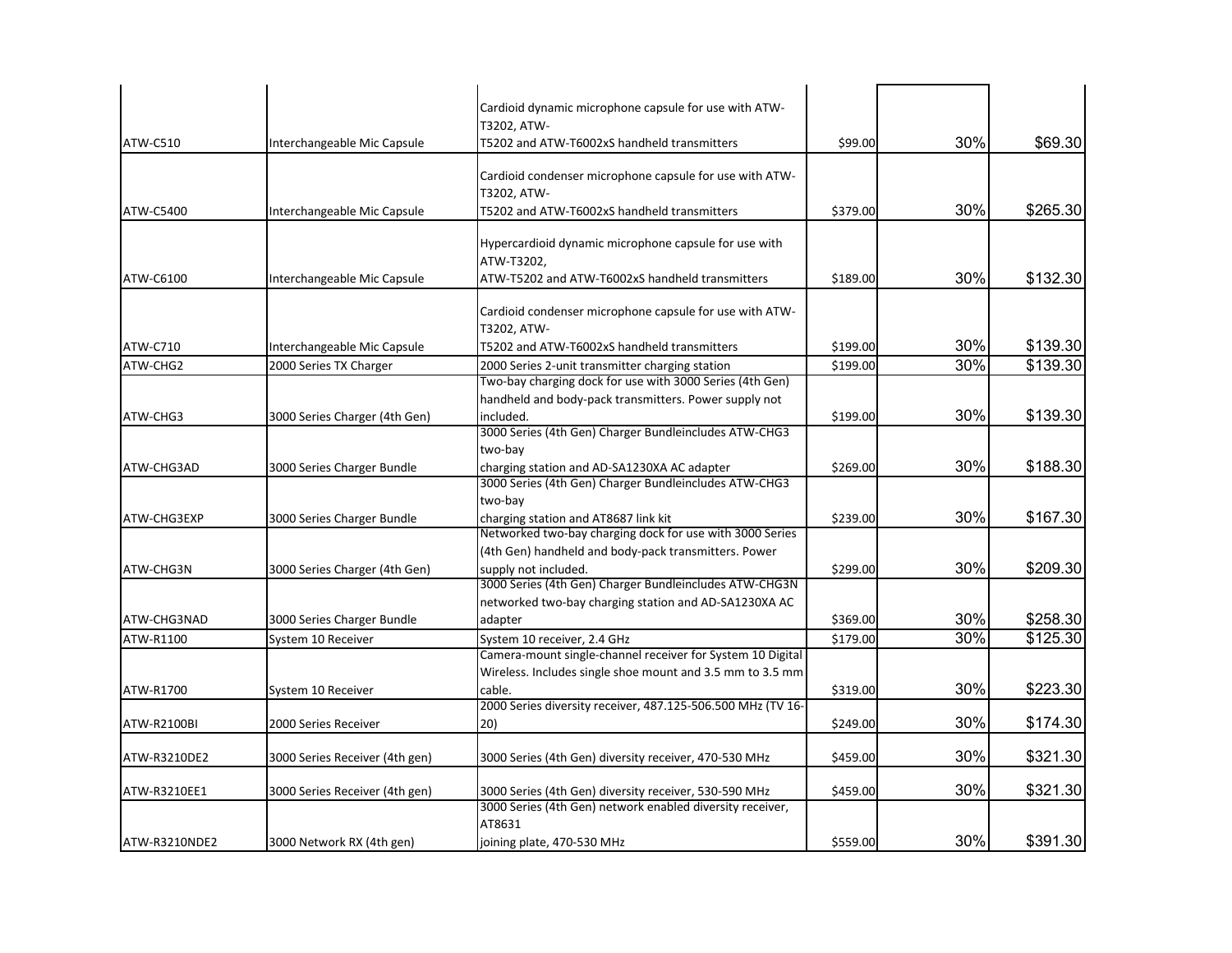|                 |                                  | 3000 Series (4th Gen) network enabled diversity receiver,                                                 |            |     |            |
|-----------------|----------------------------------|-----------------------------------------------------------------------------------------------------------|------------|-----|------------|
|                 |                                  | AT8631                                                                                                    |            |     |            |
| ATW-R3210NEE1   | 3000 Network RX (4th gen)        | joining plate, 530-590 MHz                                                                                | \$559.00   | 30% | \$391.30   |
|                 |                                  | 5000 Series (3rd Gen) diversity dual receiver with network                                                |            |     |            |
|                 |                                  | connection                                                                                                |            |     |            |
| ATW-R5220DANDF1 | 5000 Series Receiver (3rd Gen)   | and Dante output                                                                                          | \$3,199.00 | 30% | \$2,239.30 |
|                 |                                  | 5000 Series (3rd Gen) diversity dual receiver with network                                                |            |     |            |
| ATW-R5220DF1    | 5000 Series Receiver (3rd Gen)   | connection                                                                                                | \$2,699.00 | 30% | \$1,889.30 |
| ATW-R900A       | System 9 wireless system         | System 9 wireless system receiver.                                                                        | \$89.00    | 30% | \$62.30    |
|                 |                                  | System 10 PRO Digital Wireless System Rack-mount                                                          |            |     |            |
| ATW-RC13        | System 10 PRO Digital Wireless   | <b>Receiver Chassis</b>                                                                                   | \$229.00   | 30% | \$160.30   |
|                 |                                  | Foam-fitted carrying case for System 8, System 9 and System                                               |            |     |            |
|                 |                                  | 10                                                                                                        |            |     |            |
| ATW-RC2         | Wireless System Carrying Case    | Wireless Systems                                                                                          | \$69.00    | 30% | \$48.30    |
|                 |                                  | Remote mute switch with HRS-type input and output                                                         |            |     |            |
|                 |                                  | connectors for                                                                                            |            |     |            |
| ATW-RMS1        | Remote Mute Switch               | use with Audio-Technica wireless                                                                          | \$159.00   | 30% | \$111.30   |
|                 |                                  |                                                                                                           |            |     |            |
| ATW-RU13        | System 10 PRO Digital Wireless   | System 10 PRO Digital Wireless System Receiver Unit                                                       | \$229.00   | 30% | \$160.30   |
|                 |                                  |                                                                                                           |            |     |            |
| ATW-T1001       | System 10 Body-pack TX           | System 10 UniPak body-pack transmitter, 2.4 GHz                                                           | \$209.00   | 30% | \$146.30   |
|                 |                                  | System 10 handheld microphone/transmitter with                                                            |            |     |            |
|                 |                                  | unidirectional                                                                                            |            |     |            |
| ATW-T1002       | System 10 Handheld TX            | dynamic element, 2.4 GHz                                                                                  | \$229.00   | 30% | \$160.30   |
|                 |                                  | System 10 Digital wireless Boundary microphone                                                            |            |     |            |
|                 |                                  | transmitter, 2.4 GHz                                                                                      |            | 30% |            |
| ATW-T1006       | System 10 boundary transmitter   | wireless, rechargeable 3.7 lithium-ion battery<br>System 10 Digital wireless Microphone desk stand        | \$449.00   |     | \$314.30   |
|                 |                                  |                                                                                                           |            |     |            |
|                 |                                  | transmitter, 2.4 GHz                                                                                      |            | 30% | \$279.30   |
| ATW-T1007       | System 10 Desk Stand Transmitter | wireless, rechargeable 3.7 lithium-ion battery<br>2000 Series body-pack transmitter, 487.125- 506.500 MHz | \$399.00   |     |            |
| ATW-T210BI      |                                  | (TV 16-20)                                                                                                | \$169.00   | 30% | \$118.30   |
|                 | 2000 Series Body-pack TX         | 2000 Series handheld microphone/transmitter with cardioid                                                 |            |     |            |
|                 |                                  | dynamic                                                                                                   |            |     |            |
| ATW-T220BI      | 2000 Series Handheld TX          | element, 487.125-506.500 MHz (TV 16-20)                                                                   | \$229.00   | 30% | \$160.30   |
|                 |                                  | 3000 Series (4th gen) body-pack transmitter with cH-style                                                 |            |     |            |
|                 |                                  | screw-down                                                                                                |            |     |            |
| ATW-T3201DE2    | 3000 Series Body-pack TX         | 4-pin connector, 470-530 MHz                                                                              | \$339.00   | 30% | \$237.30   |
|                 |                                  | 3000 Series (4th gen) body-pack transmitter with cH-style                                                 |            |     |            |
|                 |                                  | screw-down                                                                                                |            |     |            |
| ATW-T3201EE1    | 3000 Series Body-pack TX         | 4-pin connector, 530-590 MHz                                                                              | \$339.00   | 30% | \$237.30   |
|                 |                                  |                                                                                                           |            |     |            |
|                 |                                  | 3000 Series (4th gen) handheld microphone/transmitter                                                     |            |     |            |
|                 |                                  | with industry-standard thread mount for use with                                                          |            |     |            |
|                 |                                  | interchangeable wireless                                                                                  |            |     |            |
| ATW-T3202DE2    | 3000 Series Handheld TX          | microphone capsules, 470-530 MHz                                                                          | \$289.00   | 30% | \$202.30   |
|                 |                                  |                                                                                                           |            |     |            |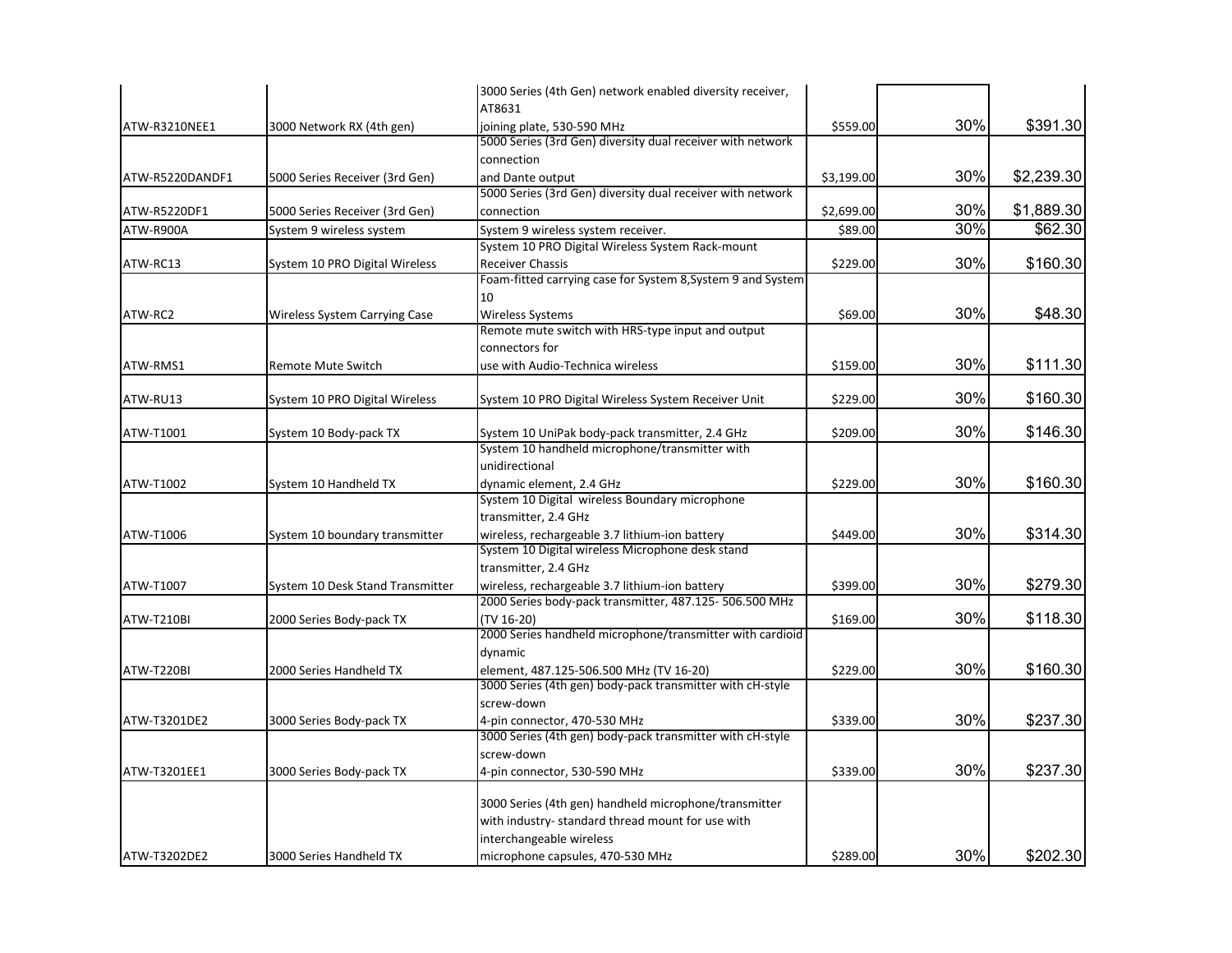|              |                               | 3000 Series (4th gen) handheld microphone/transmitter<br>with industry- standard thread mount for use with<br>interchangeable wireless                                                                                                                                       |          |     |          |
|--------------|-------------------------------|------------------------------------------------------------------------------------------------------------------------------------------------------------------------------------------------------------------------------------------------------------------------------|----------|-----|----------|
| ATW-T3202EE1 | 3000 Series Handheld TX       | microphone capsules, 530-590 MHz                                                                                                                                                                                                                                             | \$289.00 | 30% | \$202.30 |
|              |                               | 5000 Series (3rd Gen) body-pack transmitter with cH-style                                                                                                                                                                                                                    |          |     |          |
|              |                               | screw-down                                                                                                                                                                                                                                                                   |          |     |          |
| ATW-T5201DE1 | 5000 Series (3rd Gen) BP TX   | 4-pin connector                                                                                                                                                                                                                                                              | \$999.00 | 30% | \$699.30 |
|              |                               | 5000 Series (3rd Gen) body-pack transmitter with cH-style                                                                                                                                                                                                                    |          |     |          |
|              |                               | screw-down                                                                                                                                                                                                                                                                   |          | 30% | \$699.30 |
| ATW-T5201EF2 | 5000 Series (3rd Gen) BP TX   | 4-pin connector                                                                                                                                                                                                                                                              | \$999.00 |     |          |
|              |                               | 5000 Series (3rd Gen) handheld microphone/transmitter<br>grip with industry-standard thread mount for use with ATW-<br>C510, ATW-C710, ATW-C4100, ATW-C6100, ATW-C3300,<br>and ATW-C5400<br>interchangeable wireless microphone capsules, or other<br>compatible             |          |     |          |
| ATW-T5202DE1 | 5000 Series (3rd Gen) HH TX   | capsules                                                                                                                                                                                                                                                                     | \$849.00 | 30% | \$594.30 |
| ATW-T5202EF2 | 5000 Series (3rd Gen) HH TX   | 5000 Series (3rd Gen) handheld microphone/transmitter<br>grip with industry-standard thread mount for use with ATW-<br>C510, ATW-C710, ATW-C4100, ATW-C6100, ATW-C3300,<br>and ATW-C5400<br>interchangeable wireless microphone capsules, or other<br>compatible<br>capsules | \$849.00 | 30% | \$594.30 |
| ATW-T901A    | System 9 wireless system      | System 9 wireless system body-pack transmitter.                                                                                                                                                                                                                              | \$109.00 | 30% | \$76.30  |
| ATW-T902A    | System 9 wireless system      | System 9 wireless system handheld microphone/transmitter<br>with unidirectional dynamic element with AT8456a quiet-<br>flex stand clamp.                                                                                                                                     | \$125.00 | 30% | \$87.50  |
| AT-XP3       | DJ Phonograph Cartridge       | DJ phonograph cartridge, 1/2" mount, 0.6 mil conical                                                                                                                                                                                                                         | \$59.00  | 30% | \$41.30  |
| AT-XP3/H     | Headshell/Cartridge Combo Kit | Headshell/cartridge combo kit with AT-HS6BK 1/2"-mount<br>headshell<br>and AT-XP3 cartridge                                                                                                                                                                                  | \$89.00  | 30% | \$62.30  |
| AT-XP5       | DJ Phonograph Cartridge       | DJ phonograph cartridge, 1/2" mount, .3 x .7 mil elliptical<br>Headshell/cartridge combo kit with AT-HS6BK 1/2"-mount                                                                                                                                                        | \$79.00  | 30% | \$55.30  |
| AT-XP5/H     | Headshell/Cartridge Combo Kit | headshell<br>and AT-XP5 cartridge                                                                                                                                                                                                                                            | \$119.00 | 30% | \$83.30  |
| AT-XP7       | DJ Phonograph Cartridge       | DJ phonograph cartridge, 1/2" mount, .3 x .7 mil elliptical                                                                                                                                                                                                                  | \$159.00 | 30% | \$111.30 |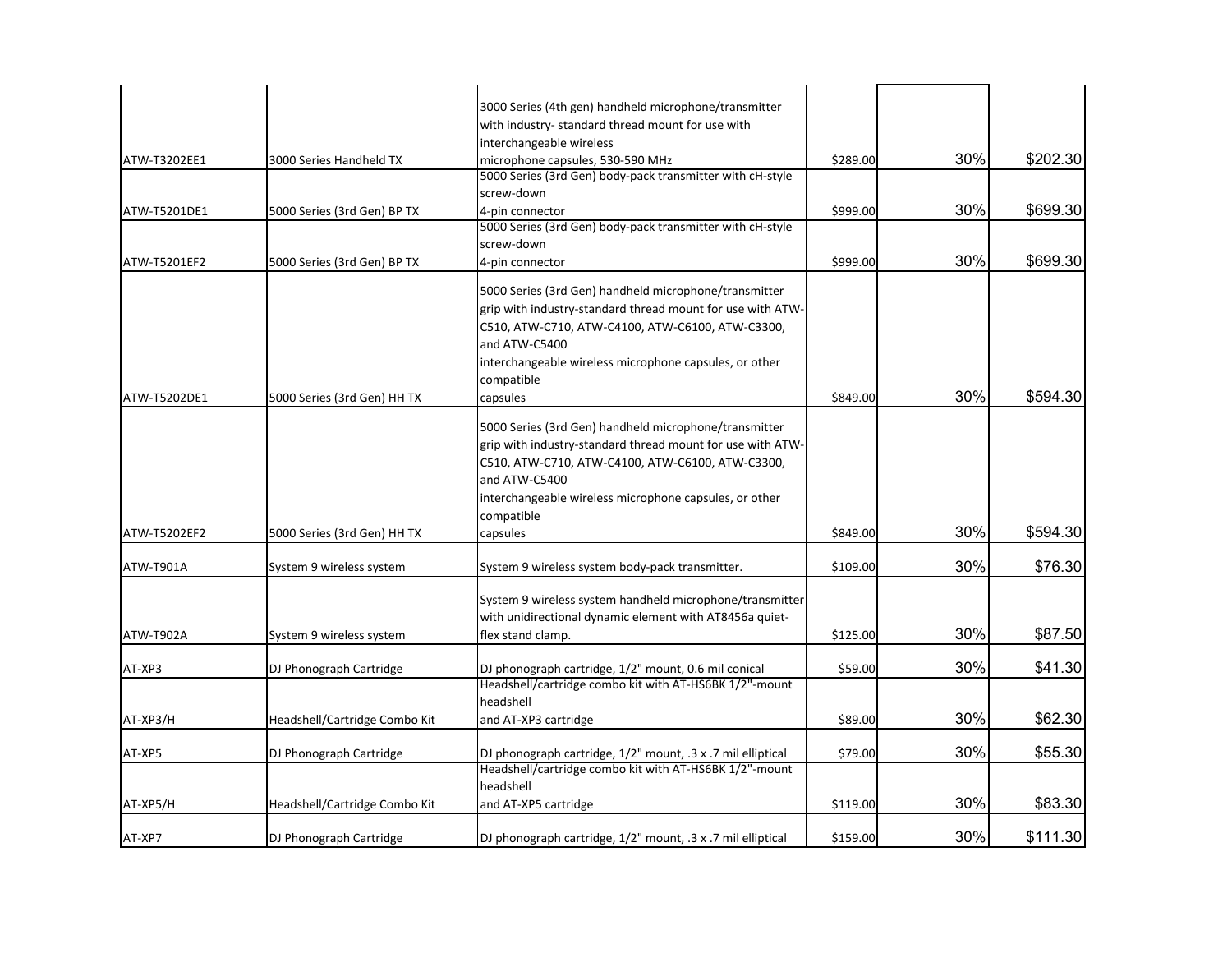|               |                               | Headshell/cartridge combo kit with AT-HS6BK 1/2"-mount    |          |     |          |
|---------------|-------------------------------|-----------------------------------------------------------|----------|-----|----------|
|               |                               | headshell                                                 |          |     |          |
| AT-XP7/H      | Headshell/Cartridge Combo Kit | and AT-XP7 cartridge                                      | \$179.00 | 30% | \$125.30 |
|               |                               | Large-diaphragm dynamic broadcast microphone features     |          |     |          |
|               |                               | patented floating-edge construction that maximizes        |          |     |          |
|               |                               | diaphragm surface area and optimizes overall diaphragm    |          |     |          |
|               |                               | performance, while the humbucking voice coil prevents     |          |     |          |
| <b>BP40</b>   | Large-Diaphragm Broadcast Mic | electromagnetic interference (EMI).                       | \$349.00 | 30% | \$244.30 |
|               |                               | Cardioid dynamic interview microphone with extended       |          |     |          |
| BP4001        | Cardioid Dynamic Microphone   | handle                                                    | \$179.00 | 30% | \$125.30 |
|               |                               | Omnidirectional dynamic interview microphone with         |          |     |          |
| BP4002        | Omni Dynamic Microphone       | extended handle                                           | \$179.00 | 30% | \$125.30 |
| BP4025        | X/Y Stereo Microphone         | X/Y stereo field recording microphone                     | \$649.00 | 30% | \$454.30 |
| BP4027        | Stereo Shotgun Microphone     | Stereo shotgun microphone, 15.0" long                     | \$849.00 | 30% | \$594.30 |
| BP4029        | Stereo Shotgun Microphone     | Stereo shotgun microphone, 9.3" long                      | \$749.00 | 30% | \$524.30 |
| BP4071        | Line + Gradient Microphone    | Line + gradient microphone, 15" long                      | \$799.00 | 30% | \$559.30 |
| BP4071L       | Line + Gradient Microphone    | Line + gradient microphone, 21" long                      | \$999.00 | 30% | \$699.30 |
| BP4073        | Line + Gradient Microphone    | Line + gradient microphone, 9" long                       | \$699.00 | 30% | \$489.30 |
|               |                               | MicroSet omnidirectional condenser headworn microphone    |          |     |          |
|               |                               | with 55" detachable cable, includes AT8545 power module,  |          |     |          |
| <b>BP892X</b> | Omni Condenser Microphone     | black                                                     | \$449.00 | 30% | \$314.30 |
|               |                               | MicroSet omnidirectional condenser headworn microphone    |          |     |          |
|               |                               | with 55" detachable cable terminated with cH-style screw- |          |     |          |
|               |                               | down 4-pin connector for use with cH-style body-pack      |          |     |          |
| BP892XCH      | Omni Condenser Microphone     | transmitter, black                                        | \$359.00 | 30% | \$251.30 |
|               |                               |                                                           |          |     |          |
|               |                               | MicroSet omnidirectional condenser headworn microphone    |          |     |          |
|               |                               | with 55" detachable cable terminated with cH-style screw- |          |     |          |
|               |                               | down 4-pin connector for use with cH-style body-pack      |          |     |          |
| BP892XCH-TH   | Omni Condenser Microphone     | transmitter, beige                                        | \$359.00 | 30% | \$251.30 |
|               |                               | MicroSet omnidirectional condenser headworn microphone    |          |     |          |
|               |                               | with 55" detachable cable terminated with 3.5mm locking   |          |     |          |
|               |                               | mini-plug for                                             |          |     |          |
| BP892XCLM3    | Omni Condenser Microphone     | Sennheiser wireless, black                                | \$379.00 | 30% | \$265.30 |
|               |                               | MicroSet omnidirectional condenser headworn microphone    |          |     |          |
|               |                               | with 55" detachable cable terminated with 3.5mm locking   |          |     |          |
|               |                               | mini-plug for                                             |          |     |          |
| BP892XCLM3-TH | Omni Condenser Microphone     | Sennheiser wireless, beige                                | \$379.00 | 30% | \$265.30 |
|               |                               |                                                           |          |     |          |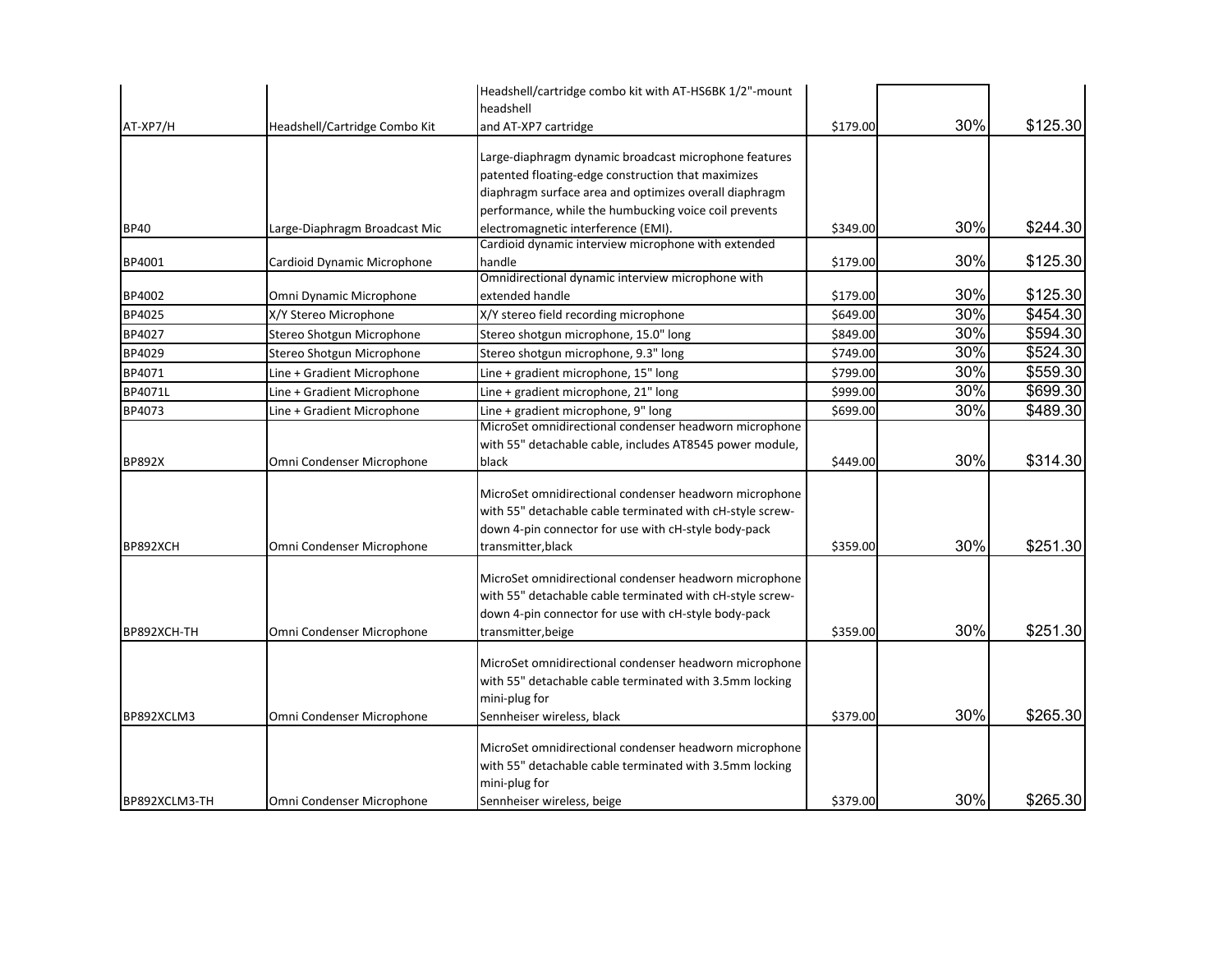|                  |                           | MicroSet omnidirectional condenser headworn microphone    |          |     |          |
|------------------|---------------------------|-----------------------------------------------------------|----------|-----|----------|
|                  |                           | with 55"                                                  |          |     |          |
|                  |                           | detachable cable terminated with TA4F-type connector for  |          |     |          |
| <b>BP892XCT4</b> | Omni Condenser Microphone | Shure wireless, black                                     | \$379.00 | 30% | \$265.30 |
|                  |                           | MicroSet omnidirectional condenser headworn microphone    |          |     |          |
|                  |                           | with 55"                                                  |          |     |          |
|                  |                           | detachable cable terminated with TA4F-type connector for  |          |     |          |
| BP892XCT4-TH     | Omni Condenser Microphone | Shure wireless, beige                                     | \$379.00 | 30% | \$265.30 |
|                  |                           | MicroSet omnidirectional condenser headworn microphone    |          |     |          |
|                  |                           | with 55" detachable cable terminated with locking 4-pin   |          |     |          |
|                  |                           | connector for use with                                    |          |     |          |
| BP892XCW         | Omni Condenser Microphone | cW-style body-pack transmitter, black                     | \$349.00 | 30% | \$244.30 |
|                  |                           |                                                           |          |     |          |
|                  |                           | MicroSet omnidirectional condenser headworn microphone    |          |     |          |
|                  |                           | with 55" detachable cable terminated with locking 4-pin   |          |     |          |
|                  |                           | connector for use with                                    |          |     |          |
| BP892XCW-TH      | Omni Condenser Microphone | cW-style body-pack transmitter, beige                     | \$349.00 | 30% | \$244.30 |
|                  |                           | MicroSet omnidirectional condenser headworn microphone    |          |     |          |
|                  |                           | with 55" detachable cable, includes AT8545 power module,  |          |     |          |
| <b>BP892X-TH</b> | Omni Condenser Microphone | beige                                                     | \$449.00 | 30% | \$314.30 |
|                  |                           | MicroSet omnidirectional condenser headworn microphone    |          |     |          |
|                  |                           | with 55" detachable cable, includes AT8545 power module,  |          |     |          |
| <b>BP893X</b>    | Omni Condenser Microphone | black                                                     | \$399.00 | 30% | \$279.30 |
|                  |                           |                                                           |          |     |          |
|                  |                           | MicroSet omnidirectional condenser headworn microphone    |          |     |          |
|                  |                           | with 55" detachable cable terminated with cH-style screw- |          |     |          |
|                  |                           | down 4-pin connector for use with cH-style body-pack      |          | 30% |          |
| BP893XCH         | Omni Condenser Microphone | transmitter, black                                        | \$309.00 |     | \$216.30 |
|                  |                           | MicroSet omnidirectional condenser headworn microphone    |          |     |          |
|                  |                           | with 55" detachable cable terminated with cH-style screw- |          |     |          |
|                  |                           | down 4-pin connector for use with cH-style body-pack      |          |     |          |
| BP893XCH-TH      | Omni Condenser Microphone | transmitter, beige                                        | \$309.00 | 30% | \$216.30 |
|                  |                           |                                                           |          |     |          |
|                  |                           | MicroSet omnidirectional condenser headworn microphone    |          |     |          |
|                  |                           | with 55" detachable cable terminated with 3.5mm locking   |          |     |          |
|                  |                           | mini-plug for                                             |          |     |          |
| BP893XCLM3       | Omni Condenser Microphone | Sennheiser wireless, black                                | \$329.00 | 30% | \$230.30 |
|                  |                           |                                                           |          |     |          |
|                  |                           | MicroSet omnidirectional condenser headworn microphone    |          |     |          |
|                  |                           | with 55" detachable cable terminated with 3.5mm locking   |          |     |          |
|                  |                           | mini-plug for                                             |          |     |          |
| BP893XCLM3-TH    | Omni Condenser Microphone | Sennheiser wireless, beige                                | \$329.00 | 30% | \$230.30 |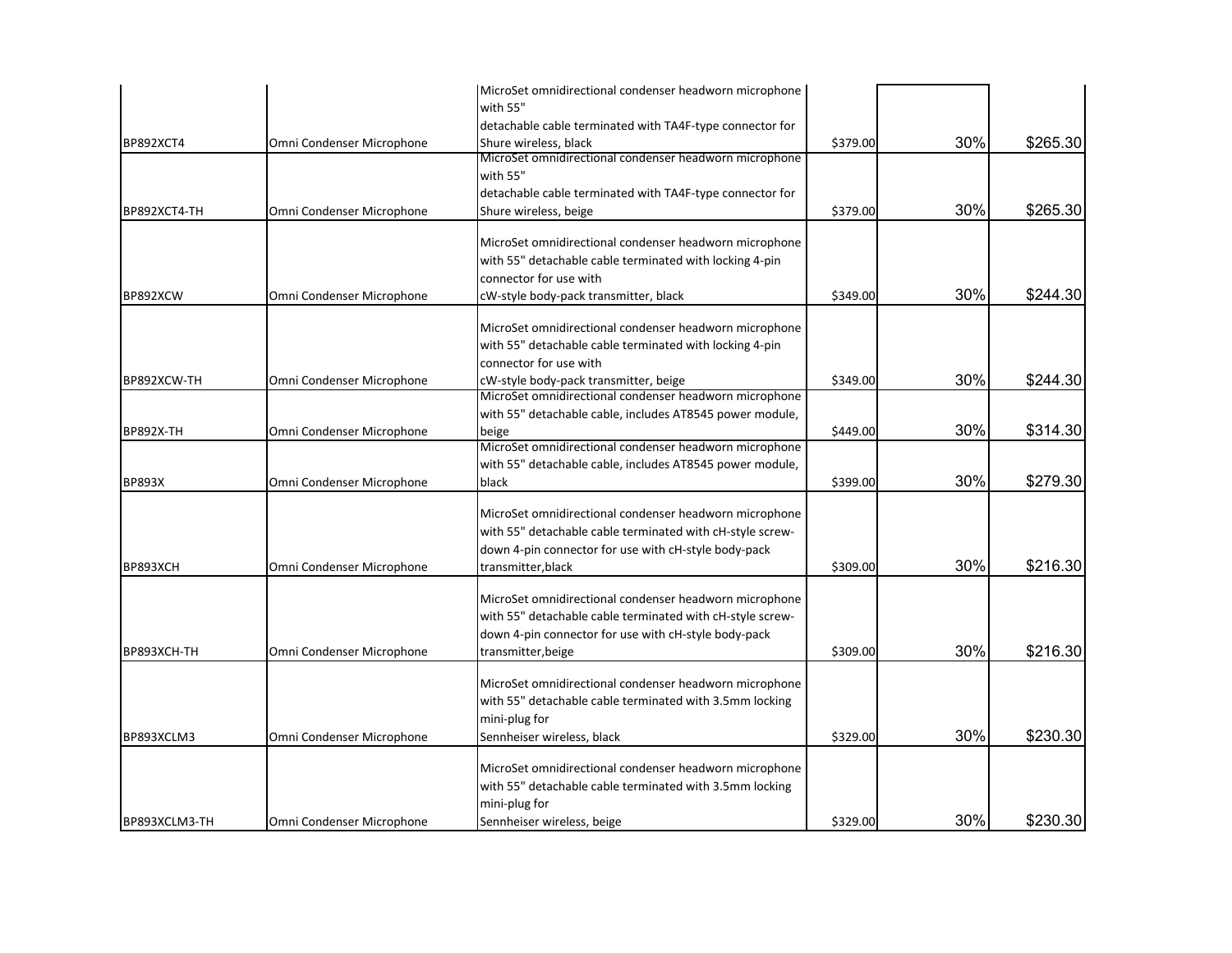| <b>BP893XCT4</b> | Omni Condenser Microphone     | MicroSet omnidirectional condenser headworn microphone<br>with 55"<br>detachable cable terminated with TA4F-type connector for<br>Shure wireless, black                                   | \$329.00 | 30% | \$230.30 |
|------------------|-------------------------------|-------------------------------------------------------------------------------------------------------------------------------------------------------------------------------------------|----------|-----|----------|
|                  |                               | MicroSet omnidirectional condenser headworn microphone<br>with 55" detachable cable terminated with TA4F-type                                                                             |          |     |          |
| BP893XCT4-TH     | Omni Condenser Microphone     | connector for Shure<br>wireless, beige                                                                                                                                                    | \$329.00 | 30% | \$230.30 |
|                  |                               | MicroSet omnidirectional condenser headworn microphone<br>with 55" detachable cable terminated with locking 4-pin<br>connector for use with                                               |          |     |          |
| BP893XCW         | Omni Condenser Microphone     | cW-style body-pack transmitter, black                                                                                                                                                     | \$299.00 | 30% | \$209.30 |
|                  |                               | MicroSet omnidirectional condenser headworn microphone<br>with 55" detachable cable terminated with locking 4-pin<br>connector for use with                                               |          |     |          |
| BP893XCW-TH      | Omni Condenser Microphone     | cW-style body-pack transmitter, beige                                                                                                                                                     | \$299.00 | 30% | \$209.30 |
|                  |                               | MicroSet omnidirectional condenser headworn microphone<br>with 55" detachable cable, includes AT8545 power module,                                                                        |          |     |          |
| <b>BP893X-TH</b> | Omni Condenser Microphone     | beige                                                                                                                                                                                     | \$399.00 | 30% | \$279.30 |
|                  |                               | MicroSet cardioid condenser headworn microphone with<br>55"                                                                                                                               |          |     |          |
| <b>BP894X</b>    | Cardioid Condenser Microphone | detachable cable, includes AT8545 power module, black                                                                                                                                     | \$499.00 | 30% | \$349.30 |
| BP894XCH         | Cardioid Condenser Microphone | MicroSet cardioid condenser headworn microphone with<br>55" detachable cable terminated with cH-style screw-down<br>4-pin connector<br>for use with cH-style body-pack transmitter, black | \$409.00 | 30% | \$286.30 |
|                  |                               | MicroSet cardioid condenser headworn microphone with<br>55" detachable cable terminated with cH-style screw-down<br>4-pin connector                                                       |          |     |          |
| BP894XCH-TH      | Cardioid Condenser Microphone | for use with cH-style body-pack transmitter, beige                                                                                                                                        | \$409.00 | 30% | \$286.30 |
|                  |                               | MicroSet cardioid condenser headworn microphone with<br>55" detachable cable terminated with 3.5mm locking mini-<br>plug for                                                              |          |     |          |
| BP894XCLM3       | Cardioid Condenser Microphone | Sennheiser wireless, black                                                                                                                                                                | \$429.00 | 30% | \$300.30 |
|                  |                               | MicroSet cardioid condenser headworn microphone with<br>55" detachable cable terminated with 3.5mm locking mini-<br>plug for                                                              |          |     |          |
| BP894XCLM3-TH    | Cardioid Condenser Microphone | Sennheiser wireless, beige                                                                                                                                                                | \$429.00 | 30% | \$300.30 |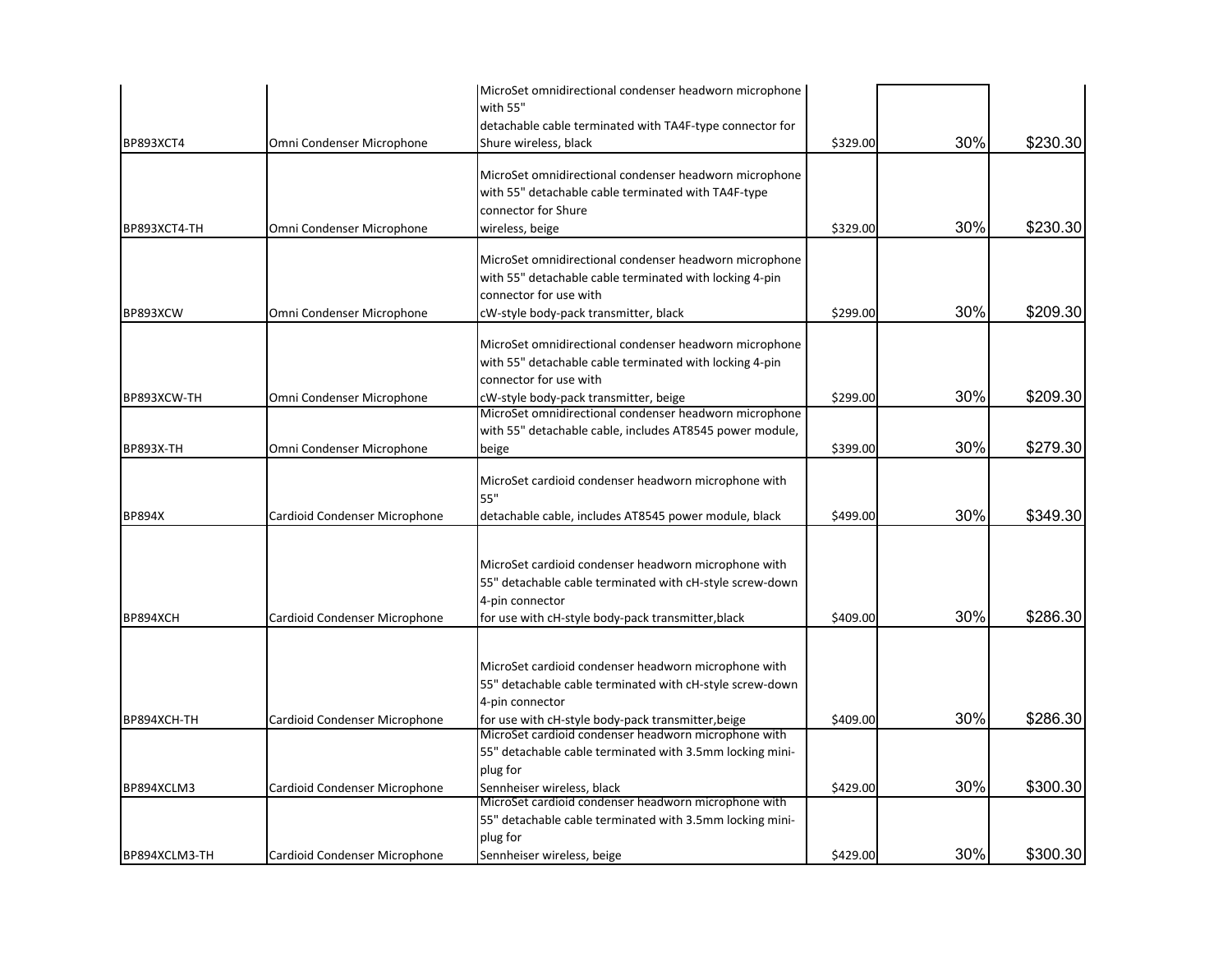|                   |                               | MicroSet cardioid condenser headworn microphone with       |          |     |          |
|-------------------|-------------------------------|------------------------------------------------------------|----------|-----|----------|
|                   |                               | 55" detachable cable terminated with TA4F-type connector   |          |     |          |
|                   |                               | for Shure                                                  |          |     |          |
| <b>BP894XCT4</b>  | Cardioid Condenser Microphone | wireless, black                                            | \$429.00 | 30% | \$300.30 |
|                   |                               | MicroSet cardioid condenser headworn microphone with       |          |     |          |
|                   |                               | 55"                                                        |          |     |          |
|                   |                               | detachable cable terminated with TA4F-type connector for   |          |     |          |
| BP894XCT4-TH      | Cardioid Condenser Microphone | Shure wireless, beige                                      | \$429.00 | 30% | \$300.30 |
|                   |                               |                                                            |          |     |          |
|                   |                               | MicroSet cardioid condenser headworn microphone with       |          |     |          |
|                   |                               | 55" detachable cable terminated with locking 4-pin         |          |     |          |
|                   |                               | connector for use with                                     |          |     |          |
| BP894XCW          | Cardioid Condenser Microphone | cW-style body-pack transmitter, black                      | \$399.00 | 30% | \$279.30 |
|                   |                               | MicroSet cardioid condenser headworn microphone with       |          |     |          |
|                   |                               | 55" detachable cable terminated with locking 4-pin         |          |     |          |
|                   |                               | connector for use with                                     |          |     |          |
|                   |                               |                                                            |          | 30% | \$279.30 |
| BP894XCW-TH       | Cardioid Condenser Microphone | cW-style body-pack transmitter, beige                      | \$399.00 |     |          |
|                   |                               | MicroSet cardioid condenser headworn microphone with       |          |     |          |
|                   |                               | 55"                                                        |          |     |          |
| <b>BP894X-TH</b>  | Cardioid Condenser Microphone | detachable cable, includes AT8545 power module, beige      | \$499.00 | 30% | \$349.30 |
| BPCB1             | Replacement Cable for BPHS1   | Replacement cable for BPHS1                                | \$40.00  | 30% | \$28.00  |
|                   |                               | Replacement cable for BPHS2 (all models), terminated in 3- |          |     |          |
|                   |                               | pin XLRM                                                   |          |     |          |
| BPCB <sub>2</sub> | <b>Replacement Cable</b>      | and 1/4" output connectors                                 | \$69.00  | 30% | \$48.30  |
|                   |                               |                                                            |          |     |          |
| BPCB3             | <b>Replacement Cable</b>      | Replacement cable for BPHS2 (all models), unterminated     | \$49.00  | 30% | \$34.30  |
| BPCB4             | Replacement Cable BPHS1-XF4   | Replacement cable for BPHS1-XF4                            | \$43.00  | 30% | \$30.10  |
|                   |                               | Replacement detachable cable for BP892x, BP893x and        |          |     |          |
|                   |                               | BP894x models                                              |          |     |          |
| <b>BPCB-CH</b>    | <b>Replacement Cable</b>      | with cH connector, black                                   | \$59.00  | 30% | \$41.30  |
|                   |                               | Replacement detachable cable for BP892x, BP893x and        |          |     |          |
|                   |                               | BP894x models                                              |          |     |          |
| BPCB-CH-TH        | <b>Replacement Cable</b>      | with cH connector, beige                                   | \$59.00  | 30% | \$41.30  |
|                   |                               | Replacement detachable cable for BP892x, BP893x and        |          |     |          |
|                   |                               | BP894x models                                              |          |     |          |
| BPCB-CLM3         | <b>Replacement Cable</b>      | with cLM3 connector, black                                 | \$79.00  | 30% | \$55.30  |
|                   |                               | Replacement detachable cable for BP892x, BP893x and        |          |     |          |
|                   |                               | BP894x models                                              |          |     |          |
| BPCB-CLM3-TH      | <b>Replacement Cable</b>      | with cLM3 connector, beige                                 | \$79.00  | 30% | \$55.30  |
|                   |                               | Replacement detachable cable for BP892x, BP893x and        |          |     |          |
|                   |                               | BP894x models                                              |          |     |          |
| BPCB-CT4          | <b>Replacement Cable</b>      | with cT4 connector, black                                  | \$79.00  | 30% | \$55.30  |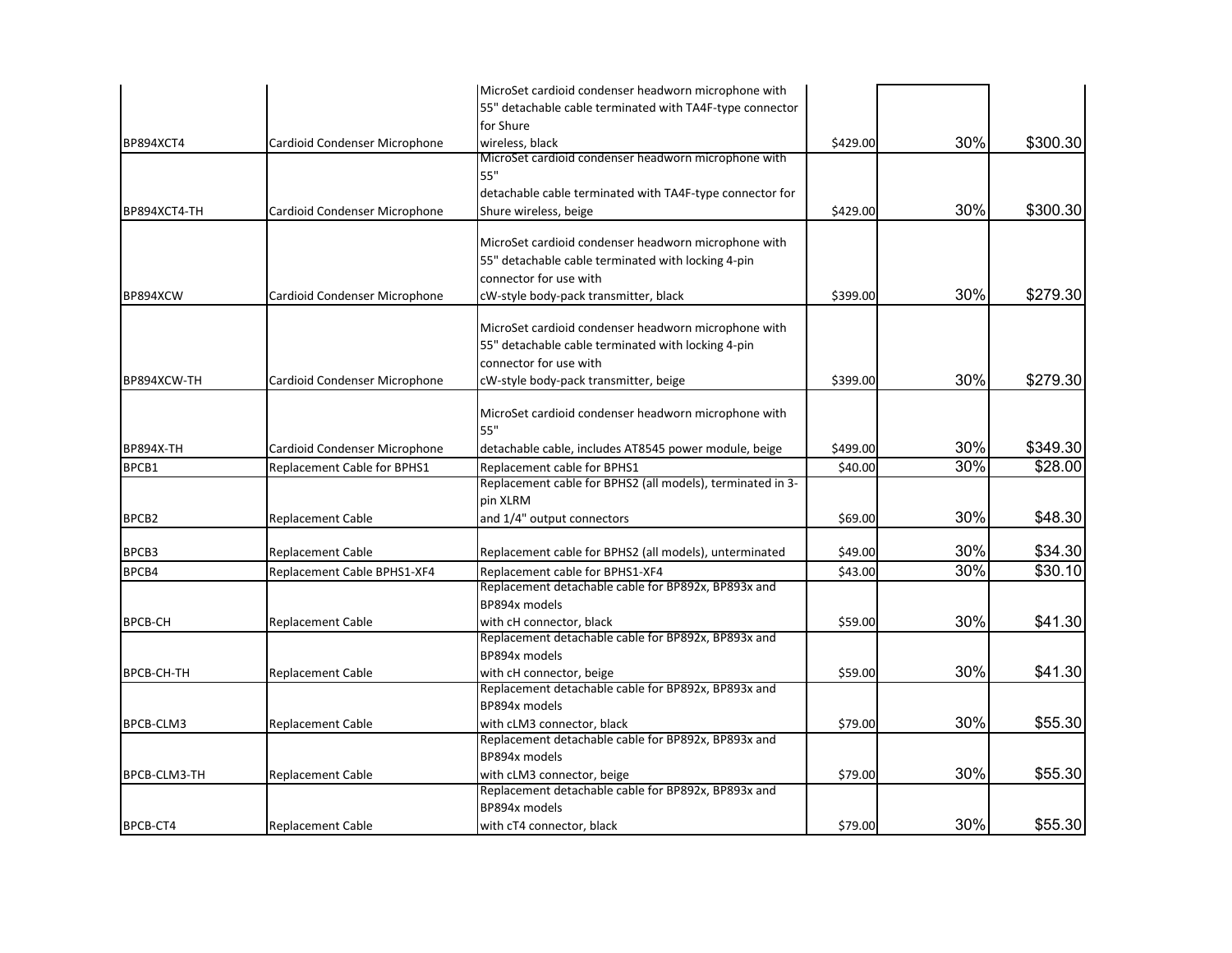|                                 | Replacement detachable cable for BP892x, BP893x and                                                                                                                                                                                                                                                                                                                          |                                                                                                                                                                                                                                                                                                                                                                                                                                                                                                                                                                                                                                                                                                                                                                                                                                                                                                        |                                                                                                                             |                                                                           |
|---------------------------------|------------------------------------------------------------------------------------------------------------------------------------------------------------------------------------------------------------------------------------------------------------------------------------------------------------------------------------------------------------------------------|--------------------------------------------------------------------------------------------------------------------------------------------------------------------------------------------------------------------------------------------------------------------------------------------------------------------------------------------------------------------------------------------------------------------------------------------------------------------------------------------------------------------------------------------------------------------------------------------------------------------------------------------------------------------------------------------------------------------------------------------------------------------------------------------------------------------------------------------------------------------------------------------------------|-----------------------------------------------------------------------------------------------------------------------------|---------------------------------------------------------------------------|
|                                 | BP894x models                                                                                                                                                                                                                                                                                                                                                                |                                                                                                                                                                                                                                                                                                                                                                                                                                                                                                                                                                                                                                                                                                                                                                                                                                                                                                        |                                                                                                                             |                                                                           |
| <b>Replacement Cable</b>        | with cT4 connector, beige                                                                                                                                                                                                                                                                                                                                                    | \$79.00                                                                                                                                                                                                                                                                                                                                                                                                                                                                                                                                                                                                                                                                                                                                                                                                                                                                                                | 30%                                                                                                                         | \$55.30                                                                   |
|                                 | Replacement detachable cable for BP892x, BP893x and                                                                                                                                                                                                                                                                                                                          |                                                                                                                                                                                                                                                                                                                                                                                                                                                                                                                                                                                                                                                                                                                                                                                                                                                                                                        |                                                                                                                             |                                                                           |
|                                 | BP894x models                                                                                                                                                                                                                                                                                                                                                                |                                                                                                                                                                                                                                                                                                                                                                                                                                                                                                                                                                                                                                                                                                                                                                                                                                                                                                        |                                                                                                                             |                                                                           |
| <b>Replacement Cable</b>        | with cW connector, black                                                                                                                                                                                                                                                                                                                                                     | \$49.00                                                                                                                                                                                                                                                                                                                                                                                                                                                                                                                                                                                                                                                                                                                                                                                                                                                                                                | 30%                                                                                                                         | \$34.30                                                                   |
|                                 | Replacement detachable cable for BP892x, BP893x and                                                                                                                                                                                                                                                                                                                          |                                                                                                                                                                                                                                                                                                                                                                                                                                                                                                                                                                                                                                                                                                                                                                                                                                                                                                        |                                                                                                                             |                                                                           |
|                                 | BP894x models                                                                                                                                                                                                                                                                                                                                                                |                                                                                                                                                                                                                                                                                                                                                                                                                                                                                                                                                                                                                                                                                                                                                                                                                                                                                                        |                                                                                                                             |                                                                           |
| <b>Replacement Cable</b>        | with cW connector, beige                                                                                                                                                                                                                                                                                                                                                     | \$49.00                                                                                                                                                                                                                                                                                                                                                                                                                                                                                                                                                                                                                                                                                                                                                                                                                                                                                                | 30%                                                                                                                         | \$34.30                                                                   |
| <b>Broadcast Stereo Headset</b> | Broadcast stereo headset with dynamic boom microphone                                                                                                                                                                                                                                                                                                                        | \$199.00                                                                                                                                                                                                                                                                                                                                                                                                                                                                                                                                                                                                                                                                                                                                                                                                                                                                                               | 30%                                                                                                                         | \$139.30                                                                  |
| <b>Communications Headset</b>   | Communications headset with dynamic boom microphone                                                                                                                                                                                                                                                                                                                          | \$199.00                                                                                                                                                                                                                                                                                                                                                                                                                                                                                                                                                                                                                                                                                                                                                                                                                                                                                               | 30%                                                                                                                         | \$139.30                                                                  |
|                                 |                                                                                                                                                                                                                                                                                                                                                                              |                                                                                                                                                                                                                                                                                                                                                                                                                                                                                                                                                                                                                                                                                                                                                                                                                                                                                                        |                                                                                                                             |                                                                           |
|                                 |                                                                                                                                                                                                                                                                                                                                                                              |                                                                                                                                                                                                                                                                                                                                                                                                                                                                                                                                                                                                                                                                                                                                                                                                                                                                                                        |                                                                                                                             | \$244.30                                                                  |
|                                 |                                                                                                                                                                                                                                                                                                                                                                              |                                                                                                                                                                                                                                                                                                                                                                                                                                                                                                                                                                                                                                                                                                                                                                                                                                                                                                        |                                                                                                                             |                                                                           |
|                                 |                                                                                                                                                                                                                                                                                                                                                                              |                                                                                                                                                                                                                                                                                                                                                                                                                                                                                                                                                                                                                                                                                                                                                                                                                                                                                                        |                                                                                                                             | \$279.30                                                                  |
|                                 |                                                                                                                                                                                                                                                                                                                                                                              |                                                                                                                                                                                                                                                                                                                                                                                                                                                                                                                                                                                                                                                                                                                                                                                                                                                                                                        |                                                                                                                             |                                                                           |
|                                 |                                                                                                                                                                                                                                                                                                                                                                              |                                                                                                                                                                                                                                                                                                                                                                                                                                                                                                                                                                                                                                                                                                                                                                                                                                                                                                        |                                                                                                                             |                                                                           |
|                                 |                                                                                                                                                                                                                                                                                                                                                                              |                                                                                                                                                                                                                                                                                                                                                                                                                                                                                                                                                                                                                                                                                                                                                                                                                                                                                                        |                                                                                                                             | \$265.30                                                                  |
|                                 |                                                                                                                                                                                                                                                                                                                                                                              |                                                                                                                                                                                                                                                                                                                                                                                                                                                                                                                                                                                                                                                                                                                                                                                                                                                                                                        |                                                                                                                             |                                                                           |
|                                 |                                                                                                                                                                                                                                                                                                                                                                              |                                                                                                                                                                                                                                                                                                                                                                                                                                                                                                                                                                                                                                                                                                                                                                                                                                                                                                        |                                                                                                                             |                                                                           |
|                                 |                                                                                                                                                                                                                                                                                                                                                                              |                                                                                                                                                                                                                                                                                                                                                                                                                                                                                                                                                                                                                                                                                                                                                                                                                                                                                                        |                                                                                                                             | \$230.30                                                                  |
|                                 |                                                                                                                                                                                                                                                                                                                                                                              |                                                                                                                                                                                                                                                                                                                                                                                                                                                                                                                                                                                                                                                                                                                                                                                                                                                                                                        |                                                                                                                             |                                                                           |
|                                 |                                                                                                                                                                                                                                                                                                                                                                              |                                                                                                                                                                                                                                                                                                                                                                                                                                                                                                                                                                                                                                                                                                                                                                                                                                                                                                        |                                                                                                                             |                                                                           |
|                                 |                                                                                                                                                                                                                                                                                                                                                                              |                                                                                                                                                                                                                                                                                                                                                                                                                                                                                                                                                                                                                                                                                                                                                                                                                                                                                                        |                                                                                                                             | \$216.30                                                                  |
|                                 |                                                                                                                                                                                                                                                                                                                                                                              |                                                                                                                                                                                                                                                                                                                                                                                                                                                                                                                                                                                                                                                                                                                                                                                                                                                                                                        |                                                                                                                             |                                                                           |
|                                 |                                                                                                                                                                                                                                                                                                                                                                              |                                                                                                                                                                                                                                                                                                                                                                                                                                                                                                                                                                                                                                                                                                                                                                                                                                                                                                        |                                                                                                                             |                                                                           |
|                                 |                                                                                                                                                                                                                                                                                                                                                                              |                                                                                                                                                                                                                                                                                                                                                                                                                                                                                                                                                                                                                                                                                                                                                                                                                                                                                                        |                                                                                                                             | \$230.30                                                                  |
|                                 |                                                                                                                                                                                                                                                                                                                                                                              |                                                                                                                                                                                                                                                                                                                                                                                                                                                                                                                                                                                                                                                                                                                                                                                                                                                                                                        |                                                                                                                             | \$16.80                                                                   |
|                                 |                                                                                                                                                                                                                                                                                                                                                                              |                                                                                                                                                                                                                                                                                                                                                                                                                                                                                                                                                                                                                                                                                                                                                                                                                                                                                                        |                                                                                                                             |                                                                           |
|                                 |                                                                                                                                                                                                                                                                                                                                                                              |                                                                                                                                                                                                                                                                                                                                                                                                                                                                                                                                                                                                                                                                                                                                                                                                                                                                                                        |                                                                                                                             |                                                                           |
|                                 |                                                                                                                                                                                                                                                                                                                                                                              |                                                                                                                                                                                                                                                                                                                                                                                                                                                                                                                                                                                                                                                                                                                                                                                                                                                                                                        |                                                                                                                             | \$20.99                                                                   |
|                                 |                                                                                                                                                                                                                                                                                                                                                                              |                                                                                                                                                                                                                                                                                                                                                                                                                                                                                                                                                                                                                                                                                                                                                                                                                                                                                                        |                                                                                                                             |                                                                           |
|                                 |                                                                                                                                                                                                                                                                                                                                                                              |                                                                                                                                                                                                                                                                                                                                                                                                                                                                                                                                                                                                                                                                                                                                                                                                                                                                                                        |                                                                                                                             | \$27.99                                                                   |
|                                 |                                                                                                                                                                                                                                                                                                                                                                              |                                                                                                                                                                                                                                                                                                                                                                                                                                                                                                                                                                                                                                                                                                                                                                                                                                                                                                        |                                                                                                                             |                                                                           |
|                                 |                                                                                                                                                                                                                                                                                                                                                                              |                                                                                                                                                                                                                                                                                                                                                                                                                                                                                                                                                                                                                                                                                                                                                                                                                                                                                                        |                                                                                                                             |                                                                           |
|                                 |                                                                                                                                                                                                                                                                                                                                                                              |                                                                                                                                                                                                                                                                                                                                                                                                                                                                                                                                                                                                                                                                                                                                                                                                                                                                                                        |                                                                                                                             | \$8.40                                                                    |
|                                 |                                                                                                                                                                                                                                                                                                                                                                              |                                                                                                                                                                                                                                                                                                                                                                                                                                                                                                                                                                                                                                                                                                                                                                                                                                                                                                        |                                                                                                                             |                                                                           |
|                                 | dynamic                                                                                                                                                                                                                                                                                                                                                                      |                                                                                                                                                                                                                                                                                                                                                                                                                                                                                                                                                                                                                                                                                                                                                                                                                                                                                                        |                                                                                                                             |                                                                           |
|                                 |                                                                                                                                                                                                                                                                                                                                                                              |                                                                                                                                                                                                                                                                                                                                                                                                                                                                                                                                                                                                                                                                                                                                                                                                                                                                                                        |                                                                                                                             | \$8.40                                                                    |
|                                 | 3 pairs of silicone earpieces, small (for EP1 & EP3 in-ear                                                                                                                                                                                                                                                                                                                   |                                                                                                                                                                                                                                                                                                                                                                                                                                                                                                                                                                                                                                                                                                                                                                                                                                                                                                        |                                                                                                                             |                                                                           |
|                                 | dynamic                                                                                                                                                                                                                                                                                                                                                                      |                                                                                                                                                                                                                                                                                                                                                                                                                                                                                                                                                                                                                                                                                                                                                                                                                                                                                                        |                                                                                                                             |                                                                           |
| Small Earpieces for EP1/EP3     | headphones)                                                                                                                                                                                                                                                                                                                                                                  | \$12.00                                                                                                                                                                                                                                                                                                                                                                                                                                                                                                                                                                                                                                                                                                                                                                                                                                                                                                | 30%                                                                                                                         | \$8.40                                                                    |
|                                 | <b>Broadcast Stereo Headset</b><br><b>Broadcast Stereo Headset</b><br><b>Broadcast Stereo Headset</b><br>Single-Ear Broadcast Headset<br>Single-Ear Broadcast Headset<br><b>Broadcast Stereo Headset</b><br><b>Impedance Matching Transformer</b><br>E-Series replacement cable<br>E-series replacement cable<br>Large Earpieces for EP1/EP3<br>Medium Earpieces for EP1/EP3 | Broadcast stereo headset with hypercardioid dynamic boom<br>microphone<br>Broadcast stereo headset with cardioid condenser boom<br>microphone<br>Broadcast stereo headset with cardioid condenser boom<br>microphone,<br>unterminated<br>Single-ear broadcast headset with hypercardioid dynamic<br>boom<br>microphone<br>Single-ear broadcast headset with hypercardioid dynamic<br>boom<br>microphone, unterminated<br>Broadcast stereo headset with hypercardioid dynamic boom<br>microphone, unterminated<br>Microphone impedance matching transformer<br>E-Series replacement cable, 1.6 m (5.2"), compatible with<br>ATH-E40 and<br>ATH-E50<br>E-series replacement cable, 1.6 m (5.2"), compatible with<br><b>ATH-E70</b><br>3 pairs of silicone earpieces, large (for EP1 & EP3 in-ear<br>dynamic<br>headphones)<br>3 pairs of silicone earpieces, medium (for EP1 & EP3 in-ear<br>headphones) | \$349.00<br>\$399.00<br>\$379.00<br>\$329.00<br>\$309.00<br>\$329.00<br>\$24.00<br>\$29.99<br>\$39.99<br>\$12.00<br>\$12.00 | 30%<br>30%<br>30%<br>30%<br>30%<br>30%<br>30%<br>30%<br>30%<br>30%<br>30% |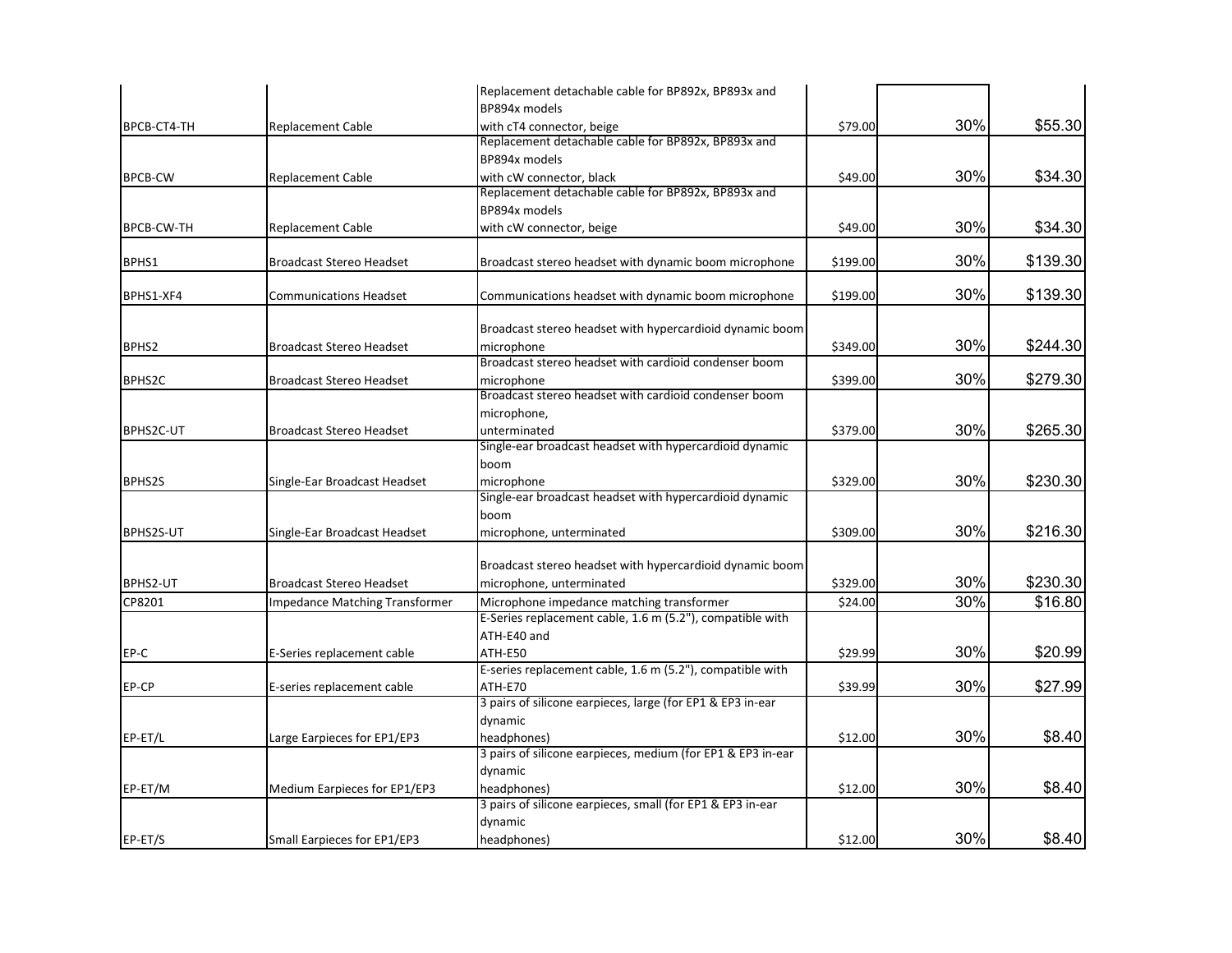|                 |                                              | 10 pairs of ear-conforming foam tips (for EP1 & EP3 in-ear                                                                            |          |     |          |
|-----------------|----------------------------------------------|---------------------------------------------------------------------------------------------------------------------------------------|----------|-----|----------|
|                 |                                              | dynamic                                                                                                                               |          |     |          |
| EP-FT10         | Foam Tips for EP1/EP3 (10 pr)                | headphones)                                                                                                                           | \$52.00  | 30% | \$36.40  |
|                 |                                              | 5 pairs of ear-conforming foam tips (for EP1 & EP3 in-ear                                                                             |          |     |          |
| EP-FT5          |                                              | dynamic<br>headphones)                                                                                                                | \$28.00  | 30% | \$19.60  |
| ES8544          | Foam Tips for EP1/EP3 (5 pr)<br>Power Module | 3-pin XLR power module                                                                                                                | \$99.00  | 30% | \$69.30  |
| <b>ES8755R</b>  | Power Module                                 | 3-pin flush mount power module                                                                                                        | \$185.00 | 30% | \$129.50 |
|                 |                                              |                                                                                                                                       |          | 30% |          |
| <b>ES8755RC</b> | Power Module                                 | 5-pin flush mount power module                                                                                                        | \$225.00 |     | \$157.50 |
| <b>ES8766RC</b> | Power Module                                 | 5-pin desk stand power module<br>Cardioid condenser rigid-pipe microphone, phantom power                                              | \$239.00 | 30% | \$167.30 |
|                 |                                              | only,                                                                                                                                 |          |     |          |
| <b>ES905CL</b>  | Cardioid Condenser Microphone                | includes in-line power module                                                                                                         | \$472.00 | 30% | \$330.40 |
| ES925/12        | Gooseneck                                    | 9.08" gooseneck only                                                                                                                  | \$101.00 | 30% | \$70.70  |
| ES925/15        | Gooseneck                                    | 12.08" gooseneck only                                                                                                                 | \$101.00 | 30% | \$70.70  |
| ES925/18        | Gooseneck                                    | 15.08" gooseneck only                                                                                                                 | \$101.00 | 30% | \$70.70  |
| ES925/21        | Gooseneck                                    | 18.08" gooseneck only                                                                                                                 | \$108.00 | 30% | \$75.60  |
| ES925/24        | Gooseneck                                    | 21.08" gooseneck only                                                                                                                 | \$108.00 | 30% | \$75.60  |
| ES925/6         | Gooseneck                                    | 4.85" gooseneck only                                                                                                                  | \$95.00  | 30% | \$66.50  |
|                 |                                              |                                                                                                                                       |          |     |          |
| ES925C12/DS5    | Cardioid Condenser Microphone                | Modular microphone system includes acardioid condenser<br>microphone element, 9.08" gooseneck and 5-pin desk stand<br>power module    | \$423.00 | 30% | \$296.10 |
| ES925C12/FM3    | Cardioid Condenser Microphone                | Modular microphone system includes acardioid condenser<br>microphone element, 9.08" gooseneck and 3-pin flush-<br>mount power module  | \$369.00 | 30% | \$258.30 |
| ES925C12/FM5    | Cardioid Condenser Microphone                | Modular microphone system includes acardioid condenser<br>microphone element, 9.08" gooseneck and 5-pin flush-<br>mount power module  | \$409.00 | 30% | \$286.30 |
| ES925C12/XLR    | Cardioid Condenser Microphone                | Modular microphone system includes acardioid condenser<br>microphone<br>element, 9.08" gooseneck and XLR power module                 | \$285.00 | 30% | \$199.50 |
| ES925C15/DS5    | Cardioid Condenser Microphone                | Modular microphone system includes acardioid condenser<br>microphone element, 12.08" gooseneck and 5-pin desk<br>stand power module   | \$423.00 | 30% | \$296.10 |
| ES925C15/FM3    | Cardioid Condenser Microphone                | Modular microphone system includes acardioid condenser<br>microphone element, 12.08" gooseneck and 3-pin flush-<br>mount power module | \$369.00 | 30% | \$258.30 |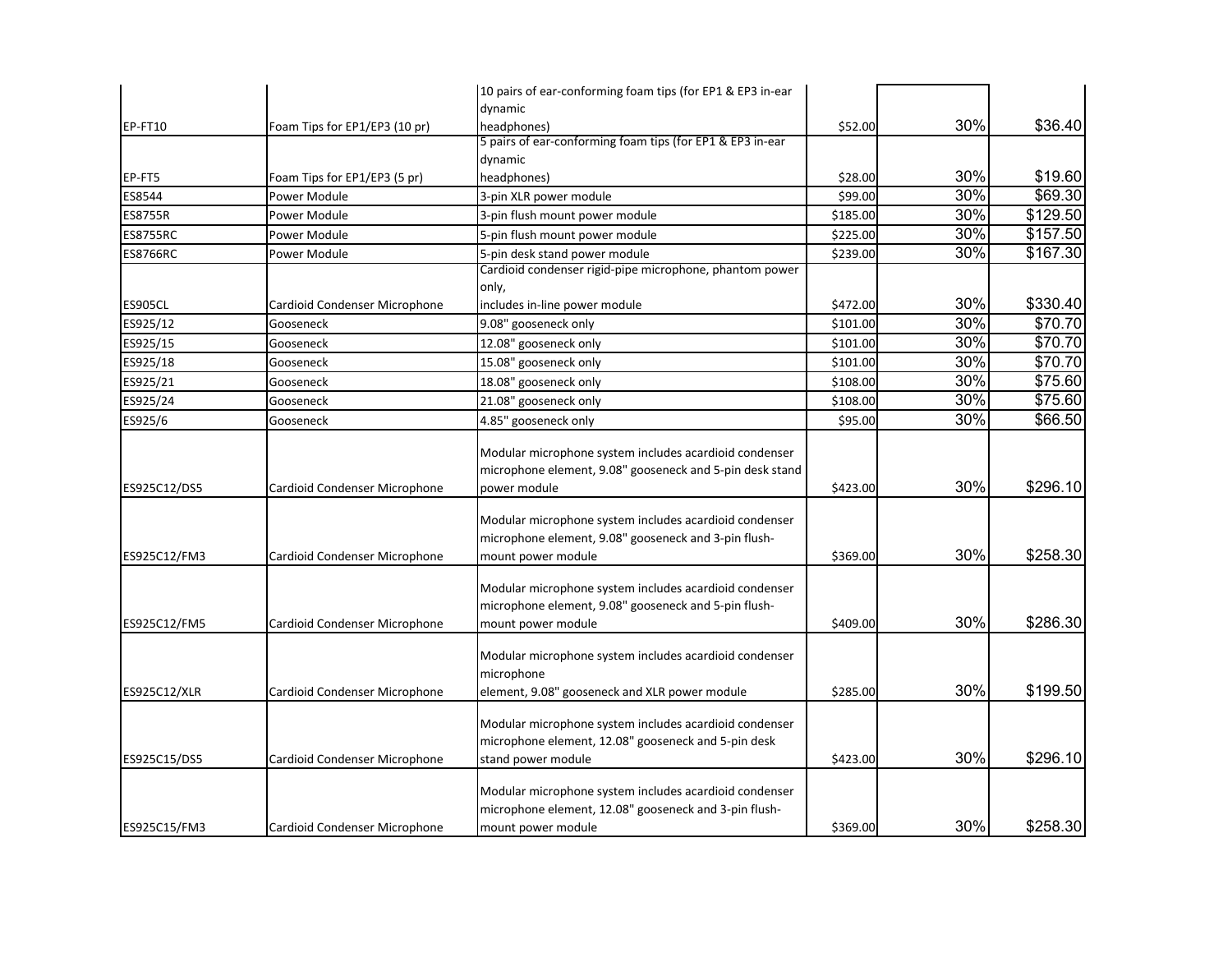|                     |                               | Modular microphone system includes acardioid condenser                                                                                |          |     |          |
|---------------------|-------------------------------|---------------------------------------------------------------------------------------------------------------------------------------|----------|-----|----------|
| ES925C15/FM5        | Cardioid Condenser Microphone | microphone element, 12.08" gooseneck and 5-pin flush-<br>mount power module                                                           | \$409.00 | 30% | \$286.30 |
| ES925C15/XLR        | Cardioid Condenser Microphone | Modular microphone system includes acardioid condenser<br>microphone<br>element, 12.08" gooseneck and XLR power module                | \$285.00 | 30% | \$199.50 |
| ES925C18/DS5        | Cardioid Condenser Microphone | Modular microphone system includes acardioid condenser<br>microphone element, 15.08" gooseneck and 5-pin desk<br>stand power module   | \$423.00 | 30% | \$296.10 |
| ES925C18/FM3        | Cardioid Condenser Microphone | Modular microphone system includes acardioid condenser<br>microphone element, 15.08" gooseneck and 3-pin flush-<br>mount power module | \$369.00 | 30% | \$258.30 |
| ES925C18/FM5        | Cardioid Condenser Microphone | Modular microphone system includes acardioid condenser<br>microphone element, 15.08" gooseneck and 5-pin flush-<br>mount power module | \$409.00 | 30% | \$286.30 |
| <b>ES925C18/XLR</b> | Cardioid Condenser Microphone | Modular microphone system includes acardioid condenser<br>microphone<br>element, 15.08" gooseneck and XLR power module                | \$285.00 | 30% | \$199.50 |
| ES925C21/DS5        | Cardioid Condenser Microphone | Modular microphone system includes acardioid condenser<br>microphone element, 18.08" gooseneck and 5-pin desk<br>stand power module   | \$430.00 | 30% | \$301.00 |
| ES925C21/FM3        | Cardioid Condenser Microphone | Modular microphone system includes acardioid condenser<br>microphone element, 18.08" gooseneck and 3-pin flush-<br>mount power module | \$376.00 | 30% | \$263.20 |
| ES925C21/FM5        | Cardioid Condenser Microphone | Modular microphone system includes acardioid condenser<br>microphone element, 18.08" gooseneck and 5-pin flush-<br>mount power module | \$416.00 | 30% | \$291.20 |
| ES925C21/XLR        | Cardioid Condenser Microphone | Modular microphone system includes acardioid condenser<br>microphone<br>element, 18.08" gooseneck and XLR power module                | \$292.00 | 30% | \$204.40 |
| ES925C24/DS5        | Cardioid Condenser Microphone | Modular microphone system includes acardioid condenser<br>microphone element, 21.08" gooseneck and 5-pin desk<br>stand power module   | \$430.00 | 30% | \$301.00 |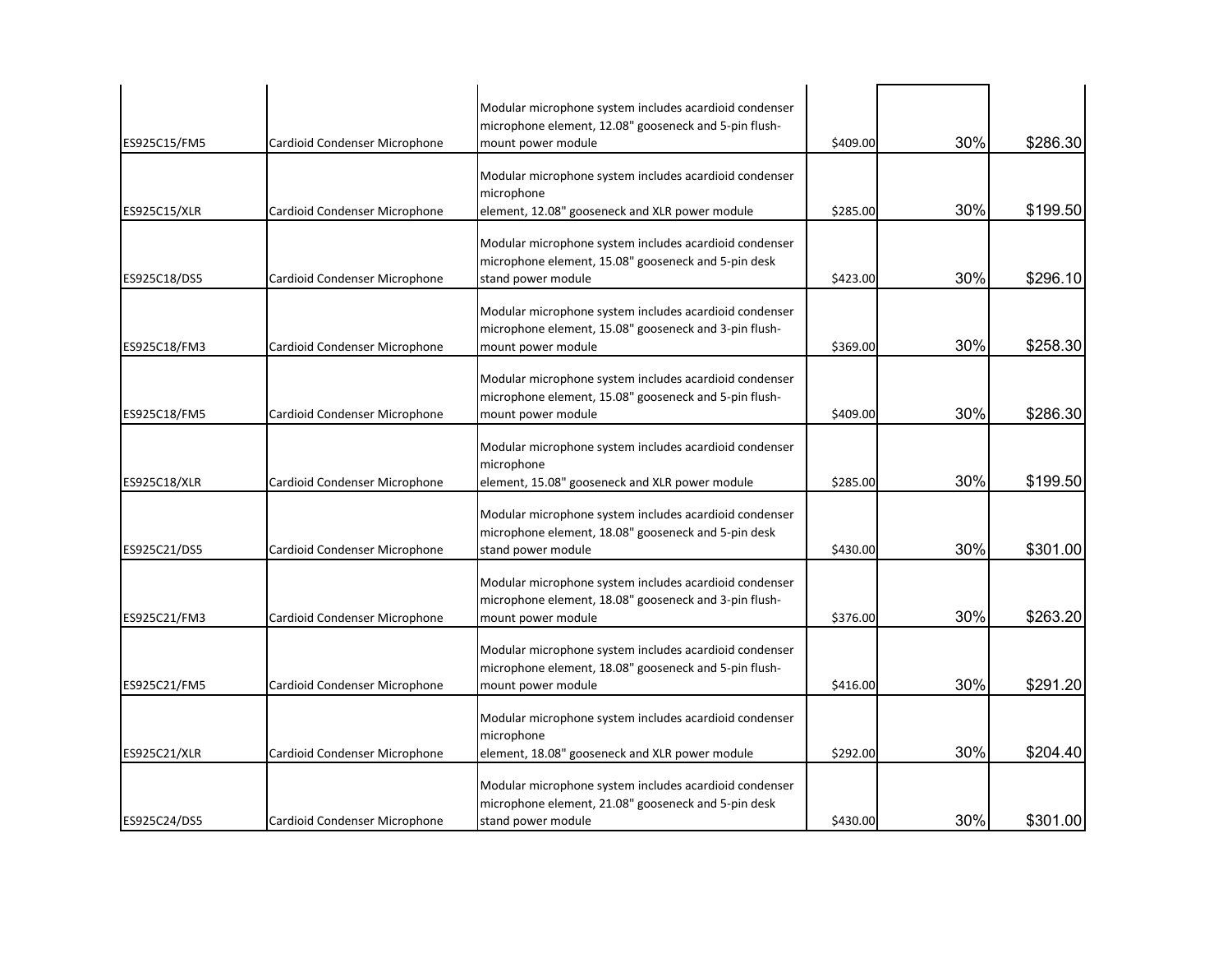| ES925C24/FM3       | Cardioid Condenser Microphone      | Modular microphone system includes acardioid condenser<br>microphone element, 21.08" gooseneck and 3-pin flush-<br>mount power module        | \$376.00 | 30% | \$263.20 |
|--------------------|------------------------------------|----------------------------------------------------------------------------------------------------------------------------------------------|----------|-----|----------|
| ES925C24/FM5       | Cardioid Condenser Microphone      | Modular microphone system includes acardioid condenser<br>microphone element, 21.08" gooseneck and 5-pin flush-<br>mount power module        | \$416.00 | 30% | \$291.20 |
| ES925C24/XLR       | Cardioid Condenser Microphone      | Modular microphone system includes acardioid condenser<br>microphone<br>element, 21.08" gooseneck and XLR power module                       | \$292.00 | 30% | \$204.40 |
| ES925C6/DS5        | Cardioid Condenser Microphone      | Modular microphone system includes acardioid condenser<br>microphone element, 4.85" gooseneck and 5-pin desk stand<br>power module           | \$417.00 | 30% | \$291.90 |
| ES925C6/FM3        | Cardioid Condenser Microphone      | Modular microphone system includes acardioid condenser<br>microphone element, 4.85" gooseneck and 3-pin flush-<br>mount power module         | \$363.00 | 30% | \$254.10 |
| ES925C6/FM5        | Cardioid Condenser Microphone      | Modular microphone system includes acardioid condenser<br>microphone element, 4.85" gooseneck and 5-pin flush-<br>mount power module         | \$403.00 | 30% | \$282.10 |
| <b>ES925C6/XLR</b> | Cardioid Condenser Microphone      | Modular microphone system includes acardioid condenser<br>microphone<br>element, 4.85" gooseneck and XLR power module                        | \$279.00 | 30% | \$195.30 |
| ES925H12/DS5       | <b>Hypercardioid Condenser Mic</b> | Modular microphone system includes ahypercardioid<br>condenser microphone element, 9.08" gooseneck and 5-pin<br>desk stand power<br>module   | \$423.00 | 30% | \$296.10 |
| ES925H12/FM3       | Hypercardioid Condenser Mic        | Modular microphone system includes ahypercardioid<br>condenser microphone element, 9.08" gooseneck and 3-pin<br>flush-mount power<br>module  | \$369.00 | 30% | \$258.30 |
| ES925H12/FM5       | Hypercardioid Condenser Mic        | Modular microphone system includes ahypercardioid<br>condenser<br>microphone element, 9.08" gooseneck and 5-pin flush-<br>mount power module | \$409.00 | 30% | \$286.30 |
| ES925H12/XLR       | Hypercardioid Condenser Mic        | Modular microphone system includes ahypercardioid<br>condenser microphone element, 9.08" gooseneck and XLR<br>power module                   | \$285.00 | 30% | \$199.50 |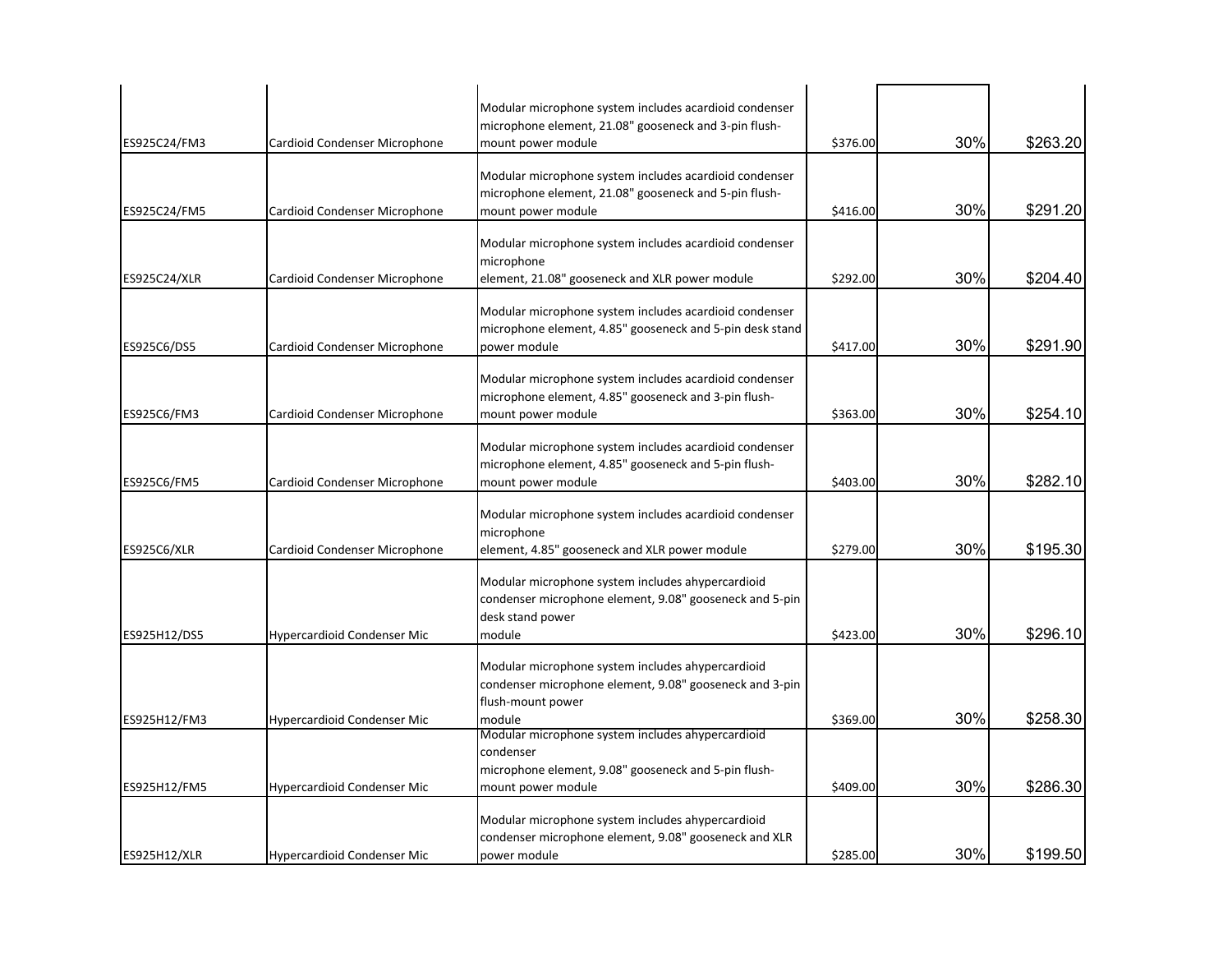| ES925H15/DS5 | <b>Hypercardioid Condenser Mic</b> | Modular microphone system includes ahypercardioid<br>condenser microphone element, 12.08" gooseneck and 5-<br>pin desk stand power<br>module  | \$423.00 | 30% | \$296.10 |
|--------------|------------------------------------|-----------------------------------------------------------------------------------------------------------------------------------------------|----------|-----|----------|
| ES925H15/FM3 | <b>Hypercardioid Condenser Mic</b> | Modular microphone system includes ahypercardioid<br>condenser microphone element, 12.08" gooseneck and 3-<br>pin flush-mount power<br>module | \$369.00 | 30% | \$258.30 |
| ES925H15/FM5 | Hypercardioid Condenser Mic        | Modular microphone system includes ahypercardioid<br>condenser microphone element, 12.08" gooseneck and 5-<br>pin flush-mount power<br>module | \$409.00 | 30% | \$286.30 |
| ES925H15/XLR | Hypercardioid Condenser Mic        | Modular microphone system includes ahypercardioid<br>condenser microphone element, 12.08" gooseneck and XLR<br>power module                   | \$285.00 | 30% | \$199.50 |
| ES925H18/DS5 | <b>Hypercardioid Condenser Mic</b> | Modular microphone system includes ahypercardioid<br>condenser microphone element, 15.08" gooseneck and 5-<br>pin desk stand power<br>module  | \$423.00 | 30% | \$296.10 |
| ES925H18/FM3 | Hypercardioid Condenser Mic        | Modular microphone system includes ahypercardioid<br>condenser microphone element, 15.08" gooseneck and 3-<br>pin flush-mount power<br>module | \$369.00 | 30% | \$258.30 |
| ES925H18/FM5 | <b>Hypercardioid Condenser Mic</b> | Modular microphone system includes ahypercardioid<br>condenser microphone element, 15.08" gooseneck and 5-<br>pin flush-mount power<br>module | \$409.00 | 30% | \$286.30 |
| ES925H18/XLR | <b>Hypercardioid Condenser Mic</b> | Modular microphone system includes ahypercardioid<br>condenser microphone element, 15.08" gooseneck and XLR<br>power module                   | \$285.00 | 30% | \$199.50 |
| ES925H21/DS5 | <b>Hypercardioid Condenser Mic</b> | Modular microphone system includes ahypercardioid<br>condenser microphone element, 18.08" gooseneck and 5-<br>pin desk stand power<br>module  | \$430.00 | 30% | \$301.00 |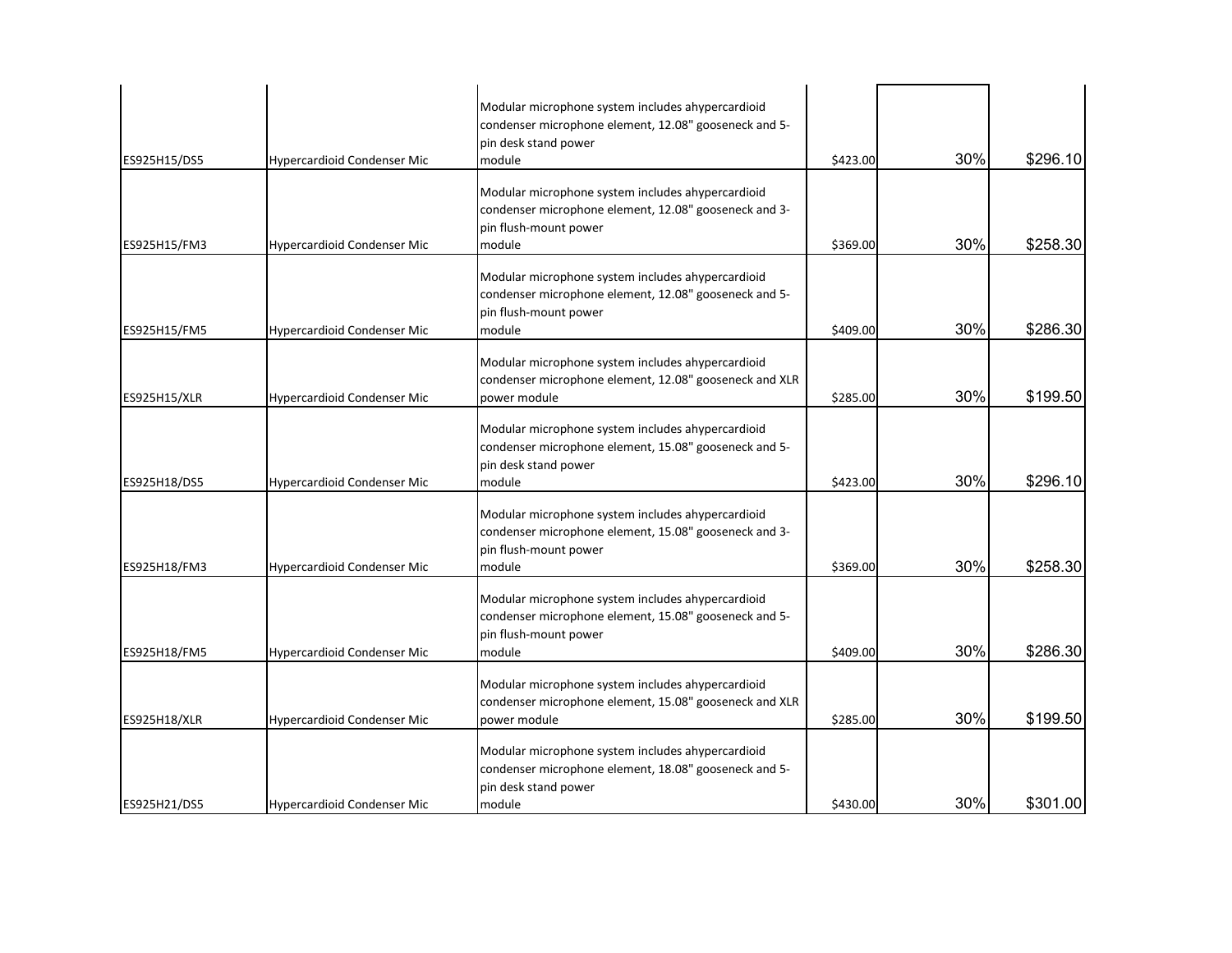|              |                                    | Modular microphone system includes ahypercardioid                 |          |     |          |
|--------------|------------------------------------|-------------------------------------------------------------------|----------|-----|----------|
|              |                                    | condenser microphone element, 18.08" gooseneck and 3-             |          |     |          |
|              |                                    | pin flush-mount power                                             |          |     |          |
| ES925H21/FM3 | Hypercardioid Condenser Mic        | module                                                            | \$376.00 | 30% | \$263.20 |
|              |                                    | Modular microphone system includes ahypercardioid                 |          |     |          |
|              |                                    | condenser microphone element, 18.08" gooseneck and 5-             |          |     |          |
|              |                                    | pin flush-mount power                                             |          |     |          |
| ES925H21/FM5 | Hypercardioid Condenser Mic        | module                                                            | \$416.00 | 30% | \$291.20 |
|              |                                    |                                                                   |          |     |          |
|              |                                    | Modular microphone system includes ahypercardioid                 |          |     |          |
|              |                                    | condenser microphone element, 18.08" gooseneck and XLR            |          |     |          |
| ES925H21/XLR | Hypercardioid Condenser Mic        | power module<br>Modular microphone system includes ahypercardioid | \$292.00 | 30% | \$204.40 |
|              |                                    | condenser                                                         |          |     |          |
|              |                                    | microphone element, 21.08" gooseneck and 5-pin desk               |          |     |          |
| ES925H24/DS5 | <b>Hypercardioid Condenser Mic</b> | stand power module                                                | \$430.00 | 30% | \$301.00 |
|              |                                    |                                                                   |          |     |          |
|              |                                    | Modular microphone system includes ahypercardioid                 |          |     |          |
|              |                                    | condenser microphone element, 21.08" gooseneck and 3-             |          |     |          |
|              |                                    | pin flush-mount power                                             |          |     |          |
| ES925H24/FM3 | Hypercardioid Condenser Mic        | module                                                            | \$376.00 | 30% | \$263.20 |
|              |                                    | Modular microphone system includes ahypercardioid                 |          |     |          |
|              |                                    | condenser microphone element, 21.08" gooseneck and 5-             |          |     |          |
|              |                                    | pin flush-mount power                                             |          |     |          |
| ES925H24/FM5 | Hypercardioid Condenser Mic        | module                                                            | \$416.00 | 30% | \$291.20 |
|              |                                    |                                                                   |          |     |          |
|              |                                    | Modular microphone system includes ahypercardioid                 |          |     |          |
|              |                                    | condenser microphone element, 21.08" gooseneck and XLR            |          |     |          |
| ES925H24/XLR | Hypercardioid Condenser Mic        | power module                                                      | \$292.00 | 30% | \$204.40 |
|              |                                    | Modular microphone system includes ahypercardioid                 |          |     |          |
|              |                                    | condenser microphone element, 4.85" gooseneck and 5-pin           |          |     |          |
|              |                                    | desk stand power                                                  |          |     |          |
| ES925H6/DS5  | Hypercardioid Condenser Mic        | module                                                            | \$417.00 | 30% | \$291.90 |
|              |                                    |                                                                   |          |     |          |
|              |                                    | Modular microphone system includes ahypercardioid                 |          |     |          |
|              |                                    | condenser microphone element, 4.85" gooseneck and 3-pin           |          |     |          |
| ES925H6/FM3  | <b>Hypercardioid Condenser Mic</b> | flush-mount power<br>module                                       | \$363.00 | 30% | \$254.10 |
|              |                                    |                                                                   |          |     |          |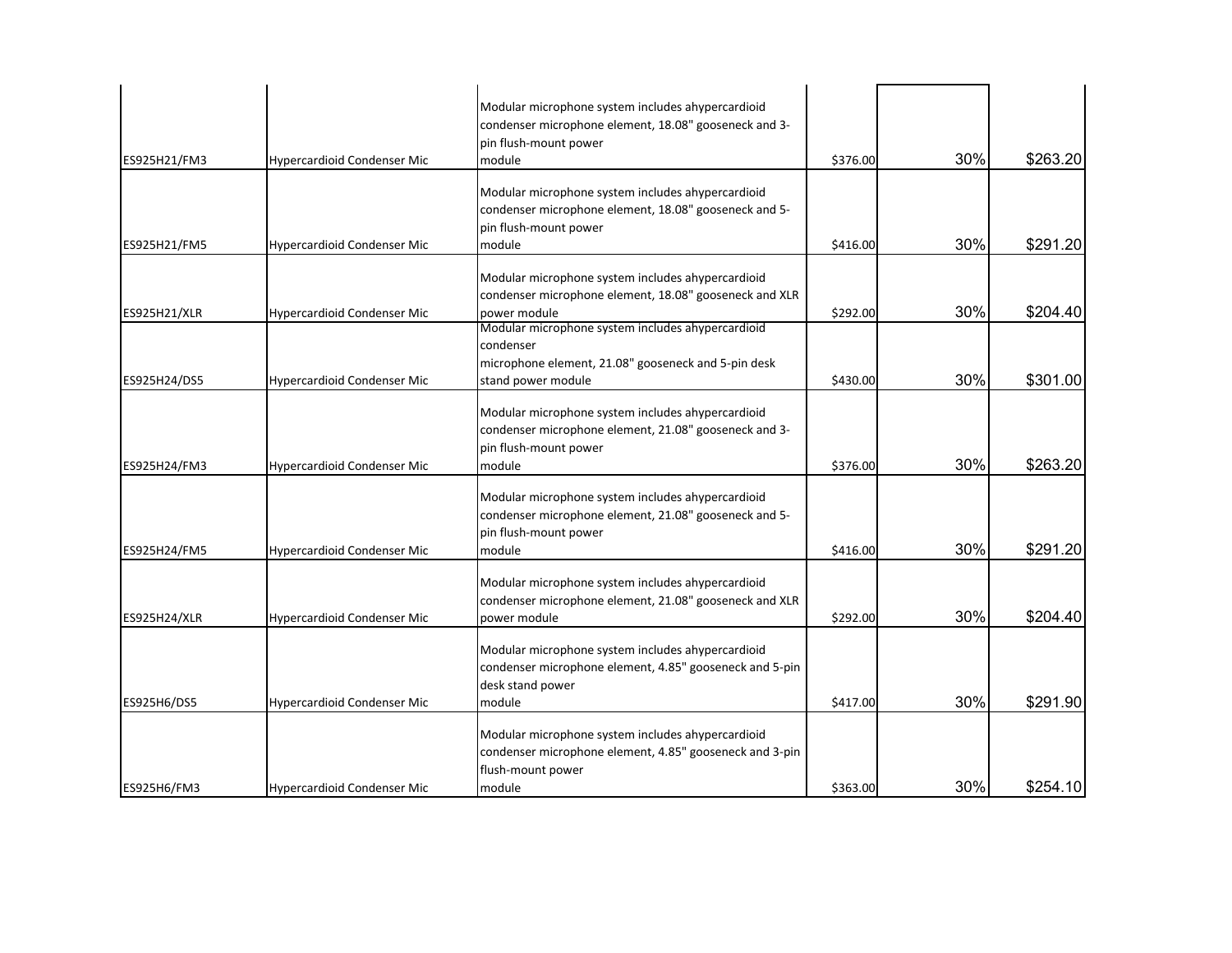| ES925H6/FM5   | Hypercardioid Condenser Mic    | Modular microphone system includes ahypercardioid<br>condenser microphone element, 4.85" gooseneck and 5-pin<br>flush-mount power<br>module | \$403.00 | 30% | \$282.10 |
|---------------|--------------------------------|---------------------------------------------------------------------------------------------------------------------------------------------|----------|-----|----------|
|               |                                | Modular microphone system includes ahypercardioid                                                                                           |          |     |          |
|               |                                | condenser microphone element, 4.85" gooseneck and XLR                                                                                       |          |     |          |
| ES925H6/XLR   | Hypercardioid Condenser Mic    | power module                                                                                                                                | \$279.00 | 30% | \$195.30 |
|               |                                | Modular microphone system includes aMicroLine condenser                                                                                     |          |     |          |
|               |                                | microphone element, 9.08" gooseneck and 5-pin desk stand                                                                                    |          |     |          |
|               |                                | power                                                                                                                                       |          |     |          |
| ES925ML12/DS5 | MicroLine Condenser Microphone | module                                                                                                                                      | \$493.00 | 30% | \$345.10 |
|               |                                | Modular microphone system includes a MicroLine condenser                                                                                    |          |     |          |
|               |                                | microphone element, 9.08" gooseneck and 3-pin flush-                                                                                        |          |     |          |
| ES925ML12/FM3 | MicroLine Condenser Microphone | mount power module                                                                                                                          | \$439.00 | 30% | \$307.30 |
|               |                                | Modular microphone system includes aMicroLine condenser                                                                                     |          |     |          |
|               |                                | microphone element, 9.08" gooseneck and 5-pin flush-                                                                                        |          |     |          |
|               |                                | mount power                                                                                                                                 |          |     |          |
| ES925ML12/FM5 | MicroLine Condenser Microphone | module                                                                                                                                      | \$479.00 | 30% | \$335.30 |
|               |                                |                                                                                                                                             |          |     |          |
|               |                                | Modular microphone system includes aMicroLine condenser                                                                                     |          |     |          |
|               |                                | microphone element, 9.08" gooseneck and XLR power                                                                                           |          |     |          |
| ES925ML12/XLR | MicroLine Condenser Microphone | module                                                                                                                                      | \$355.00 | 30% | \$248.50 |
|               |                                | Modular microphone system includes aMicroLine condenser                                                                                     |          |     |          |
|               |                                | microphone element, 12.08" gooseneck and 5-pin desk                                                                                         |          |     |          |
|               |                                | stand power                                                                                                                                 |          |     |          |
| ES925ML15/DS5 | MicroLine Condenser Microphone | module                                                                                                                                      | \$493.00 | 30% | \$345.10 |
|               |                                | Modular microphone system includes aMicroLine condenser                                                                                     |          |     |          |
|               |                                | microphone element, 12.08" gooseneck and 3-pin flush-                                                                                       |          |     |          |
| ES925ML15/FM3 | MicroLine Condenser Microphone | mount power module                                                                                                                          | \$439.00 | 30% | \$307.30 |
|               |                                | Modular microphone system includes aMicroLine condenser                                                                                     |          |     |          |
|               |                                | microphone element, 12.08" gooseneck and 5-pin flush-                                                                                       |          |     |          |
|               |                                | mount power                                                                                                                                 |          |     |          |
| ES925ML15/FM5 | MicroLine Condenser Microphone | module                                                                                                                                      | \$479.00 | 30% | \$335.30 |
|               |                                |                                                                                                                                             |          |     |          |
|               |                                | Modular microphone system includes aMicroLine condenser                                                                                     |          |     |          |
|               |                                | microphone element, 12.08" gooseneck and XLR power                                                                                          |          |     |          |
| ES925ML15/XLR | MicroLine Condenser Microphone | module                                                                                                                                      | \$355.00 | 30% | \$248.50 |
|               |                                | Modular microphone system includes aMicroLine condenser<br>microphone element, 15.08" gooseneck and 5-pin desk                              |          |     |          |
|               |                                | stand power                                                                                                                                 |          |     |          |
| ES925ML18/DS5 | MicroLine Condenser Microphone | module                                                                                                                                      | \$493.00 | 30% | \$345.10 |
|               |                                |                                                                                                                                             |          |     |          |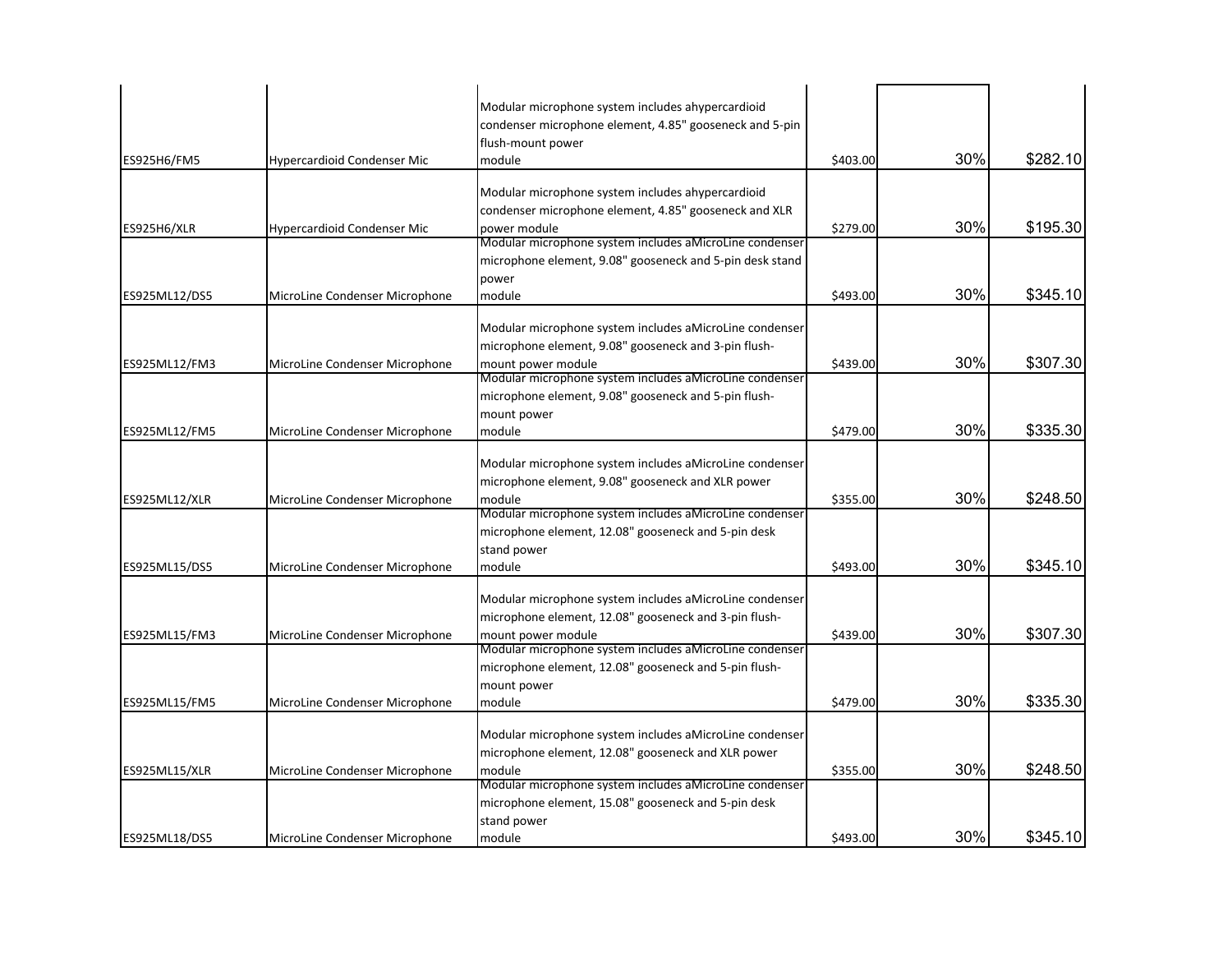|                      |                                | Modular microphone system includes aMicroLine condenser           |          |     |          |
|----------------------|--------------------------------|-------------------------------------------------------------------|----------|-----|----------|
|                      |                                | microphone element, 15.08" gooseneck and 3-pin flush-             |          |     |          |
|                      |                                | mount power                                                       |          |     |          |
| ES925ML18/FM3        | MicroLine Condenser Microphone | module                                                            | \$439.00 | 30% | \$307.30 |
|                      |                                | Modular microphone system includes aMicroLine condenser           |          |     |          |
|                      |                                | microphone element, 15.08" gooseneck and 5-pin flush-             |          |     |          |
|                      |                                | mount power                                                       |          |     |          |
| ES925ML18/FM5        | MicroLine Condenser Microphone | module                                                            | \$479.00 | 30% | \$335.30 |
|                      |                                | Modular microphone system includes aMicroLine condenser           |          |     |          |
|                      |                                | microphone element, 15.08" gooseneck and XLR power                |          |     |          |
| <b>ES925ML18/XLR</b> | MicroLine Condenser Microphone | module                                                            | \$355.00 | 30% | \$248.50 |
|                      |                                | Modular microphone system includes aMicroLine condenser           |          |     |          |
|                      |                                | microphone element, 18.08" gooseneck and 5-pin desk               |          |     |          |
|                      |                                | stand power                                                       |          |     |          |
| ES925ML21/DS5        | MicroLine Condenser Microphone | module                                                            | \$500.00 | 30% | \$350.00 |
|                      |                                | Modular microphone system includes aMicroLine condenser           |          |     |          |
|                      |                                | microphone element, 18.08" gooseneck and 3-pin flush-             |          |     |          |
|                      |                                | mount power                                                       |          |     |          |
| ES925ML21/FM3        | MicroLine Condenser Microphone | module                                                            | \$446.00 | 30% | \$312.20 |
|                      |                                | Modular microphone system includes aMicroLine condenser           |          |     |          |
|                      |                                | microphone element, 18.08" gooseneck and 5-pin flush-             |          |     |          |
|                      |                                | mount power                                                       |          |     |          |
| ES925ML21/FM5        | MicroLine Condenser Microphone | module                                                            | \$486.00 | 30% | \$340.20 |
|                      |                                |                                                                   |          |     |          |
|                      |                                | Modular microphone system includes aMicroLine condenser           |          |     |          |
|                      |                                | microphone element, 18.08" gooseneck and XLR power                |          | 30% |          |
| ES925ML21/XLR        | MicroLine Condenser Microphone | module<br>Modular microphone system includes aMicroLine condenser | \$362.00 |     | \$253.40 |
|                      |                                | microphone element, 21.08" gooseneck and 5-pin desk               |          |     |          |
|                      |                                | stand power                                                       |          |     |          |
| ES925ML24/DS5        | MicroLine Condenser Microphone | module                                                            | \$500.00 | 30% | \$350.00 |
|                      |                                | Modular microphone system includes aMicroLine condenser           |          |     |          |
|                      |                                | microphone element, 21.08" gooseneck and 3-pin flush-             |          |     |          |
|                      |                                | mount power                                                       |          |     |          |
| ES925ML24/FM3        | MicroLine Condenser Microphone | module                                                            | \$446.00 | 30% | \$312.20 |
|                      |                                |                                                                   |          |     |          |
|                      |                                | Modular microphone system includes aMicroLine condenser           |          |     |          |
|                      |                                | microphone element, 21.08" gooseneck and 5-pin flush-             |          |     |          |
| ES925ML24/FM5        | MicroLine Condenser Microphone | mount power module                                                | \$486.00 | 30% | \$340.20 |
|                      |                                | Modular microphone system includes aMicroLine condenser           |          |     |          |
|                      |                                | microphone element, 21.08" gooseneck and XLR power                |          |     |          |
| ES925ML24/XLR        | MicroLine Condenser Microphone | module                                                            | \$362.00 | 30% | \$253.40 |
|                      |                                |                                                                   |          |     |          |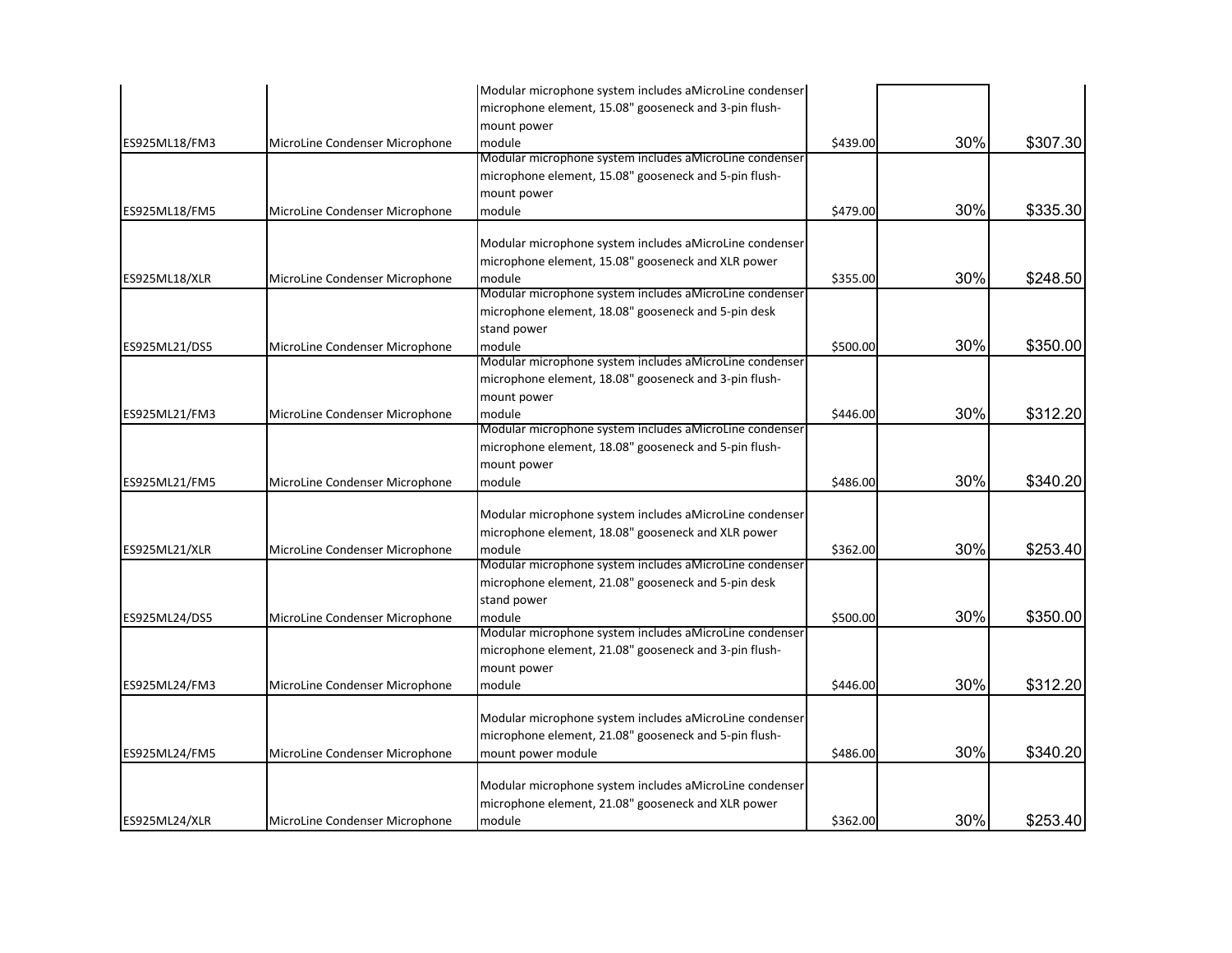|              |                                | Modular microphone system includes aMicroLine condenser                         |          |     |          |
|--------------|--------------------------------|---------------------------------------------------------------------------------|----------|-----|----------|
|              |                                | microphone element, 4.85" gooseneck and 5-pin desk stand                        |          |     |          |
|              |                                | power                                                                           |          |     |          |
| ES925ML6/DS5 | MicroLine Condenser Microphone | module                                                                          | \$487.00 | 30% | \$340.90 |
|              |                                |                                                                                 |          |     |          |
|              |                                | Modular microphone system includes a MicroLine condenser                        |          |     |          |
|              |                                | microphone element, 4.85" gooseneck and 3-pin flush-                            |          |     |          |
| ES925ML6/FM3 | MicroLine Condenser Microphone | mount power module                                                              | \$433.00 | 30% | \$303.10 |
|              |                                | Modular microphone system includes aMicroLine condenser                         |          |     |          |
|              |                                | microphone element, 4.85" gooseneck and 5-pin flush-                            |          |     |          |
|              |                                | mount power                                                                     |          |     |          |
| ES925ML6/FM5 | MicroLine Condenser Microphone | module                                                                          | \$473.00 | 30% | \$331.10 |
|              |                                | Modular microphone system includes aMicroLine condenser                         |          |     |          |
|              |                                | microphone element, 4.85" gooseneck and XLR power                               |          |     |          |
|              |                                |                                                                                 |          | 30% |          |
| ES925ML6/XLR | MicroLine Condenser Microphone | module                                                                          | \$349.00 |     | \$244.30 |
|              |                                | Miniature cardioid condenser gooseneck microphone (6"                           |          |     |          |
|              |                                | long),                                                                          |          |     |          |
| ES931C/MIC   | Cardioid condenser microphone  | phantom power only, includes foam windscreen, black                             | \$149.00 | 30% | \$104.30 |
|              |                                |                                                                                 |          |     |          |
|              |                                | Miniature hypercardioid condenser gooseneck microphone                          |          |     |          |
|              |                                | (6" long),                                                                      |          |     |          |
| ES931H/MIC   | Hypercardioid Condenser Mic    | phantom power only, includes foam winscreen, black                              | \$149.00 | 30% | \$104.30 |
|              |                                |                                                                                 |          |     |          |
|              |                                | Miniature MicroLine condenser gooseneck microphone (6"                          |          |     |          |
|              |                                | long),                                                                          |          |     |          |
| ES931ML/MIC  | MicroLine condenser microphone | phantom power only, includes foam windscreen, black                             | \$219.00 | 30% | \$153.30 |
|              |                                | Miniature cardioid condenser gooseneck microphone (6"                           |          |     |          |
|              |                                | long), phantom power only, includes wall/ceiling plate                          |          |     |          |
|              |                                | power module and                                                                |          |     |          |
| ES931PMC     | Cardioid condenser microphone  | foam windscreen, black                                                          | \$219.00 | 30% | \$153.30 |
|              |                                | Miniature hypercardioid condenser gooseneck microphone                          |          |     |          |
|              |                                | (6" long), phantom power only, includes wall/ceiing plate                       |          |     |          |
|              |                                | power module and                                                                |          |     |          |
| ES931PMH     | Hypercardioid Condenser Mic    | foam windscreen, black                                                          | \$219.00 | 30% | \$153.30 |
|              |                                | Miniature MicroLine condenser gooseneck microphone (6"                          |          |     |          |
|              |                                | long), phantom power only, includes wall/ceiling plate                          |          |     |          |
|              |                                | power module and                                                                |          |     |          |
| ES931PMML    | MicroLine condenser microphone | foam windscreen, black<br>Miniature cardioid condenser gooseneck microphone (6" | \$289.00 | 30% | \$202.30 |
|              |                                |                                                                                 |          |     |          |
|              |                                | long), phantom power only, includes wall/ceiling plate                          |          |     |          |
|              |                                | power module and                                                                |          |     |          |
| ES931PMWC    | Cardioid condenser microphone  | foam windscreen, white                                                          | \$219.00 | 30% | \$153.30 |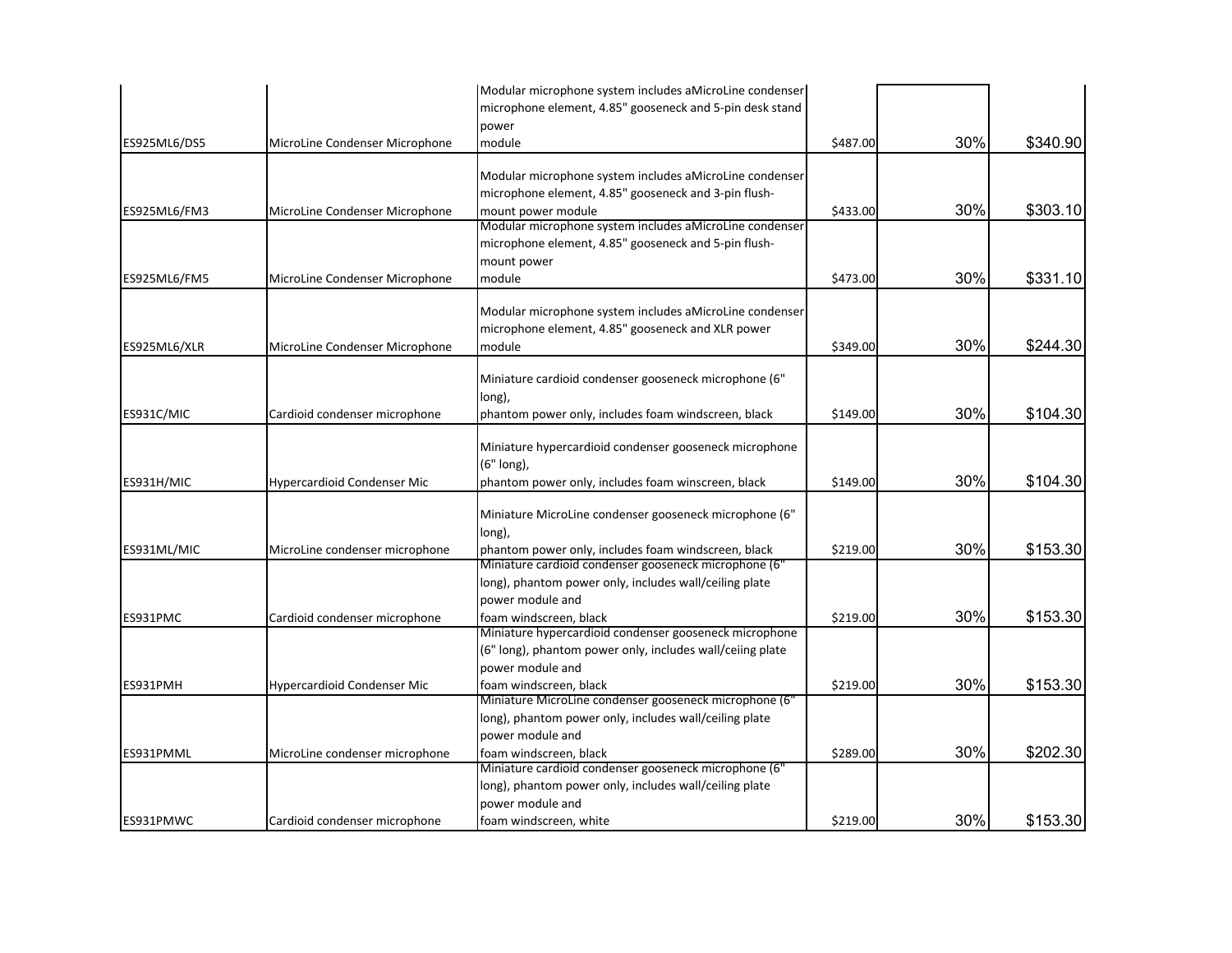|               |                                    | Miniature hypercardioid condenser gooseneck microphone    |          |     |          |
|---------------|------------------------------------|-----------------------------------------------------------|----------|-----|----------|
|               |                                    | (6" long), phantom power only, includes wall/ceiing plate |          |     |          |
|               |                                    | power module and                                          |          |     |          |
| ES931PMWH     | Hypercardioid Condenser Mic        | foam windscreen, white                                    | \$219.00 | 30% | \$153.30 |
|               |                                    | Miniature MicroLine condenser gooseneck microphone (6"    |          |     |          |
|               |                                    | long), phantom power only, includes wall/ceiling plate    |          |     |          |
|               |                                    | power module and                                          |          |     |          |
| ES931PMWML    | MicroLine condenser microphone     | foam windscreen, white                                    | \$289.00 | 30% | \$202.30 |
|               |                                    | Miniature condenser gooseneck microphone (6" long),       |          |     |          |
|               |                                    | phantom power                                             |          |     |          |
| ES931WC/MIC   | Cardioid condenser microphone      | only, includes foam windscreen, white                     | \$149.00 | 30% | \$104.30 |
|               |                                    | Miniature hypercardioid condenser gooseneck microphone    |          |     |          |
|               |                                    | (6" long),                                                |          |     |          |
| ES931WH/MIC   | Hypercardioid Condenser Mic        | phantom power only, includes foam winscreen, white        | \$149.00 | 30% | \$104.30 |
|               |                                    | Miniature MicroLine condenser gooseneck microphone (6"    |          |     |          |
|               |                                    | long),                                                    |          |     |          |
| ES931WML/MIC  | MicroLine condenser microphone     | phantom power only, includes foam windscreen, white       | \$219.00 | 30% | \$153.30 |
|               |                                    | Miniature cardioid condenser hanging microphone,          |          |     |          |
|               |                                    | phantom power                                             |          |     |          |
| <b>ES933C</b> | Cardioid Condenser Microphone      | only, includes in-line power module                       | \$219.00 | 30% | \$153.30 |
|               |                                    |                                                           |          |     |          |
|               |                                    | Miniature cardioid condenser hanging microphone,          |          |     |          |
|               |                                    | phantom power                                             |          |     |          |
| ES933C/MIC    | Cardioid condenser microphone      | only, includes foam windscreen and steel hanger, black    | \$149.00 | 30% | \$104.30 |
|               |                                    | Miniature hypercardioid condenser hanging microphone,     |          |     |          |
|               |                                    | phantom                                                   |          |     |          |
| <b>ES933H</b> | <b>Hypercardioid Condenser Mic</b> | power only, includes in-line power module                 | \$219.00 | 30% | \$153.30 |
|               |                                    | Miniature hypercardioid condenser hanging microphone,     |          |     |          |
|               |                                    | phantom power only, includes foam windscreen and steel    |          |     |          |
| ES933H/MIC    | Hypercardioid Condenser Mic        | hanger, black                                             | \$149.00 | 30% | \$104.30 |
|               |                                    | Miniature MicroLine condenser hanging microphone,         |          |     |          |
|               |                                    | phantom power                                             |          |     |          |
| ES933ML       | MicroLine Condenser Microphone     | only, includes in-line power module                       | \$289.00 | 30% | \$202.30 |
|               |                                    | Miniature MicroLine condenser hanging microphone,         |          |     |          |
|               |                                    | phantom power                                             |          |     |          |
| ES933ML/MIC   | MicroLine condenser microphone     | only, includes foam windscreen and steel hanger, black    | \$219.00 | 30% | \$153.30 |
|               |                                    | Miniature cardioid condenser hanging microphone,          |          |     |          |
|               |                                    | phantom power                                             |          |     |          |
| ES933PMC      | Cardioid Condenser Microphone      | only, includes wall/ceiling plate power module            | \$219.00 | 30% | \$153.30 |
|               |                                    | Miniature hypercardioid condenser hanging microphone,     |          |     |          |
|               |                                    | phantom power only, includes wall/ceiling plate power     |          |     |          |
| ES933PMH      | <b>Hypercardioid Condenser Mic</b> | module                                                    | \$219.00 | 30% | \$153.30 |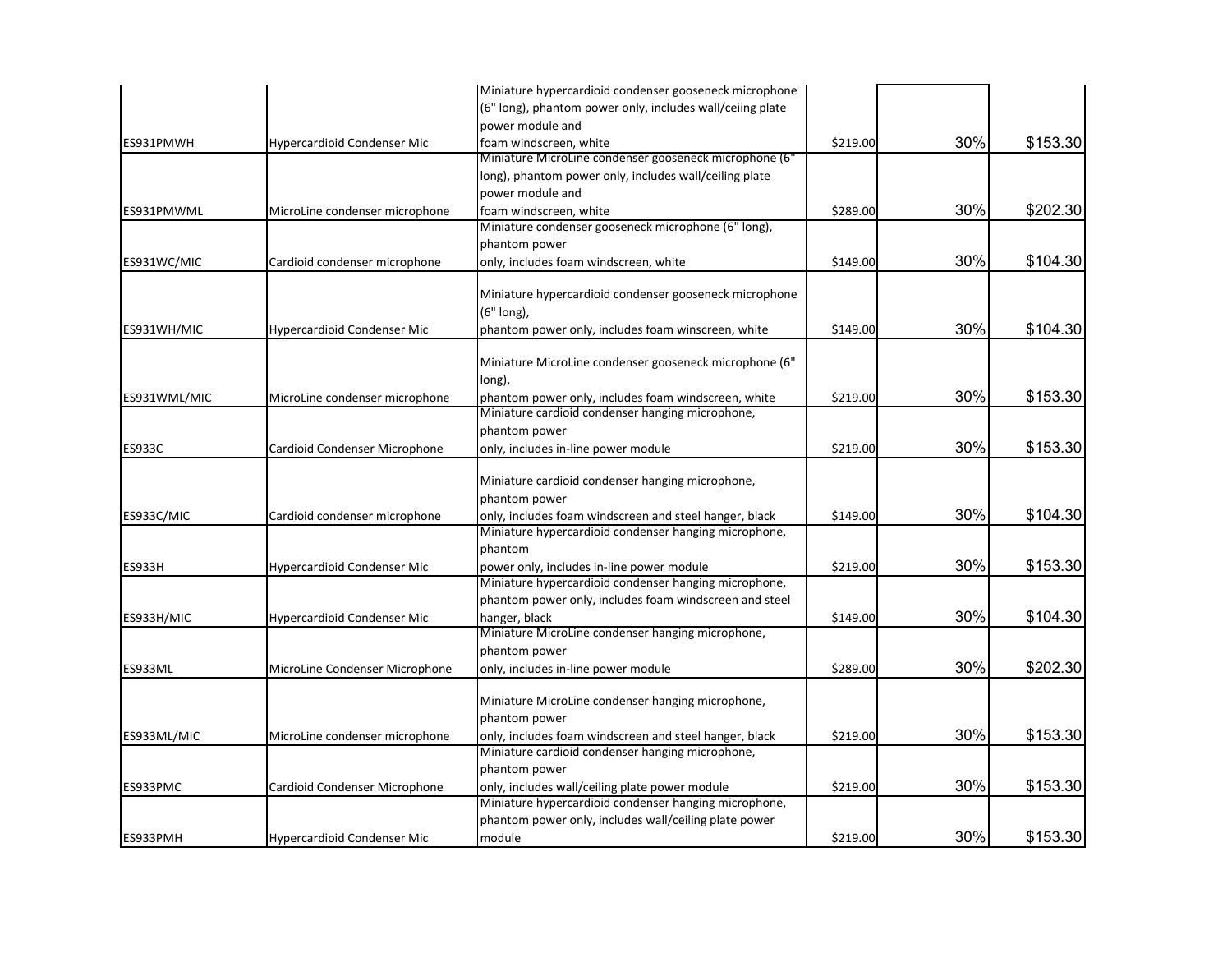|                |                                    | Miniature MicroLine condenser hanging microphone,                            |          |     |          |
|----------------|------------------------------------|------------------------------------------------------------------------------|----------|-----|----------|
|                |                                    | phantom power                                                                |          |     |          |
| ES933PMML      | MicroLine Condenser Microphone     | only, includes wall/ceiling plate power module                               | \$289.00 | 30% | \$202.30 |
|                |                                    | Miniature cardioid condenser hanging microphone,                             |          |     |          |
|                |                                    | phantom power                                                                |          |     |          |
| ES933PMWC      | Cardioid Condenser Microphone      | only, includes wall/ceiling plate power module, white                        | \$219.00 | 30% | \$153.30 |
|                |                                    | Miniature hypercardioid condenser hanging microphone,                        |          |     |          |
|                |                                    | phantom power only, includes wall/ceiling plate power                        |          |     |          |
| ES933PMWH      | <b>Hypercardioid Condenser Mic</b> | module, white                                                                | \$219.00 | 30% | \$153.30 |
|                |                                    | Miniature MicroLine condenser hanging microphone,                            |          |     |          |
|                |                                    | phantom power                                                                |          |     |          |
| ES933PMWML     | MicroLine Condenser Microphone     | only, includes wall/ceiling plate power module, white                        | \$289.00 | 30% | \$202.30 |
|                |                                    | Miniature cardioid condenser hanging microphone,                             |          |     |          |
|                |                                    | phantom power                                                                |          |     |          |
| <b>ES933WC</b> | Cardioid Condenser Microphone      | only, includes in-line power module, white                                   | \$219.00 | 30% | \$153.30 |
|                |                                    |                                                                              |          |     |          |
|                |                                    | Miniature cardioid condenser hanging microphone,                             |          |     |          |
|                |                                    | phantom power                                                                |          |     |          |
| ES933WC/MIC    | Cardioid condenser microphone      | only, includes foam windscreen and steel hanger, white                       | \$149.00 | 30% | \$104.30 |
|                |                                    | Miniature hypercardioid condenser hanging microphone,                        |          |     |          |
|                |                                    | phantom                                                                      |          |     |          |
| ES933WH        | <b>Hypercardioid Condenser Mic</b> | power only, includes in-line power module, white                             | \$219.00 | 30% | \$153.30 |
|                |                                    | Miniature hypercardioid condenser hanging microphone,                        |          |     |          |
|                |                                    | phantom power only, includes foam windscreen and steel                       |          |     |          |
| ES933WH/MIC    | <b>Hypercardioid Condenser Mic</b> | hanger, white                                                                | \$149.00 | 30% | \$104.30 |
|                |                                    | Miniature MicroLine condenser hanging microphone,                            |          |     |          |
|                |                                    | phantom power                                                                |          |     |          |
| ES933WML       | MicroLine Condenser Microphone     | only, includes in-line power module, white                                   | \$289.00 | 30% | \$202.30 |
|                |                                    |                                                                              |          |     |          |
|                |                                    | Miniature MicroLine condenser hanging microphone,                            |          |     |          |
|                |                                    | phantom power                                                                | \$219.00 | 30% | \$153.30 |
| ES933WML/MIC   | MicroLine condenser microphone     | only, includes foam windscreen and steel hanger, white                       |          |     |          |
|                |                                    | Omnidirectional condenser boundary microphone with self-                     |          |     |          |
|                |                                    | contained power module, RGB LED ring (7 selectable colors                    |          |     |          |
|                |                                    | + OFF) indicates mute status, phantom power only, for table                  |          |     |          |
|                |                                    | or panel mount applications, 3-                                              |          |     |          |
| ES9450/FM3     | Omni Condenser Microphone          | pin, black                                                                   | \$263.00 | 30% | \$184.10 |
|                |                                    |                                                                              |          |     |          |
|                |                                    | Omnidirectional condenser boundary microphone with self-                     |          |     |          |
|                |                                    | contained power module, RGB LED ring (7 selectable colors                    |          |     |          |
| ES9450/FM5     | Omni Condenser Microphone          | + OFF) indicates mute status, Logic I/O, phantom power<br>only, 5-pin, black | \$279.00 | 30% | \$195.30 |
|                |                                    |                                                                              |          |     |          |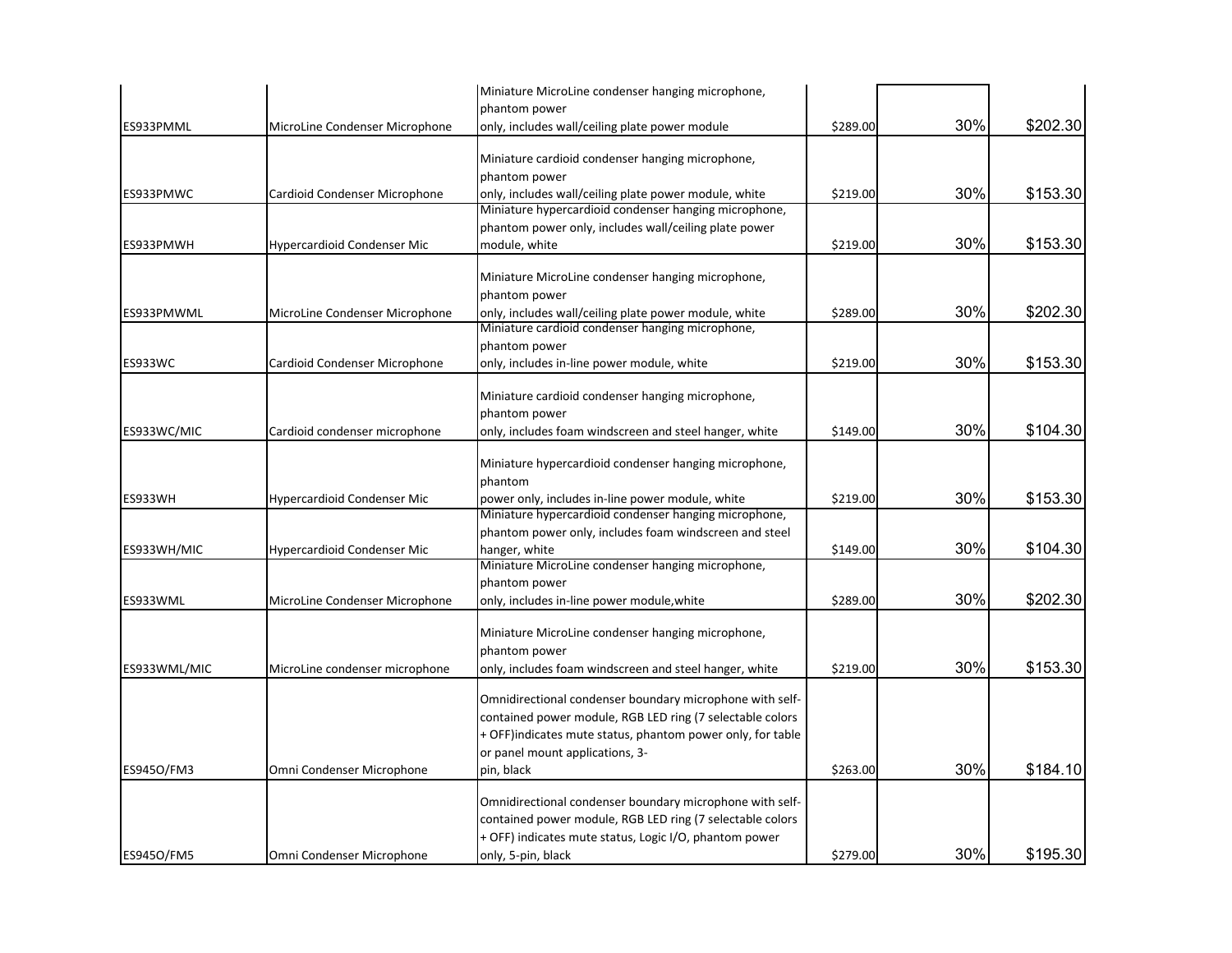| ES945O/TB3        | Omni Condenser Microphone     | Miniature Omnidirectional condenser boundary<br>microphone with, self- contained power module, phantom<br>power only, for table or ceiling<br>mount applications, black                                                    | \$199.00 | 30% | \$139.30 |
|-------------------|-------------------------------|----------------------------------------------------------------------------------------------------------------------------------------------------------------------------------------------------------------------------|----------|-----|----------|
| <b>ES9450/XLR</b> | Omni Condenser Microphone     | Omnidirectional condenser boundary microphone with self-<br>contained power module, IPX4 water resistance, phantom<br>power only, for table or<br>ceiling mount applications, black                                        | \$199.00 | 30% | \$139.30 |
| ES945WO/TB3       | Omni Condenser Microphone     | Miniature Omnidirectional condenser boundary<br>microphone with self- contained power module, phantom<br>power only, for table or ceiling<br>mount applications, white                                                     | \$199.00 | 30% | \$139.30 |
| ES945WO/XLR       | Omni Condenser Microphone     | Omnidirectional condenser boundary microphone with, self-<br>contained power module, IPX4 water resistance, phantom<br>power only, for table or<br>ceiling mount applications, white                                       | \$199.00 | 30% | \$139.30 |
| ES947C/FM3        | Cardioid Condenser Microphone | Cardioid condenser boundary microphone with self-<br>contained power module, RGB LED ring (7 selectable colors<br>+ OFF) indicates mute status, phantom power only, for table<br>or panel mount applications, 3-pin, black | \$263.00 | 30% | \$184.10 |
| <b>ES947C/FM5</b> | Cardioid Condenser Microphone | Cardioid condenser boundary microphone with self-<br>contained power module, RGB LED ring (7 selectable colors<br>+ OFF) indicates mute status, Logic I/O, phantom power<br>only, 5-pin, black                             | \$279.00 | 30% | \$195.30 |
| <b>ES947C/TB3</b> | Cardioid Condenser Microphone | Miniature Cardioid condenser boundary microphone, self-<br>contained power module, phantom power only, for table or<br>ceiling mount<br>applications, black                                                                | \$199.00 | 30% | \$139.30 |
| ES947C/XLR        | Cardioid Condenser Microphone | Cardioid condenser boundary microphone with self-<br>contained power module, IPX4 water resistance phantom<br>power only, for table or ceiling<br>mount applications, black                                                | \$199.00 | 30% | \$139.30 |
| ES947WC/TB3       | Cardioid Condenser Microphone | Miniature Cardioid condenser boundary microphone with<br>self- contained power module, phantom power only, for<br>table or ceiling<br>mount applications, white                                                            | \$199.00 | 30% | \$139.30 |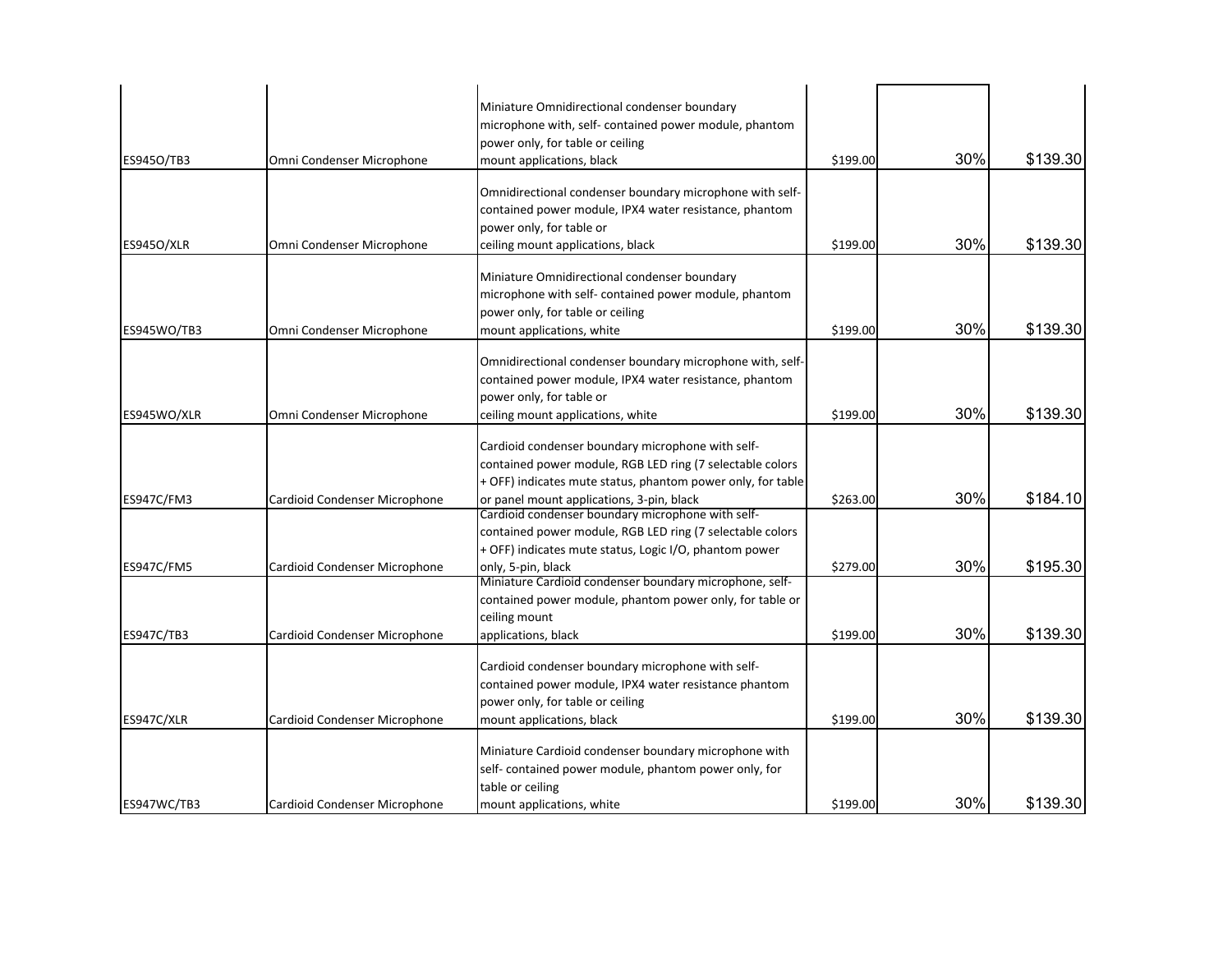| ES947WC/XLR    | Cardioid Condenser Microphone  | Cardioid condenser boundary microphone with, self-<br>contained power module, phantom power only, for table or<br>ceiling mount applications,<br>white | \$199.00 | 30% | \$139.30 |
|----------------|--------------------------------|--------------------------------------------------------------------------------------------------------------------------------------------------------|----------|-----|----------|
|                |                                |                                                                                                                                                        |          |     |          |
|                |                                | Quad-capsule steerable microphone arraydesigned for use                                                                                                |          |     |          |
|                |                                | with the ATDM-0604 Digital SmartMixer and other                                                                                                        |          | 30% |          |
| ES954          | Hanging Microphone Array       | compatible mixers                                                                                                                                      | \$740.00 |     | \$518.00 |
|                |                                | Cardioid microphone element for use on selected                                                                                                        |          |     |          |
|                |                                | <b>Engineered Sound</b>                                                                                                                                |          |     |          |
| ESE-C          | <b>Cardioid Element</b>        | microphones; 120-degree pickup pattern                                                                                                                 | \$80.00  | 30% | \$56.00  |
|                |                                | Cardioid microphone element for use on ES925                                                                                                           |          |     |          |
|                |                                | microphones; 120-                                                                                                                                      |          |     |          |
| <b>ESE-CA</b>  | Cardioid Element               | degree pickup pattern                                                                                                                                  | \$80.00  | 30% | \$56.00  |
|                |                                | Cardioid microphone element for use on ES925                                                                                                           |          |     |          |
|                |                                | microphones; 120-                                                                                                                                      |          |     |          |
| <b>ESE-CW</b>  | <b>Cardioid Element</b>        | degree pickup pattern (white)                                                                                                                          | \$80.00  | 30% | \$56.00  |
|                |                                | Hypercardioid microphone element for use on selected<br>Engineered                                                                                     |          |     |          |
| ESE-H          | <b>Hypercardioid Element</b>   | Sound microphones; 100-degree pickup pattern                                                                                                           | \$80.00  | 30% | \$56.00  |
|                |                                | Hypercardioid microphone element for use on ES925                                                                                                      |          |     |          |
|                |                                | microphones; 100-                                                                                                                                      |          |     |          |
| <b>ESE-HA</b>  | <b>Hypercardioid Element</b>   | degree pickup pattern                                                                                                                                  | \$80.00  | 30% | \$56.00  |
|                |                                | Hypercardioid microphone element for use on ES925                                                                                                      |          |     |          |
|                |                                | microphones; 100-                                                                                                                                      |          |     |          |
| <b>ESE-HW</b>  | <b>Hypercardioid Element</b>   | degree pickup pattern (white)                                                                                                                          | \$80.00  | 30% | \$56.00  |
|                |                                | MicroLine line-cardioid microphone element for use on                                                                                                  |          |     |          |
|                |                                | selected Engineered Sound microphones; 90-degree pickup                                                                                                |          |     |          |
| ESE-ML         | MicroLine Element              | pattern                                                                                                                                                | \$150.00 | 30% | \$105.00 |
|                |                                | MicroLine line-cardioid microphone element for use on                                                                                                  |          |     |          |
|                |                                | <b>ES925</b>                                                                                                                                           |          |     |          |
| <b>ESE-MLA</b> | MicroLine Element              | microphones; 90-degree pickup pattern                                                                                                                  | \$150.00 | 30% | \$105.00 |
|                |                                | MicroLine line-cardioid microphone element for use on                                                                                                  |          |     |          |
|                |                                | ES925                                                                                                                                                  |          |     |          |
| <b>ESE-MLW</b> | MicroLine Element              | microphones; 90-degree pickup pattern (white)                                                                                                          | \$150.00 | 30% | \$105.00 |
|                |                                | Omnidirectional microphone element for use on selected                                                                                                 |          |     |          |
|                |                                | Engineered                                                                                                                                             |          |     |          |
| ESE-O          | <b>Omnidirectional Element</b> | Sound microphones; 360-degree pickup pattern                                                                                                           | \$80.00  | 30% | \$56.00  |
|                |                                | Omnidirectional microphone element for use on ES925                                                                                                    |          |     |          |
|                |                                | microphones;                                                                                                                                           |          |     |          |
| <b>ESE-OA</b>  | <b>Omnidirectional Element</b> | 360-degree pickup pattern                                                                                                                              | \$80.00  | 30% | \$56.00  |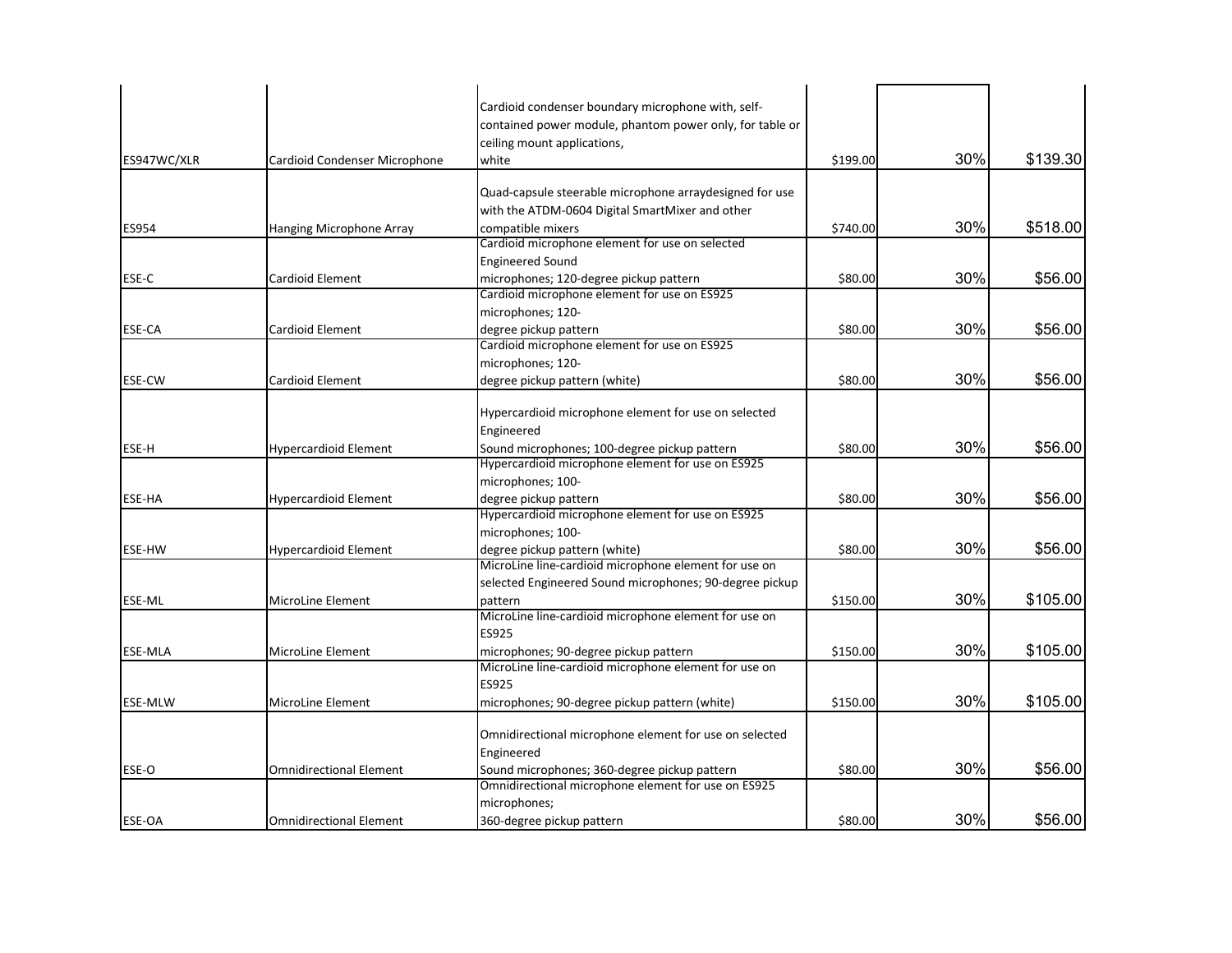|                 |                                | Omnidirectional microphone element for use on ES925                                                       |          |     |          |
|-----------------|--------------------------------|-----------------------------------------------------------------------------------------------------------|----------|-----|----------|
|                 |                                | microphones;                                                                                              |          |     |          |
| ESE-OW          | <b>Omnidirectional Element</b> | 360-degree pickup pattern (white)                                                                         | \$80.00  | 30% | \$56.00  |
|                 |                                | Remote switch control interface with local or remote                                                      |          |     |          |
| <b>ESRSC</b>    | Switch Control Interface       | switching                                                                                                 | \$180.00 | 30% | \$126.00 |
|                 |                                | 1.2m-3m (3.9'-9.8') coiled (black) replacementcable for ATH-                                              |          |     |          |
|                 |                                | M40x and ATH-M50x headphones. Includes 6.3 mm (1/4")                                                      |          |     |          |
| HP-CC           | M-Series Headphones Cable      | screw-on adapter.                                                                                         | \$29.99  | 30% | \$20.99  |
|                 |                                |                                                                                                           |          |     |          |
|                 |                                | 1.2m-3m (3.9'-9.8') coiled (white) replacementcable for ATH-                                              |          |     |          |
|                 |                                | M50xWH headphones. Includes 6.3 mm (1/4") screw-on                                                        |          |     |          |
| <b>HP-CC-WH</b> | M-Series Headphones Cable      | adapter.                                                                                                  | \$29.99  | 30% | \$20.99  |
|                 |                                | Pair of replacement earpads (black) forM-Series                                                           |          |     |          |
|                 |                                | headphones. Compatible with ATH-M20x, ATH-M30x, ATH-                                                      |          |     |          |
|                 |                                | M40x, ATH-M50x, ATH-                                                                                      |          |     |          |
| HP-EP           | M-Series Headphones Earpads    | M50, ATH-M50s, ATH-M50RD.                                                                                 | \$24.99  | 30% | \$17.49  |
|                 |                                |                                                                                                           |          |     |          |
| HP-EP2          | <b>Replacement Earpads</b>     | Replacement earpads for BPHS2 (all models) and ATH-M60x                                                   | \$29.99  | 30% | \$20.99  |
|                 |                                | Pair of replacement earpads (black) forM-Series                                                           |          |     |          |
|                 |                                | headphones.                                                                                               |          |     |          |
| HP-EP-WH        | M-Series Headphones Earpads    | Compatible with ATH-M50xWH and ATH-M50WH.                                                                 | \$24.99  | 30% | \$17.49  |
|                 |                                | Replacement headband pad for BPHS2 (all models) and ATH-                                                  |          |     |          |
| HP-HB2          | Replacement Headband Pad       | M60x                                                                                                      | \$15.00  | 30% | \$10.50  |
|                 |                                |                                                                                                           |          |     |          |
|                 |                                | 3 m (9.8') straight (black), replacement cablefor ATH-M40x                                                |          |     |          |
|                 |                                | and ATH-                                                                                                  |          |     |          |
| HP-LC           | M-Series Headphones Cable      | M50x. Includes 6.3 mm (1/4") screw-on adapter.                                                            | \$29.99  | 30% | \$20.99  |
|                 |                                | 3 m (9.8') straight (white), replacement cablefor ATH-                                                    |          |     |          |
|                 |                                | M50xWH.                                                                                                   |          |     |          |
| HP-LC-WH        | M-Series Headphones Cable      | Includes 6.3 mm (1/4") screw-on adapter.                                                                  | \$29.99  | 30% | \$20.99  |
|                 |                                |                                                                                                           |          |     |          |
|                 |                                | 1.2m (3.9') straight (black), replacementcable for ATH-M40x                                               |          |     |          |
|                 |                                | and ATH-                                                                                                  |          | 30% |          |
| HP-SC           | M-Series Headphones Cable      | M50x. Includes 6.3 mm (1/4") screw-on adapter.<br>1.2m (3.9') straight (white), replacementcable for ATH- | \$19.99  |     | \$13.99  |
|                 |                                | M50xWH.                                                                                                   |          |     |          |
| HP-SC-WH        | M-Series Headphones Cable      | Includes 6.3 mm (1/4") screw-on adapter.                                                                  | \$19.99  | 30% | \$13.99  |
| HP-TP2          | Replacement Temple Pad         | Replacement temple pad for BPHS2S (only)                                                                  | \$10.00  | 30% | \$7.00   |
|                 |                                |                                                                                                           |          |     |          |
| $LI-240$        | Lithium-ion battery            | Lithium-ion battery for ATCS-60 IR Conference System                                                      | \$120.00 | 30% | \$84.00  |
|                 |                                | Omnidirectional condenser lavalier microphone with 55"                                                    |          |     |          |
|                 |                                | unterminated                                                                                              |          |     |          |
| <b>MT830C</b>   | Omni Condenser Microphone      | cable                                                                                                     | \$79.00  | 30% | \$55.30  |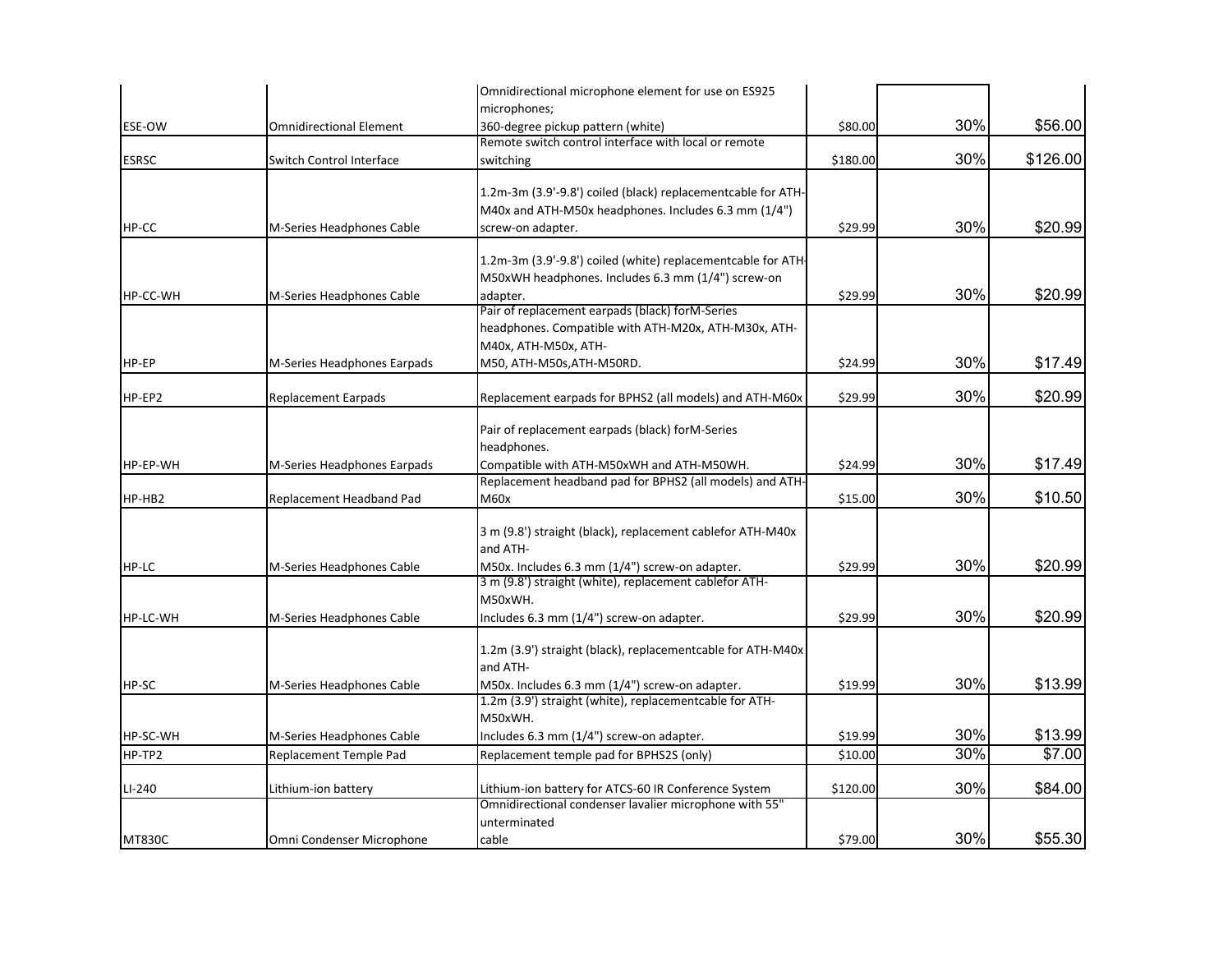|                    |                                      | MT830c miniature omnidirectional condenser lavalier                                                                                             |          |     |          |
|--------------------|--------------------------------------|-------------------------------------------------------------------------------------------------------------------------------------------------|----------|-----|----------|
|                    |                                      | microphone terminated with cH-style screw-down 4-pin                                                                                            |          |     |          |
|                    |                                      | connector for use with cH-                                                                                                                      |          |     |          |
| <b>MT830CH</b>     | <b>Omnidirectional Condenser Mic</b> | style body-pack transmitter                                                                                                                     | \$99.00  | 30% | \$69.30  |
|                    |                                      | MT830c miniature omnidirectional condenser lavalier                                                                                             |          |     |          |
|                    |                                      | microphone terminated with cH-style screw-down 4-pin                                                                                            |          |     |          |
|                    |                                      | connector for use with cH-                                                                                                                      |          |     |          |
| MT830CH-TH         | <b>Omnidirectional Condenser Mic</b> | style body-pack transmitter, beige                                                                                                              | \$99.00  | 30% | \$69.30  |
|                    |                                      | Omnidirectional condenser lavalier microphone with 55"                                                                                          |          |     |          |
|                    |                                      | cable                                                                                                                                           |          |     |          |
|                    |                                      | terminated with locking 4-pin HRS-type connector for                                                                                            |          |     |          |
| <b>MT830CW</b>     | Omni Condenser Microphone            | Audio-Technica wireless systems using UniPak transmitters                                                                                       | \$89.00  | 30% | \$62.30  |
|                    |                                      | Omnidirectional condenser lavalier microphone with 55'                                                                                          |          |     |          |
|                    |                                      | cable                                                                                                                                           |          |     |          |
|                    |                                      | terminated with locking 4-pin HRS-type connector for                                                                                            |          |     |          |
|                    |                                      | Audio-Technica wireless systems using UniPak transmitters,                                                                                      |          |     |          |
| MT830CW-TH         | Omni Condenser Microphone            | beige                                                                                                                                           | \$89.00  | 30% | \$62.30  |
|                    |                                      | Omnidirectional condenser lavalier microphone with<br>phantom power                                                                             |          |     |          |
| <b>MT830R</b>      | Omni Condenser Microphone            | operation                                                                                                                                       | \$189.00 | 30% | \$132.30 |
| <b>NC15</b>        | <b>Network Cables</b>                | Shielded CAT5 cable, 15', black                                                                                                                 | \$21.00  | 30% | \$14.70  |
|                    | <b>Network Cables</b>                |                                                                                                                                                 |          | 30% | \$6.30   |
| NC <sub>3</sub>    |                                      | Shielded CAT5 cable, 3', black                                                                                                                  | \$9.00   | 30% | \$26.60  |
| <b>NC32</b>        | <b>Network Cables</b>                | Shielded CAT5 cable, 32', black                                                                                                                 | \$38.00  |     |          |
| NC6                | <b>Network Cables</b>                | Shielded CAT5 cable, 6', black                                                                                                                  | \$12.00  | 30% | \$8.40   |
| <b>PRO23</b>       | Cardioid Dynamic Mic                 | Cardioid dynamic instrument microphone                                                                                                          | \$59.00  | 30% | \$41.30  |
| PRO24CM            | X/Y Stereo Condenser Mic             | X/Y stereo condenser microphone for use with camcorders                                                                                         | \$99.00  | 30% | \$69.30  |
| PRO25AX            | Hypercardioid Dynamic Mic            | Hypercardioid dynamic instrument microphone                                                                                                     | \$129.00 | 30% | \$90.30  |
| <b>PRO35</b>       | Cardioid Condenser Microphone        | Cardioid condenser clip-on instrument microphone                                                                                                | \$149.00 | 30% | \$104.30 |
|                    |                                      | PRO 35 cardioid condenser clip-on instrument microphone<br>only, with 55" cable terminated with cH-style screw-down 4-<br>pin connector for use |          |     |          |
| PRO35CH<br>PRO35CW | Cardioid Condenser Microphone        | with cH-style body-pack transmitter                                                                                                             | \$139.00 | 30% | \$97.30  |
|                    |                                      | Cardioid condenser clip-on instrument microphone with 55"<br>cable terminated with locking 4-pin HRS-type connector for<br>Audio-Technica       |          |     |          |
|                    | Cardioid Condenser Microphone        | wireless systems using UniPak transmitters                                                                                                      | \$129.00 | 30% | \$90.30  |
| <b>PRO37</b>       | Cardioid Condenser Microphone        | End-address cardioid condenser microphone                                                                                                       | \$169.00 | 30% | \$118.30 |
|                    |                                      | Cardioid dynamic handheld microphone w/ 15' XLRF -                                                                                              |          |     |          |
| <b>PRO41</b>       | Cardioid Dynamic Microphone          | XLRM cable                                                                                                                                      | \$59.00  | 30% | \$41.30  |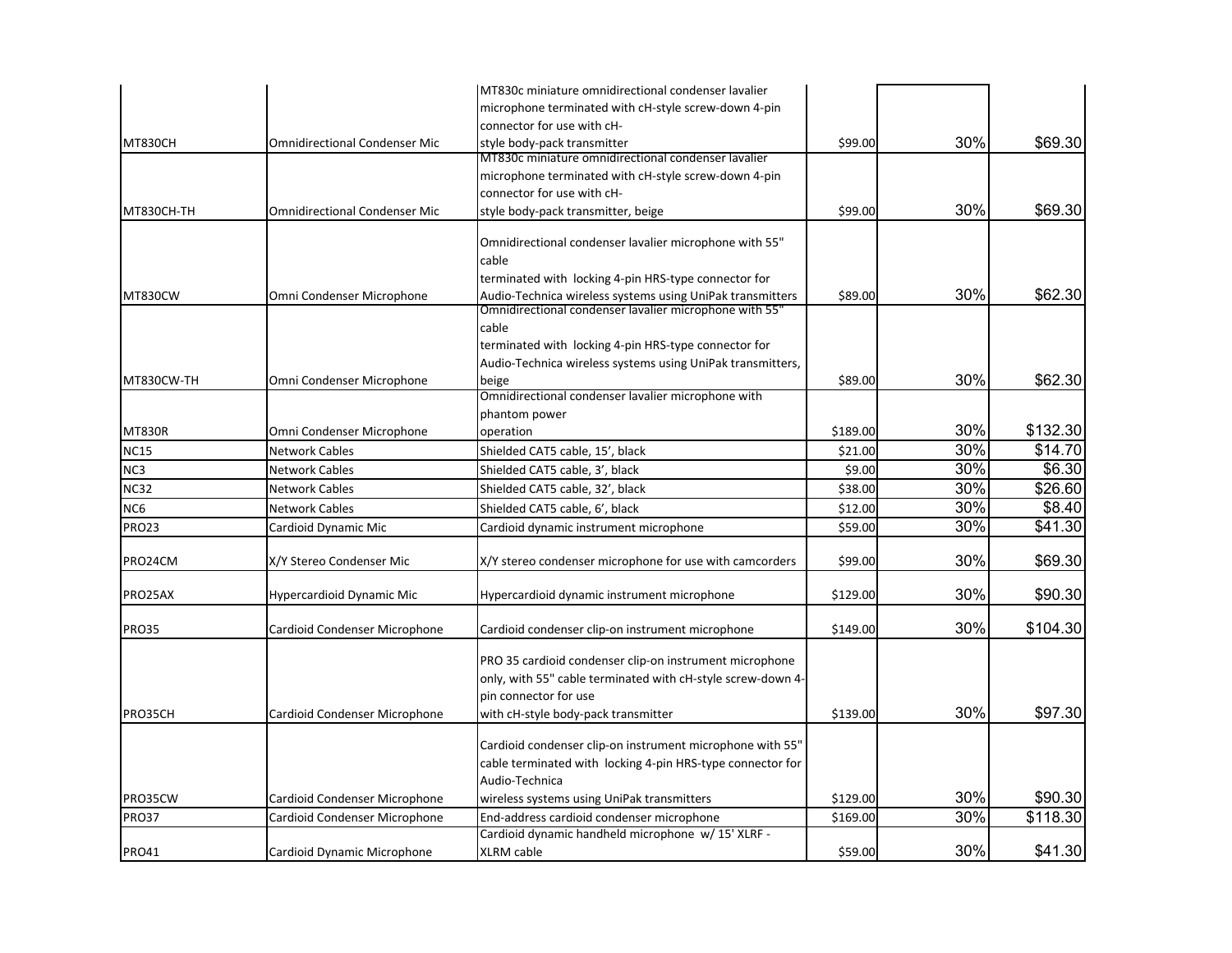| <b>PRO42</b>  | Cardioid Condenser Microphone        | Miniature cardioid condenser boundary microphone                                                                                                                                     | \$99.00  | 30% | \$69.30 |
|---------------|--------------------------------------|--------------------------------------------------------------------------------------------------------------------------------------------------------------------------------------|----------|-----|---------|
| <b>PRO44</b>  | Cardioid Condenser Microphone        | Cardioid condenser boundary microphone                                                                                                                                               | \$99.00  | 30% | \$69.30 |
| <b>PRO45</b>  | Cardioid Condenser Microphone        | Cardioid condenser hanging microphone                                                                                                                                                | \$99.00  | 30% | \$69.30 |
| PRO45W        | Cardioid Condenser Microphone        | Cardioid condenser hanging microphone, white                                                                                                                                         | \$99.00  | 30% | \$69.30 |
| PRO47T        | Cardiod Condenser Microphone         | Cardioid condenser thread-mount gooseneck microphone,<br>12.4" long                                                                                                                  | \$129.00 | 30% | \$90.30 |
|               |                                      | Cardioid condenser thread-mount gooseneck microphone,                                                                                                                                |          |     |         |
| PRO47TL       | Cardiod Condenser Microphone         | 15.8" long                                                                                                                                                                           | \$129.00 | 30% | \$90.30 |
|               |                                      | Cardioid condenser quick-mount gooseneck microphone,                                                                                                                                 |          |     |         |
| <b>PRO49Q</b> | Cardioid Condenser Microphone        | 13.1" long                                                                                                                                                                           | \$119.00 | 30% | \$83.30 |
|               |                                      | Cardioid condenser quick-mount gooseneck microphone,                                                                                                                                 |          |     |         |
| PRO49QL       | Cardioid Condenser Microphone        | 16.5" long                                                                                                                                                                           | \$119.00 | 30% | \$83.30 |
|               |                                      | Hypercardioid dynamic handheld microphone w/ 15' XLRF -                                                                                                                              |          |     |         |
| <b>PRO61</b>  | Hypercardioid Dynamic Mic            | XLRM cable                                                                                                                                                                           | \$69.00  | 30% | \$48.30 |
|               |                                      | Cardioid dynamic instrument microphone w/ 15' XLRF -                                                                                                                                 |          |     |         |
| <b>PRO63</b>  | Cardioid Dynamic Microphone          | XLRM cable                                                                                                                                                                           | \$69.00  | 30% | \$48.30 |
| <b>PRO70</b>  | Cardioid Condenser Microphone        | Cardioid condenser lavalier/instrument microphone                                                                                                                                    | \$139.00 | 30% | \$97.30 |
| PRO-8HECH     | Hypercardioid Dynamic Mic            | PRO 8HEx hypercardioid dynamic headworn microphone<br>with 55" cable terminated with cH-style screw-down 4-pin<br>connector for use with cH-<br>style body-pack transmitter          | \$99.00  | 30% | \$69.30 |
| PRO-8HECW     | Hypercardioid Dynamic Mic            | Hypercardioid dynamic headworn microphone with 55"<br>cable terminated with locking 4-pin HRS-type connector for<br>Audio-Technica<br>wireless systems using UniPak transmitters     | \$89.00  | 30% | \$62.30 |
| PRO8HEX       | <b>Hypercardioid Dynamic Mic</b>     | Hypercardioid dynamic headworn microphone                                                                                                                                            | \$89.00  | 30% | \$62.30 |
| PRO92CH       | <b>Omnidirectional Condenser Mic</b> | Omnidirectional condenser headworn microphone with 55"<br>cable<br>terminated with cH-style screw-down 4-pin connector for<br>use with cH- style body-pack transmitter               | \$139.00 | 30% | \$97.30 |
| PRO92CH-TH    | <b>Omnidirectional Condenser Mic</b> | Omnidirectional condenser headworn microphone with 55"<br>cable terminated with cH-style screw-down 4-pin connector<br>for use with cH-<br>style body-pack transmitter, beige        | \$139.00 | 30% | \$97.30 |
| PRO92CW       | Omni Condenser Microphone            | Omnidirectional condenser headworn microphone with 55"<br>cable terminated with locking 4-pin HRS-type connector for<br>Audio-Technica<br>wireless systems using UniPak transmitters | \$129.00 | 30% | \$90.30 |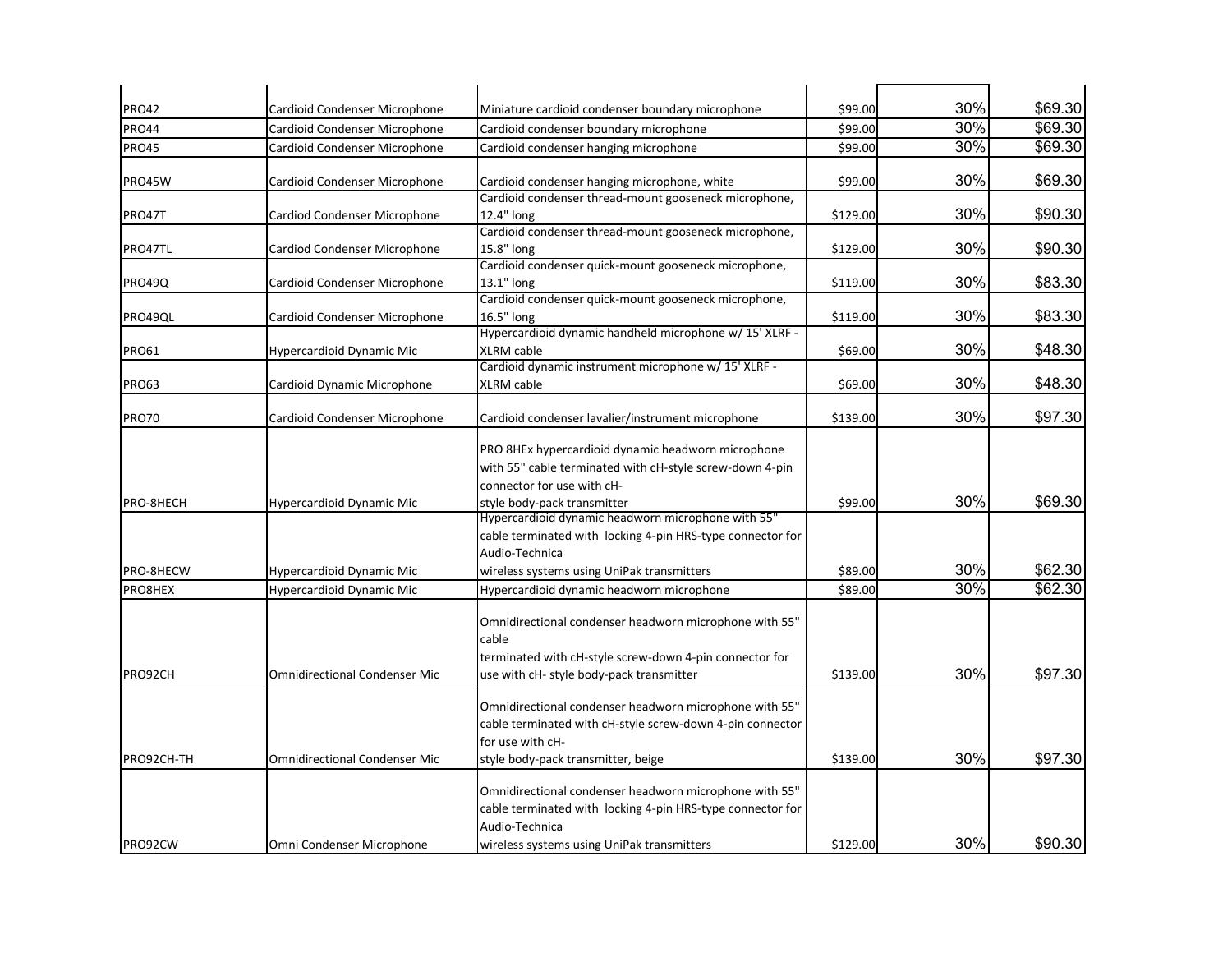| PRO92CW-TH     | Omni Condenser Microphone          | Omnidirectional condenser headworn microphone with 55"<br>cable terminated with locking 4-pin HRS-type connector for<br>Audio-Technica wireless systems using UniPak transmitters,<br>beige                                                        | \$129.00 | 30% | \$90.30  |
|----------------|------------------------------------|----------------------------------------------------------------------------------------------------------------------------------------------------------------------------------------------------------------------------------------------------|----------|-----|----------|
| PRO-DRUM4      | Drum Mic Pack                      | Drum Mic Pack includes: one PRO25ax hypercardioid<br>dynamic microphone, one PRO63 cardioid dynamic<br>microphone, two PRO23 cardioid dynamic microphones,<br>carrying case with all mounts/clamps                                                 | \$249.00 | 30% | \$174.30 |
| PRO-DRUM7      | Drum Mic Pack                      | Drum Mic Pack includes: one PRO25ax hypercardioid<br>dynamic microphone, one PRO63 cardioid dynamic<br>microphone, two AT2021 cardioid condenser microphones,<br>three PRO23 cardioid dynamic<br>microphones, carrying case with all mounts/clamps | \$399.00 | 30% | \$279.30 |
| <b>U841R</b>   | Omni Condenser microphone          | Omnidirectional Condenser boundary microphone;<br>phantom power<br>only, built in power module                                                                                                                                                     | \$219.00 | 30% | \$153.30 |
| <b>U843R</b>   | <b>Multidirectional Microphone</b> | Multidirectional boundary microphone with three cardioid<br>condenser elements in a single housing and an integral<br>power module, phantom<br>power only                                                                                          | \$399.00 | 30% | \$279.30 |
| <b>U851RB</b>  | Cardioid Condenser Microphone      | Cardioid condenser boundary microphone with integral<br>power module,<br>phantom power only                                                                                                                                                        | \$239.00 | 30% | \$167.30 |
| <b>U851RBO</b> | Omni Condenser Microphone          | Omnidirectional condenser boundary microphone with<br>integral power<br>module, phantom power only                                                                                                                                                 | \$239.00 | 30% | \$167.30 |
| U851RWB        | Cardioid Condenser Microphone      | Cardioid condenser boundary microphone with integral<br>power module,<br>phantom power only, white<br>Miniature cardioid condenser hanging microphone,                                                                                             | \$239.00 | 30% | \$167.30 |
| <b>U853PM</b>  | Cardioid Condenser Microphone      | phantom power<br>only, includes wall/ceiling plate power module<br>Miniature UniLine condenser hanging microphone,                                                                                                                                 | \$229.00 | 30% | \$160.30 |
| <b>U853PMU</b> | UniLine Condenser Microphone       | phantom power<br>only, includes wall/ceiling plate power module                                                                                                                                                                                    | \$299.00 | 30% | \$209.30 |
| <b>U853PMW</b> | Cardioid Condenser Microphone      | Miniature cardioid condenser hanging microphone,<br>phantom power<br>only, includes wall/ceiling plate power module, white                                                                                                                         | \$229.00 | 30% | \$160.30 |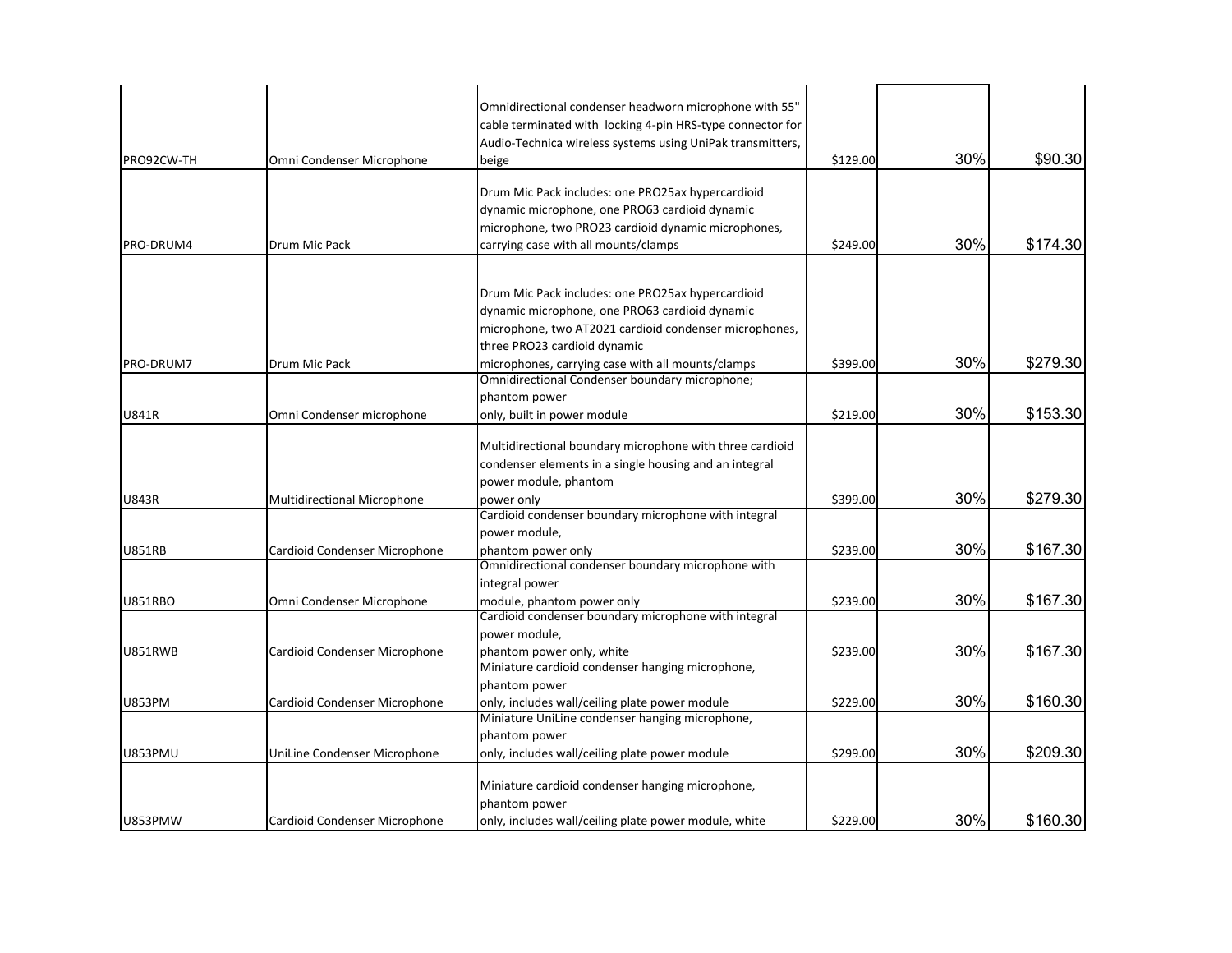|                |                               | Miniature UniLine condenser hanging microphone,                                                          |          |     |          |
|----------------|-------------------------------|----------------------------------------------------------------------------------------------------------|----------|-----|----------|
|                |                               | phantom power                                                                                            |          |     |          |
| U853PMWU       | UniLine Condenser Microphone  | only, includes wall/ceiling plate power module, white                                                    | \$299.00 | 30% | \$209.30 |
|                |                               | Miniature cardioid condenser hanging microphone,                                                         |          |     |          |
|                |                               | phantom power                                                                                            |          |     |          |
| <b>U853R</b>   | Cardioid Condenser Microphone | only, includes in-line power module                                                                      | \$209.00 | 30% | \$146.30 |
|                |                               | Miniature UniLine condenser hanging microphone,                                                          |          |     |          |
|                |                               | phantom power                                                                                            |          |     |          |
| <b>U853RU</b>  | UniLine Condenser Microphone  | only, includes in-line power module                                                                      | \$279.00 | 30% | \$195.30 |
|                |                               | Miniature cardioid condenser hanging microphone,                                                         |          |     |          |
|                |                               | phantom power                                                                                            |          |     |          |
| <b>U853RW</b>  | Cardioid Condenser Microphone | only, includes in-line power module, white                                                               | \$209.00 | 30% | \$146.30 |
|                |                               | Miniature UniLine condenser hanging microphone,                                                          |          |     |          |
|                |                               | phantom power                                                                                            |          |     |          |
| <b>U853RWU</b> | UniLine Condenser Microphone  | only, includes in-line power module, white                                                               | \$279.00 | 30% | \$195.30 |
| <b>U855QL</b>  | Cardioid Dynamic Microhpone   | Cardioid dynamic gooseneck microphone                                                                    | \$119.00 | 30% | \$83.30  |
|                |                               |                                                                                                          |          |     |          |
|                |                               | Cardioid condenser quick-mount gooseneck microphone                                                      |          |     |          |
|                |                               | with integral                                                                                            |          |     |          |
| <b>U857Q</b>   | Cardioid Condenser Microphone | power module, phantom power only, 14.37" long                                                            | \$219.00 | 30% | \$153.30 |
|                |                               |                                                                                                          |          |     |          |
|                |                               | Cardioid condenser quick-mount gooseneck microphone                                                      |          |     |          |
|                |                               | with integral                                                                                            |          |     |          |
| <b>U857QL</b>  | Cardioid Condenser Microphone | power module, phantom power only, 18.94" long                                                            | \$219.00 | 30% | \$153.30 |
|                |                               |                                                                                                          |          |     |          |
|                |                               | UniLine condenser quick-mount gooseneck microphone                                                       |          |     |          |
|                |                               | with integral                                                                                            |          |     |          |
| <b>U857QLU</b> | UniLine Condenser Microphone  | power module, phantom power only, 23.74" long                                                            | \$289.00 | 30% | \$202.30 |
|                |                               |                                                                                                          |          |     |          |
|                |                               | UniLine condenser quick-mount gooseneck microphone                                                       |          |     |          |
|                |                               | with integral                                                                                            |          |     |          |
| <b>U857QU</b>  | UniLine Condenser Microphone  | power module, phantom power only, 19.17" long                                                            | \$289.00 | 30% | \$202.30 |
|                |                               |                                                                                                          |          |     |          |
|                |                               | Cardioid condenser quick-mount gooseneck microphone                                                      |          |     |          |
|                |                               | with integral                                                                                            |          |     |          |
| <b>U859QL</b>  | Cardioid Condenser Microphone | power module, phantom power only, 18.90" long<br>Cardioid condenser boundary microphone with switch, RGB | \$149.00 | 30% | \$104.30 |
|                |                               |                                                                                                          |          |     |          |
|                |                               | LED and                                                                                                  |          | 30% |          |
| <b>U891RB</b>  | Cardioid Condenser Microphone | integral power module, phantom power only                                                                | \$319.00 |     | \$223.30 |
|                |                               |                                                                                                          |          |     |          |
|                |                               | Omnidirectional condenser boundary microphone with<br>switch, RGB LED                                    |          |     |          |
|                |                               |                                                                                                          |          | 30% | \$223.30 |
| <b>U891RBO</b> | Omni Condenser Microphone     | and integral power module, phantom power only                                                            | \$319.00 |     |          |